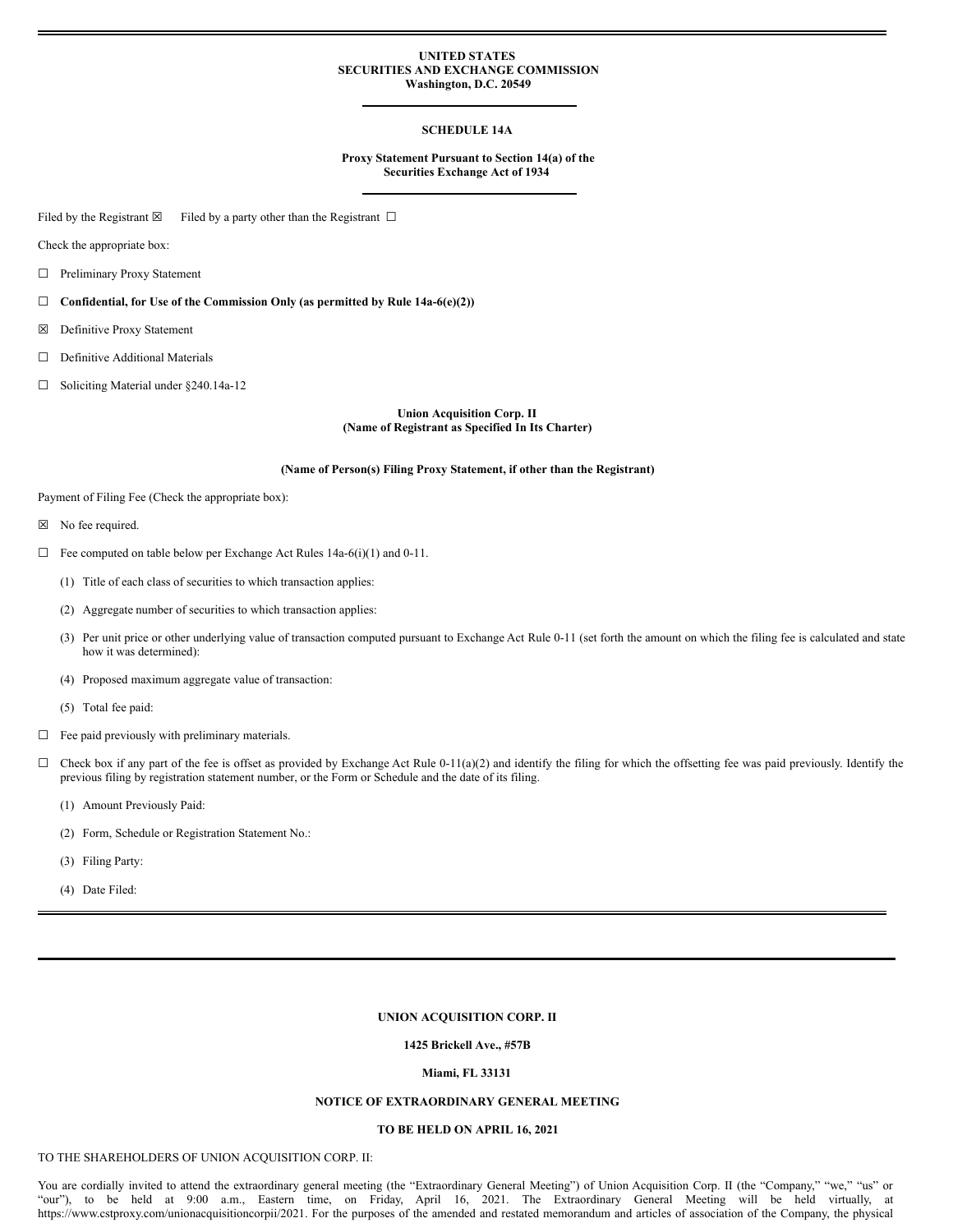location of the Extraordinary General meeting shall be the offices of Linklaters LLP located at 1290 Avenue of the Americas, New York, NY 10104. The sole purpose of the Extraordinary General Meeting is to consider and vote upon the following proposals (collectively, the "Proposals"):

- a special resolution to amend (the "Extension Amendment Proposal") the Company's amended and restated memorandum and articles of association (the "Articles") pursuant to an amendment of the Articles in the form set forth in Annex A to the accompanying proxy statement (the "Extension Amendment") to extend the date by which the Company must consummate a Business Combination (as defined below) from April 22, 2021 (which is 18 months from the closing date of the Company's initial public offering of our units (the "IPO")) to October 22, 2021 (which is 24 months from the closing date of the IPO) (the "Extension" and such later date, the "Extended Date");
- an ordinary resolution to approve the adjournment of the Extraordinary General Meeting to a later date or dates, if necessary, to permit further solicitation and vote of proxies in the event that there are insufficient votes for, or otherwise in connection with, the approval of the Extension Amendment Proposal (the "Adjournment Proposal"). The Adjournment Proposal will only be presented at the Extraordinary General Meeting if there are not sufficient votes to approve the Extension Amendment Proposal;
- other matters as may properly come before the Extraordinary General Meeting or any adjournment(s) or postponement(s) thereof.

The Proposals are more fully described in the accompanying proxy statement.

THE BOARD UNANIMOUSLY RECOMMENDS THAT SHAREHOLDERS VOTE "**FOR**" THE EXTENSION AMENDMENT PROPOSAL, AND "**FOR**" THE ADJOURNMENT PROPOSAL.

In the IPO, the Company issued and sold to the public, units of ordinary shares, warrants and rights. The Company also issued warrants in a private placement to our initial shareholders. Since the IPO, holders of units have been able to break the units into their constituent securities, although not all holders of units have done so.

The purpose of the Extension Amendment is to provide us with sufficient time to complete a merger, share exchange, asset acquisition, stock purchase, recapitalization, reorganization or similar business combination, involving the Company and one or more businesses (the "Business Combination"). The Company's IPO prospectus and Articles provide that we have until April 22, 2021 to complete a Business Combination. The Company's Board of Directors (our "Board") currently believes that there will not be sufficient time before April 22, 2021, to complete a Business Combination. The Board has determined that it is in the best interests of the Company to amend the Articles to extend the date that we have to consummate a Business Combination to the Extended Date in order that our shareholders are given the chance to participate in an investment opportunity.

The Company will keep the shareholders apprised of additional progress and will announce the entry into a definitive agreement for a Business Combination once that occurs. The Company intends to hold another extraordinary general meeting prior to the Extended Date in order to seek shareholder approval of a potential Business Combination. Following the execution of a definitive agreement for the Business Combination, we will prepare, file with the SEC and deliver to our shareholders a proxy statement (the "Combination Proxy Statement") to seek shareholder approval of the Business Combination.

If the Extension Amendment Proposal is not approved and we do not consummate a Business Combination by April 22, 2021, as contemplated by our IPO prospectus and in accordance with our Articles, we will (i) cease all operations except for the purpose of winding up; (ii) as promptly as reasonably possible but not more than ten business days thereafter, redeem 100% of the shares included as part of the units sold in the IPO (the "Public Shares"), at a per-share price, payable in cash, equal to the aggregate amount then on deposit in the trust account established by the Company in connection with the IPO (the "Trust Account"), including interest earned on the Trust Account not previously released to us (less up to US\$100,000 of interest to pay dissolution expenses and net of taxes payable), divided by the number of then outstanding Public Shares, which redemption will completely extinguish the rights of the holders of Public Shares (the "Public Shareholders") as shareholders (including the right to receive further liquidation distributions, if any); and (iii) as promptly as reasonably possible following such redemption, subject to the approval of our remaining shareholders and our Board liquidate and dissolve, subject in the case of clauses (ii) and (iii), to its obligations under Cayman Islands law to provide for claims of creditors and in all cases subject to the other requirements of applicable law. Additionally, in such event, there will be no redemption rights or liquidating distributions with respect to our private warrants, which will expire worthless in the event of our winding up.

In connection with the Extension Amendment, if approved by the requisite vote of shareholders, Public Shareholders may elect to redeem their shares for a per-share price, payable in cash, equal to the aggregate amount then on deposit in the Trust Account, including interest earned on the Trust Account deposits (which interest shall be net of taxes payable), divided by the number of then outstanding Public Shares (the "Election").

An Election can be made regardless of whether such Public Shareholders vote "FOR" or "AGAINST" the Extension Amendment Proposal and an Election can also be made by Public Shareholders who do not vote, or do not instruct their broker or bank how to vote, at the Extraordinary General Meeting. The Public Shareholders may make an Election regardless of whether such Public Shareholders were holders as of the record date. Public Shareholders who do not make the Election would be entitled to have their shares redeemed for cash if we have not completed our initial Business Combination by the Extended Date. In addition, regardless of whether Public Shareholders vote "FOR" or "AGAINST" the Extension Amendment Proposal, or do not vote, or do not instruct their broker or bank how to vote, at the Extraordinary General Meeting, if the Extension is implemented and a Public Shareholder does not make an Election, they will retain the right to vote on any proposed initial Business Combination through the Extended Date if the Extension is approved and the right to redeem their Public Shares at a per-share price, payable in cash, equal to the aggregate amount then on deposit in the Trust Account as of two business days prior to the consummation of such initial Business Combination, including interest (which interest shall be net of taxes payable), divided by the number of then outstanding Public Shares, in the event a proposed Business Combination is completed. We are not asking you to vote on any proposed Business Combination at this time. However, the Company may not redeem our Public Shares in an amount that would cause our net tangible assets to be less than \$5,000,001. If the Extension Amendment is approved by the requisite vote of shareholders, the remaining holders of Public Shares will retain the opportunity to have their Public Shares redeemed in conjunction with the consummation of a Business Combination, subject to any limitations set forth in our Articles, as amended. In addition, Public Shareholders who vote for the Extension Amendment and do not make the Election would be entitled to have their shares redeemed for cash if the Company has not completed a Business Combination by the Extended Date.

Based upon the amount in the Trust Account as of December 31, 2020, which was approximately \$201,339,975 we anticipate that the per-share price at which Public Shares will be redeemed from cash held in the Trust Account will be approximately \$10.07 at the time of the Extraordinary General Meeting. The closing price of the Public Shares on The Nasdaq Stock Market LLC ("Nasdaq") on March 12, 2021, the most recent practicable closing price prior to the mailing of the proxy statement, was \$10.05. We cannot assure shareholders that they will be able to sell their shares in the open market, even if the market price per share is higher than the redemption price stated above, as there may not be sufficient liquidity in our securities when such shareholders wish to sell their shares.

The withdrawal of funds from the Trust Account in connection with the Election will reduce the amount held in the Trust Account following the Election, and the amount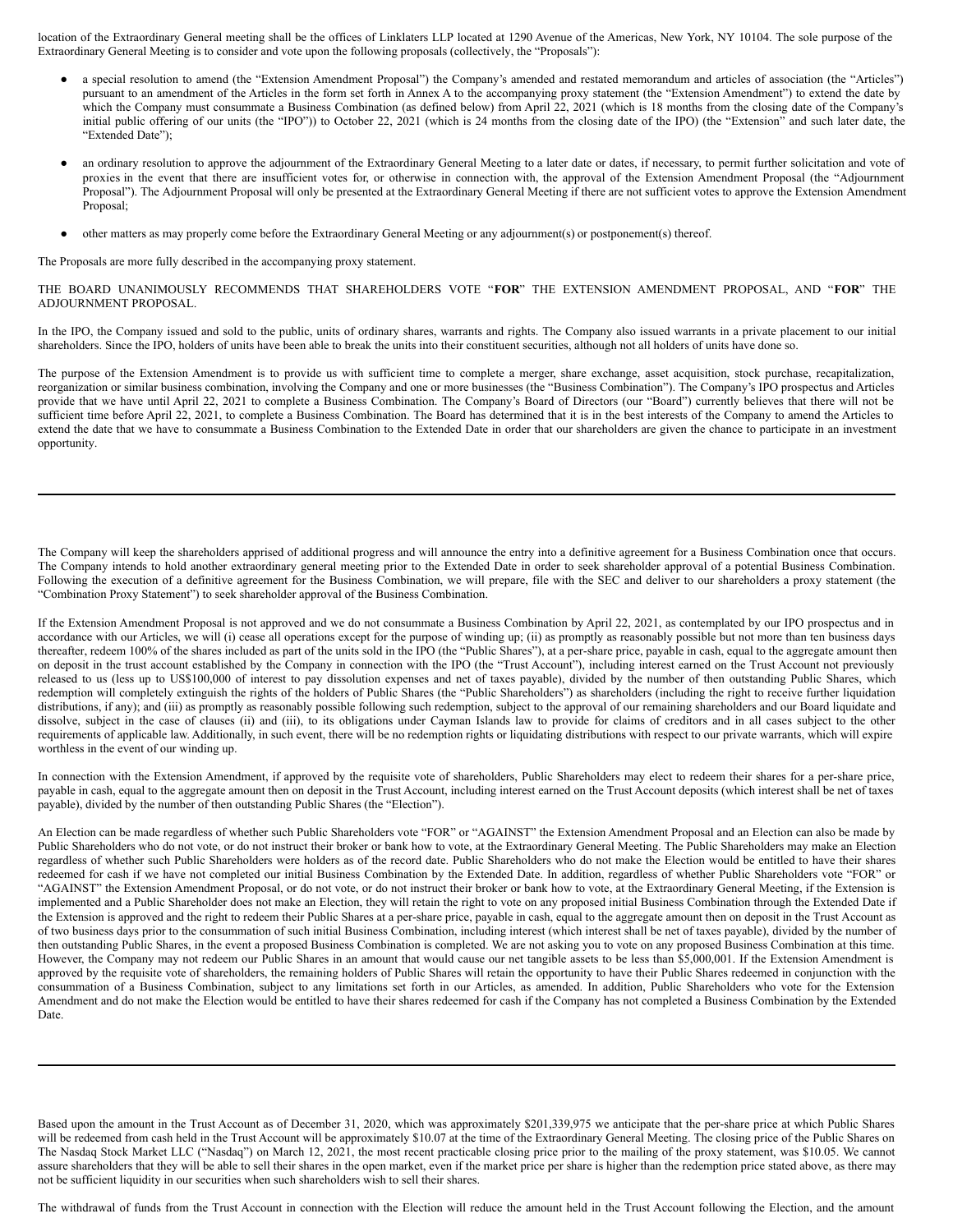remaining in the Trust Account may be only a small fraction of the approximately \$201,339,975 that was in the Trust Account as of December 31, 2020. In such event, we may need to obtain additional funds to complete a Business Combination, and there can be no assurance that such funds will be available on terms acceptable or at all.

As previously announced, in order to protect the amounts held in the Trust Account, Union Group International Holdings Limited, an affiliate of Juan Sartori, our Non-Executive Chairman of the Board, has contractually agreed pursuant to a written agreement with us that, if we liquidate the Trust Account prior to the consummation of a Business Combination, Union Group International Holdings Limited will be liable to ensure that the proceeds in the Trust Account are not reduced by the claims of target businesses or claims of vendors or other entities that are owed money by us for services rendered or contracted for or products sold to us. We believe Union Group International Holdings Limited has sufficient net worth to satisfy its indemnity obligation should it arise, however we have not asked it to reserve any funds for such obligations and we cannot assure you it will have sufficient liquid assets to satisfy such obligations if it is required to do so. Additionally, the agreement entered into by Union Group International Holdings Limited specifically provides for two exceptions to the indemnity given: it will have no liability (1) as to any claimed amounts owed to a target business or vendor or other entity who has executed an agreement with us waiving any right, title, interest or claim of any kind they may have in or to any monies held in the Trust Account, or (2) as to any claims for indemnification by the underwriters of this offering against certain liabilities, including liabilities under the Securities Act 1933, as amended (the "Securities Act"). As a result, we cannot assure you that the per-share distribution from the Trust Account, if we liquidate the Trust Account because we have not completed a Business Combination within the required time period, will not be less than \$10.00.

#### TO DEMAND REDEMPTION, PRIOR TO 5:00 P.M. EASTERN TIME ON APRIL 13, 2021 (TWO BUSINESS DAYS BEFORE THE EXTRAORDINARY **GENERAL MEETING), YOU SHOULD ELECT EITHER TO PHYSICALLY TENDER YOUR SHARE CERTIFICATES TO CONTINENTAL STOCK** TRANSFER & TRUST COMPANY OR TO DELIVER YOUR SHARE CERTIFICATES (IF ANY) AND OTHER REDEMPTION FORMS TO THE TRANSFER **AGENT ELECTRONICALLY USING DTC'S DWAC (DEPOSIT/WITHDRAWAL AT CUSTODIAN), AS DESCRIBED HEREIN. YOU SHOULD ENSURE THAT YOUR BANK OR BROKER COMPLIES WITH THE REQUIREMENTS IDENTIFIED ELSEWHERE HEREIN.**

The Adjournment Proposal, if adopted, will allow our Board to adjourn the Extraordinary General Meeting to a later date or dates to permit further solicitation of proxies. The Adjournment Proposal will only be presented to our shareholders in the event that there are insufficient votes for, or otherwise in connection with, the approval of the Extension Amendment Proposal.

The approval of the Extension Amendment Proposal requires a special resolution under Cayman Islands law, being the affirmative vote of the holders of a majority of at least two-thirds of the ordinary shares who, being present and entitled to vote at the Extraordinary General Meeting, vote at the Extraordinary General Meeting. Abstentions and broker non-votes, while considered present for the purposes of establishing a quorum, will not count as a vote cast at the Extraordinary General Meeting.

The approval of the Adjournment Proposal requires an ordinary resolution under Cayman Islands law, being the affirmative vote of the holders of a majority of the ordinary shares who, being present and entitled to vote at the Extraordinary General Meeting, vote at the Extraordinary General Meeting. Abstentions and broker non-votes, while considered present for the purposes of establishing a quorum, will not count as a vote cast at the Extraordinary General Meeting.

Our Board has fixed the close of business on March 10, 2021 as the record date for determining the Company's shareholders entitled to receive notice of and vote at the Extraordinary General Meeting and any adjournment(s) or postponement(s) thereof. Only holders of record of the Company's ordinary shares on that date are entitled to have their votes counted at the Extraordinary General Meeting or any adjournment(s) or postponement(s) thereof.

#### You are not being asked to vote on any Business Combination at this time. If you are a Public Shareholder on the record date that will be set forth in the Combination Proxy Statement, you will have the right to vote on a Business Combination (and to exercise your redemption rights, if you so choose) when it is submitted to our **shareholders for approval.**

After careful consideration of all relevant factors, our Board has determined that the Extension Amendment Proposal and, if presented, the Adjournment Proposal are advisable and recommends that you vote or give instruction to vote "FOR" such Proposals.

No other business is proposed to be transacted at the Extraordinary General Meeting.

Enclosed is the proxy statement containing detailed information concerning the Proposals and the Extraordinary General Meeting. Whether or not you plan to attend the Extraordinary General Meeting, the Company urges you to read this material carefully and vote your shares.

I look forward to seeing you at the Extraordinary General Meeting. By Order of the Board of Directors,

March 15, 2021

/s/ Kyle P. Bransfield Kyle P. Bransfield

*Chief Executive Of icer*

Your vote is important. If you are a shareholder of record, please sign, date and return your proxy card as soon as possible to make sure that your shares are represented at the Extraordinary General Meeting. If you are a shareholder of record, you may also cast your vote virtually at the Extraordinary General Meeting. If your shares are held in an account at a brokerage firm or bank, you must instruct your broker or bank how to vote your shares, or you may cast your vote virtually at the Extraordinary General Meeting by obtaining a proxy from your brokerage firm or bank. Your failure to vote or instruct your broker or bank how to vote will mean that your ordinary shares will not count towards the quorum requirement for the Extraordinary General Meeting and will not be voted. Abstentions and broker non-votes, while considered present for the purposes of establishing a quorum, will not count as a vote cast at the Extraordinary General Meeting.

Important Notice Regarding the Availability of Proxy Materials for the Extraordinary General Meeting to be held at 9:00 a.m. Eastern Time on April 16, 2021: This notice of extraordinary general meeting and the accompanying proxy statement are available at https://www.cstproxy.com/unionacquisitioncorpii/2021.

> **UNION ACQUISITION CORP. II 1425 Brickell Ave., #57B Miami, FL 33131**

# **EXTRAORDINARY GENERAL MEETING**

**TO BE HELD ON APRIL 16, 2021**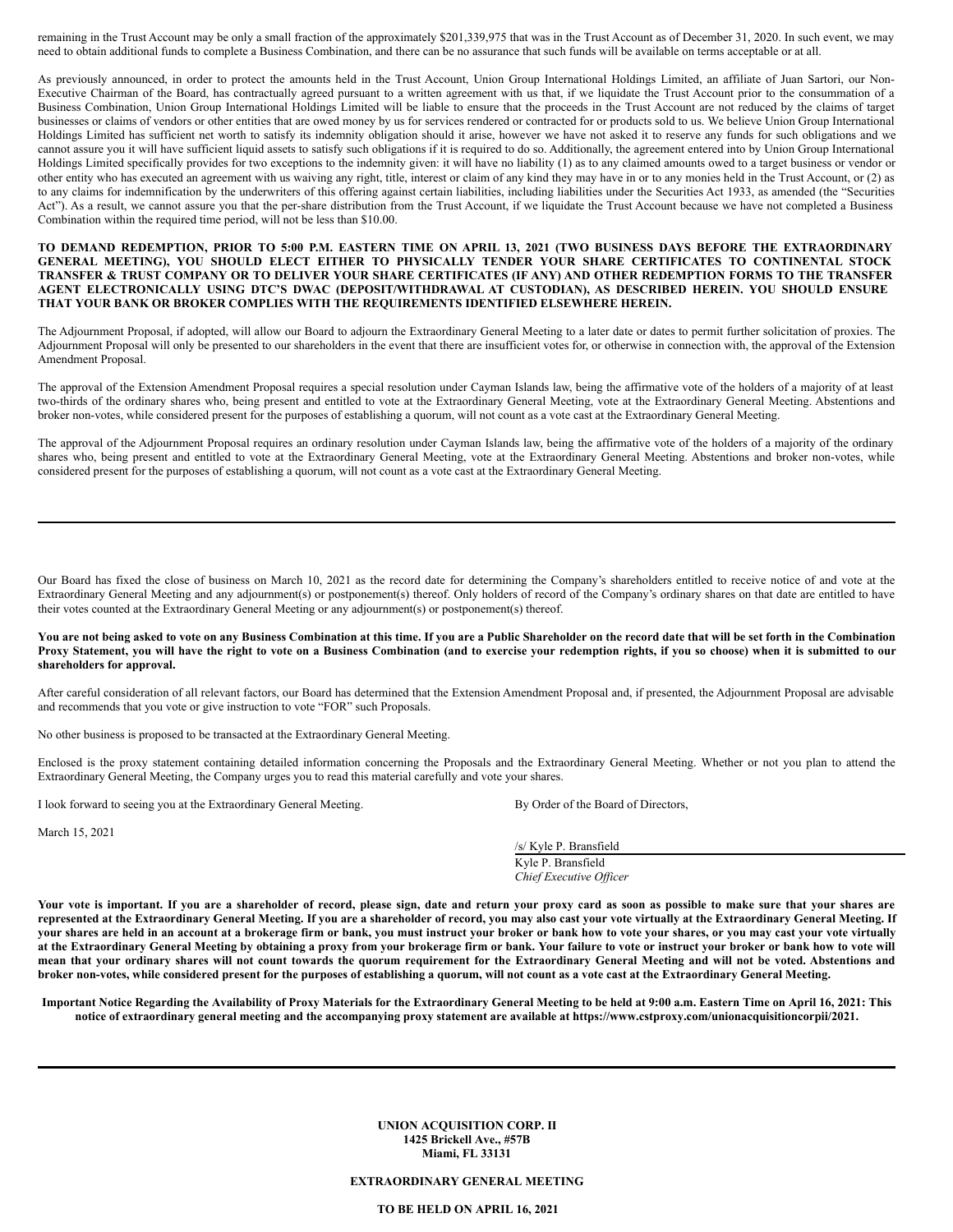#### **PROXY STATEMENT**

The extraordinary general meeting (the "Extraordinary General Meeting") of Union Acquisition Corp. II (the "Company," "we," "us" or "our"), a Cayman Islands exempted company limited by shares, will be held at 9:00a.m., Eastern time, on April 16, 2021. The Extraordinary General Meeting will be held virtually, at https://www.cstproxy.com/unionacquisitioncorpii/2021. For the purposes of the amended and restated memorandum and articles of association of the Company, the physical location of the Extraordinary General Meeting shall be the offices of Linklaters LLP located at 1290 Avenue of the Americas, New York, NY 10104. The purpose of the Extraordinary General Meeting is to consider and vote upon the following proposals (collectively, the "Proposals"):

- a special resolution to amend (the "Extension Amendment Proposal") the Company's amended and restated memorandum and articles of association (the "Articles") pursuant to an amendment of the Articles in the form set forth in Annex A (the "Extension Amendment") to extend the date by which the Company must consummate a Business Combination (as defined below) from April 22, 2021 (which is 18 months from the closing date of the Company's initial public offering of our units (the "IPO")) to October 22, 2021 (which is 24 months from the closing date of the IPO) (the "Extension" and such later date, the "Extended Date");
- an ordinary resolution to approve the adjournment of the Extraordinary General Meeting to a later date or dates, if necessary, to permit further solicitation and vote of proxies in the event that there are insufficient votes for, or otherwise in connection with, the approval of the Extension Amendment Proposal (the "Adjournment Proposal"). The Adjournment Proposal will only be presented at the Extraordinary General Meeting if there are not sufficient votes to approve the Extension Amendment; and
- other matters as may properly come before the Extraordinary General Meeting or any adjournment(s) or postponement(s) thereof.

This proxy statement is dated March 15, 2021, and is first being mailed to shareholders on or about that date.

THE BOARD UNANIMOUSLY RECOMMENDS THAT SHAREHOLDERS VOTE "**FOR**" THE EXTENSION AMEDNMENT PROPOSAL, AND "**FOR**" THE ADJOURNMENT PROPOSAL.

The purpose of the Extension Amendment is to provide the Company with sufficient time to complete a merger, share exchange, asset acquisition, stock purchase, recapitalization, reorganization or similar business combination, involving the Company and one or more businesses (the "Business Combination"). The Company's IPO prospectus and Articles provide that we have until April 22, 2021 to complete a Business Combination. The Board currently believes that there will not be sufficient time before April 22, 2021, to complete a Business Combination. The Company's Board of Directors (our "Board") has determined that it is in the best interests of the Company to amend the Articles to extend the date that we have to consummate a Business Combination to the Extended Date in order that our shareholders are given the chance to participate in an investment opportunity. The Company will keep the shareholders apprised of additional progress and will announce the entry into a definitive agreement for a Business Combination once that occurs. The Company intends to hold another extraordinary general meeting prior to the Extended Date in order to seek shareholder approval of a potential Business Combination. Following the execution of a definitive agreement for the Business Combination, we will prepare, file with the SEC and deliver to our shareholders a proxy statement (the "Combination Proxy Statement") to seek shareholder approval of the Business Combination.

If the Extension Amendment Proposal is not approved and we do not consummate a Business Combination by April 22, 2021, as contemplated by our IPO prospectus and in accordance with our Articles, we will (i) cease all operations except for the purpose of winding up; (ii) as promptly as reasonably possible but not more than ten business days thereafter, redeem 100% of the shares included as part of the units sold in the IPO (the "Public Shares") at a per-share price, payable in cash, equal to the aggregate amount then on deposit in the trust account established by the Company upon the consummation of the IPO and in certain amount of the net proceeds of the IPO, together with certain of the proceeds of a private placement of warrants simultaneously with the closing date of the IPO, was deposited (the "Trust Account"), including interest earned on the trust account not previously released to us (less up to US\$100,000 of interest to pay dissolution expenses and net of taxes payable), divided by the number of then outstanding Public Shares, which redemption will completely extinguish the rights of the holders of Public Shares (the "Public Shareholders") as shareholders (including the right to receive further liquidation distributions, if any); and (iii) as promptly as reasonably possible following such redemption, subject to the approval of our remaining shareholders and our Board liquidate and dissolve, subject in the case of clauses (ii) and (iii), to its obligations under Cayman Islands law to provide for claims of creditors and in all cases subject to the other requirements of applicable law. Additionally, in such event, there will be no redemption rights or liquidating distributions with respect to our private warrants, which will expire worthless in the event of our winding up.

In connection with the Extension Amendment, if approved by the requisite vote of shareholders, Public Shareholders may elect to redeem their shares for a per-share price, payable in cash, equal to the aggregate amount then on deposit in the Trust Account, including interest earned on the Trust Account deposits (which interest shall be net of taxes payable), divided by the number of then outstanding Public Shares (the "Election"). An Election can be made regardless of whether such Public Shareholders vote "FOR" or "AGAINST" the Extension Amendment Proposal and an Election can also be made by Public Shareholders who do not vote, or do not instruct their broker or bank how to vote, at the Extraordinary General Meeting. The Public Shareholders may make an Election regardless of whether such Public Shareholders were holders as of the record date. Public Shareholders who do not make the Election would be entitled to have their shares redeemed for cash if we have not completed our initial Business Combination by the Extended Date. In addition, regardless of whether Public Shareholders vote "FOR" or "AGAINST" the Extension Amendment Proposal, or do not vote, or do not instruct their broker or bank how to vote, at the Extraordinary General Meeting, if the Extension is implemented and a Public Shareholder does not make an Election, they will retain the right to vote on any proposed initial Business Combination through the Extended Date if the Extension is approved and the right to redeem their Public Shares at a per-share price, payable in cash, equal to the aggregate amount then on deposit in the Trust Account as of two business days prior to the consummation of such initial Business Combination, including interest (which interest shall be net of taxes payable), divided by the number of then outstanding Public Shares, in the event a proposed Business Combination is completed. We are not asking you to vote on any proposed Business Combination at this time. However, the Company may not redeem our Public Shares in an amount that would cause our net tangible assets to be less than \$5,000,001. If the Extension Amendment is approved by the requisite vote of shareholders, the remaining holders of Public Shares will retain the opportunity to have their Public Shares redeemed in conjunction with the consummation of a Business Combination, subject to any limitations set forth in our Articles, as amended. In addition, Public Shareholders who vote for the Extension Amendment and do not make the Election would be entitled to have their shares redeemed for cash if the Company has not completed a Business Combination by the Extended Date.

Based upon the amount in the Trust Account as of December 31, 2020, which was approximately \$201,339,975, we anticipate that the per-share price at which Public Shares will be redeemed from cash held in the Trust Account will be approximately \$10.07 at the time of the Extraordinary General Meeting. The closing price of the Public Shares on The Nasdaq Stock Market LLC ("Nasdaq") on March 12, 2021, the most recent practicable closing price prior to the mailing of the proxy statement, was \$10.05. We cannot assure shareholders that they will be able to sell their shares in the open market, even if the market price per share is higher than the redemption price stated above, as there may not be sufficient liquidity in our securities when such shareholders wish to sell their shares.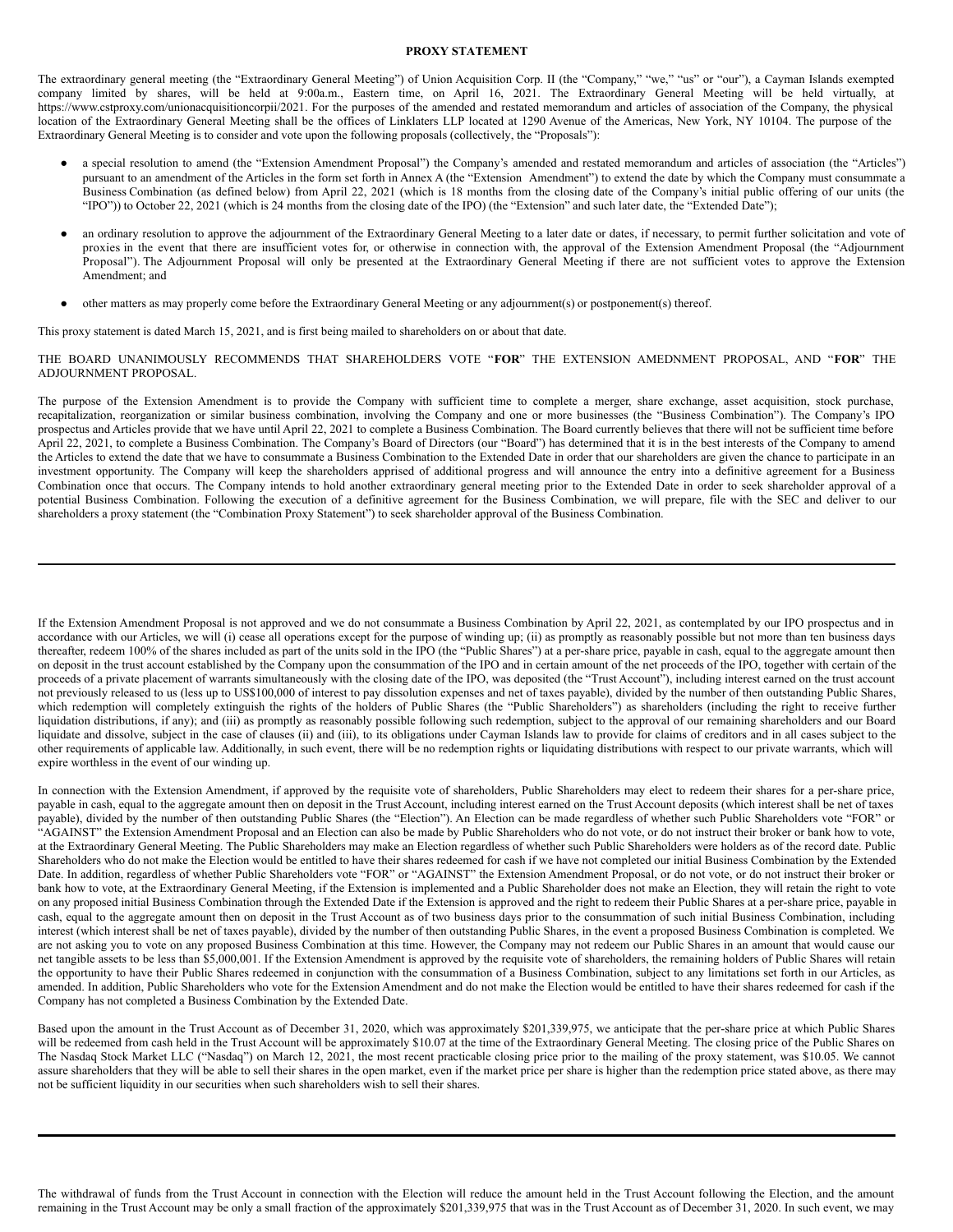need to obtain additional funds to complete a Business Combination, and there can be no assurance that such funds will be available on terms acceptable or at all.

As previously announced, in order to protect the amounts held in the Trust Account, Union Group International Holdings Limited, an affiliate of Juan Sartori, our Non-Executive Chairman of the Board, has contractually agreed pursuant to a written agreement with us that, if we liquidate the Trust Account prior to the consummation of a Business Combination, Union Group International Holdings Limited will be liable to ensure that the proceeds in the Trust Account are not reduced by the claims of target businesses or claims of vendors or other entities that are owed money by us for services rendered or contracted for or products sold to us. We believe Union Group International Holdings Limited has sufficient net worth to satisfy its indemnity obligation should it arise, however we have not asked it to reserve any funds for such obligations and we cannot assure you it will have sufficient liquid assets to satisfy such obligations if it is required to do so. Additionally, the agreement entered into by Union Group International Holdings Limited specifically provides for two exceptions to the indemnity given: it will have no liability (1) as to any claimed amounts owed to a target business or vendor or other entity who has executed an agreement with us waiving any right, title, interest or claim of any kind they may have in or to any monies held in the Trust Account, or (2) as to any claims for indemnification by the underwriters of this offering against certain liabilities, including liabilities under the Securities Act 1933, as amended (the "Securities Act"). As a result, we cannot assure you that the per-share distribution from the Trust Account, if we liquidate the Trust Account because we have not completed a Business Combination within the required time period, will not be less than \$10.00.

The Company's officers and directors and the holders of the Company's ordinary shares issued prior to the IPO (the "Initial Shareholders") have waived their rights to liquidating distributions from the Trust Account with respect to their shares of ordinary shares, including those included in our units issued to such initial shareholders, acquired directly from the Company. As a consequence of such waivers, any liquidating distribution that is made will be only with respect to the Public Shares. There will be no distribution from the Trust Account with respect to the Company's rights or warrants, which will expire worthless in the event the Company winds up.

As previously announced, in order to protect the amounts held in the Trust Account, Union Group International Holdings Limited, an affiliate of Juan Sartori, our Non-Executive Chairman of the Board, has contractually agreed pursuant to a written agreement with us that, if we liquidate the Trust Account prior to the consummation of a Business Combination, Union Group International Holdings Limited will be liable to ensure that the proceeds in the Trust Account are not reduced by the claims of target businesses or claims of vendors or other entities that are owed money by us for services rendered or contracted for or products sold to us. We believe Union Group International Holdings Limited has sufficient net worth to satisfy its indemnity obligation should it arise, however we have not asked it to reserve any funds for such obligations and we cannot assure you it will have sufficient liquid assets to satisfy such obligations if it is required to do so. Additionally, the agreement entered into by Union Group International Holdings Limited specifically provides for two exceptions to the indemnity given: it will have no liability (1) as to any claimed amounts owed to a target business or vendor or other entity who has executed an agreement with us waiving any right, title, interest or claim of any kind they may have in or to any monies held in the Trust Account, or (2) as to any claims for indemnification by the underwriters of this offering against certain liabilities, including liabilities under the Securities Act 1933, as amended (the "Securities Act"). As a result, we cannot assure you that the per-share distribution from the Trust Account, if we liquidate the Trust Account because we have not completed a Business Combination within the required time period, will not be less than \$10.00.

If the Extension Amendment Proposal is approved, such approval will constitute consent for the Company to (i) remove from the Trust Account an amount (the "Withdrawal Amount") equal to the number of Public Shares properly redeemed multiplied by the per-share price, equal to the aggregate amount then on deposit in the Trust Account as of two business days prior to such approval, including interest earned on the Trust Account deposits (which interest shall be net of taxes payable), divided by the number of then outstanding Public Shares and (ii) deliver to the holders of such redeemed Public Shares their portion of the Withdrawal Amount. The remainder of such funds shall remain in the Trust Account and be available for use by the Company to complete a Business Combination on or before the Extended Date. Holders of Public Shares who do not redeem their Public Shares now will retain their redemption rights and their ability to vote on a Business Combination through the Extended Date if the Extension Amendment is approved.

The record date for the Extraordinary General Meeting is March 10, 2021. Record holders of the Company's ordinary shares at the close of business on the record date are entitled to vote or have their votes cast at the Extraordinary General Meeting. On the record date, there were 25,000,000 outstanding shares of the Company's common stock. The Company's rights and warrants do not have voting rights in connection with the Proposals.

This proxy statement contains important information about the Extraordinary General Meeting and the Proposals. Please read it carefully and vote your shares.

# **TABLE OF CONTENTS**

| <b>FORWARD-LOOKING STATEMENTS</b>                                        |    |
|--------------------------------------------------------------------------|----|
| <b>QUESTIONS AND ANSWERS ABOUT THE Extraordinary General Meeting</b>     |    |
| <b>BACKGROUND</b>                                                        | 11 |
| The Company                                                              | 11 |
| THE EXTRAORDINARY GENERAL MEETING                                        | 12 |
| Date, Time, Place and Purpose of the Extraordinary General Meeting       | 12 |
| <b>Votes Required</b>                                                    | 12 |
| <b>Voting</b>                                                            | 12 |
| <b>Revocability of Proxies</b>                                           | 13 |
| Attendance at the Extraordinary General Meeting                          | 13 |
| <b>Solicitation of Proxies</b>                                           | 13 |
| <b>No Right of Appraisal</b>                                             | 14 |
| <b>Other Business</b>                                                    | 14 |
| <b>Principal Executive Offices</b>                                       | 14 |
| DIRECTORS, EXECUTIVE OFFICERS AND CORPORATE GOVERNANCE                   | 15 |
| Directors and Executive Officers                                         | 15 |
| Number, Terms of Office and Election of Executive Officers and Directors | 16 |
| Committees of the Board of Directors                                     | 17 |
| Director Independence                                                    | 19 |
| <b>Code of Ethics</b>                                                    | 19 |
| <b>Conflicts of Interest</b>                                             | 19 |
| Section 16(a) Beneficial Ownership Reporting Compliance                  | 21 |
| <b>Executive Compensation</b>                                            | 21 |
| SECURITY OWNERSHIP OF CERTAIN BENEFICIAL OWNERS AND MANAGEMENT           | 22 |
| <b>CERTAIN RELATIONSHIPS AND RELATED PARTY TRANSACTIONS</b>              | 23 |
| PROPOSAL NO. 1 - THE EXTENSION Amendment PROPOSAL                        | 27 |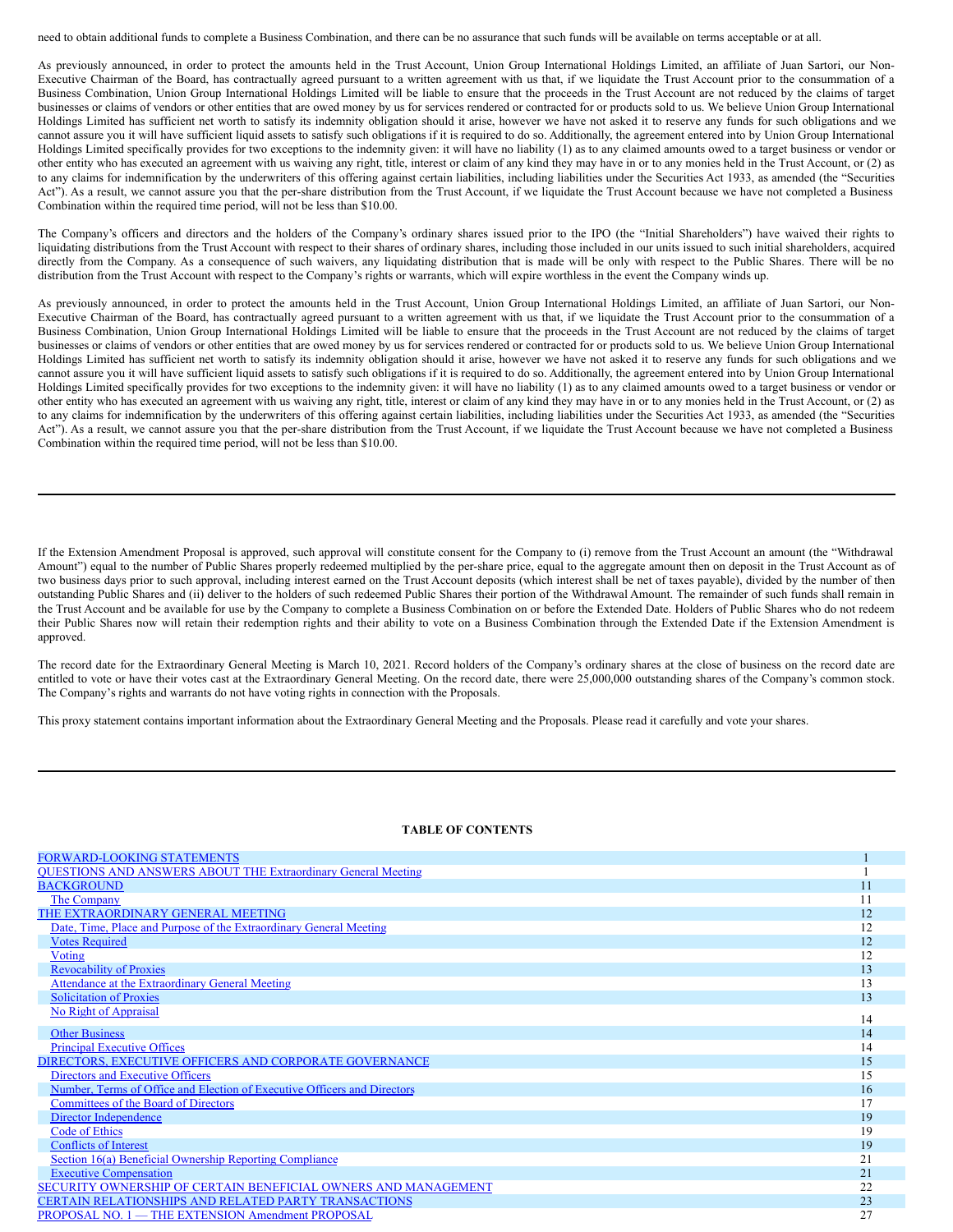| The Extension Amendment                                                                     | 27    |
|---------------------------------------------------------------------------------------------|-------|
| Reasons for the Proposal                                                                    | 27    |
| <b>Redemption Rights</b>                                                                    | 28    |
| U.S. Federal Income Tax Considerations for Public Shareholders Exercising Redemption Rights | 30    |
| <b>Required Vote</b>                                                                        | 34    |
| Interests of the Company's Directors and Executive Officers                                 | 35    |
| <b>Full Text of the Resolution</b>                                                          | 36    |
| Recommendation                                                                              | 36    |
| PROPOSAL TWO - THE ADJOURNMENT PROPOSAL                                                     | 37    |
| Overview                                                                                    | 37    |
| Consequences if the Adjournment Proposal is Not Approved                                    | 37    |
| Full Text of the Resolution to be Approved                                                  | 37    |
| <b>Vote Required for Approval</b>                                                           | 37    |
| Recommendation                                                                              | 37    |
| SUBMISSION OF SHAREHOLDER PROPOSALS FOR THE 2021 ANNUAL General MEETING                     | 38    |
| DELIVERY OF DOCUMENTS TO SHAREHOLDERS                                                       | 38    |
| WHERE YOU CAN FIND MORE INFORMATION                                                         | 38    |
| <b>ANNEX A</b>                                                                              | $A-1$ |
|                                                                                             |       |

#### i

#### <span id="page-5-0"></span>**FORWARD-LOOKING STATEMENTS**

The statements contained in this proxy statement that are not purely historical are "forward-looking statements." Our forward-looking statements include, but are not limited to, statements regarding our or our management team's expectations, hopes, beliefs, intentions or strategies regarding the future. In addition, any statements that refer to projections, forecasts or other characterizations of future events or circumstances, including any underlying assumptions, are forward-looking statements. The words "anticipate," "believe," "continue," "could," "estimate," "expect," "intends," "may," "might," "plan," "possible," "potential," "predict," "project," "should," "would" and similar expressions may identify forward-looking statements, but the absence of these words does not mean that a statement is not forward-looking. Forward-looking statements in this proxy statement may include, without limitation, statements about:

- our ability to complete any Business Combination;
- the anticipated benefits of any Business Combination;
- our executive officers and directors allocating their time to other businesses and potentially having conflicts of interest with our business or in approving a Business Combination, as a result of which they would then receive expense reimbursements or other benefits;
- our potential ability to obtain additional financing, if needed, to complete a Business Combination;
- our public securities' potential liquidity and trading;
- the use of proceeds not held in the Trust Account (as described herein) or available to us from interest income on the Trust Account balance; or
- our financial performance.

The forward-looking statements contained in this proxy statement are based on our current expectations and beliefs concerning future developments and their potential effects on us. There can be no assurance that future developments affecting us will be those that we have anticipated. These forward-looking statements involve a number of risks, uncertainties (some of which are beyond our control) or other assumptions that may cause actual results or performance to be materially different from those expressed or implied by these forward-looking statements. These risks and uncertainties include, but are not limited to, those factors described under the heading "Risk Factors" in our Annual Report on Form 10-K for the year ended December 31, 2020. Should one or more of these risks or uncertainties materialize, or should any of our assumptions prove incorrect, actual results may vary in material respects from those projected in these forward-looking statements. We undertake no obligation to update or revise any forwardlooking statements, whether as a result of new information, future events or otherwise, except as may be required under applicable securities laws.

# <span id="page-5-1"></span>**QUESTIONS AND ANSWERS ABOUT THE EXTRAORDINARY GENERAL MEETING**

These Questions and Answers are only summaries of the matters they discuss. They do not contain all of the information that may be important to you. You should read carefully the entire document, including the annexes to this proxy statement.

# *Why am I receiving this proxy statement?*

This proxy statement and the enclosed proxy card are being sent to you in connection with the solicitation of proxies by our Board for use at the Extraordinary General Meeting, or at any adjournment(s) or postponement(s) thereof. This proxy statement summarizes the information that you need to make an informed decision on the Proposals to be considered at the Extraordinary General Meeting.

The Company is a blank check company formed in 2019 for the purpose of entering into a merger, share exchange, asset acquisition, share purchase, recapitalization, reorganization or other similar business combination with one or more businesses or entities. In October 2019, the Company consummated its IPO from which it derived gross proceeds of \$175,000,000 (which ultimately increased to \$200,000,000 after the underwriters exercised their over-allotment option). Like most blank check companies, our Articles provide for the return of the IPO proceeds held in trust to the holders of shares of common stock sold in the IPO if there is no qualifying Business Combination(s) consummated on or before a certain date. In our case such certain date is April 22, 2021. Our Board believes that it is in the best interests of the shareholders to continue the Company's existence until the Extended Date in order to allow the Company more time to complete a Business Combination, as the Company will not be able to do so by April 22, 2021. Therefore, the Board is submitting the Proposals described in this proxy statement for the shareholders to vote upon.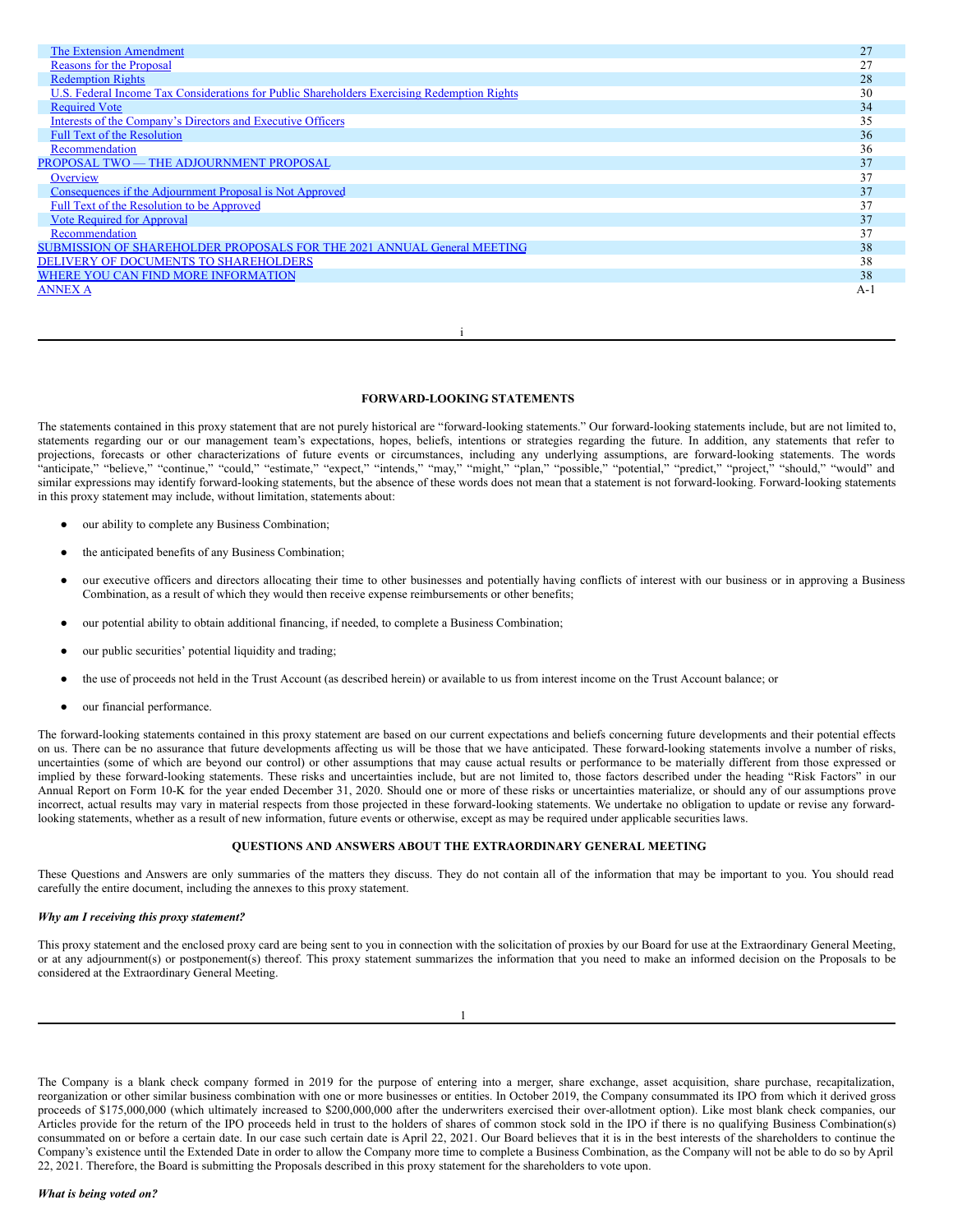You are being asked to vote on the following Proposals:

- a special resolution to amend our Articles to extend the date by which we have to consummate a Business Combination from April 22, 2021 to October 22, 2021;
- an ordinary resolution to approve the adjournment of the Extraordinary General Meeting to a later date or dates, if necessary, to permit further solicitation and vote of proxies in the event that there are insufficient votes for, or otherwise in connection with, the approval of the Extension Amendment Proposal; and
- other matters as may properly come before the extraordinary general meeting or any adjournment(s) or postponement(s) thereof.

#### *What is the purpose of the Extension Amendment?*

The purpose of the Extension Amendment is to provide us with sufficient time to complete a Business Combination. The Company's IPO prospectus and Articles provide that we have until April 22, 2021 to complete a Business Combination. The Board currently believes that there will not be sufficient time before April 22, 2021, to complete a Business Combination. The Company's Board of Directors (our "Board") has determined that it is in the best interests of the Company to amend the Articles to extend the date that we have to consummate a business combination to the Extended Date in order that our shareholders are given the chance to participate in an investment opportunity. The Company will keep the shareholders apprised of additional progress and will announce the entry into a definitive agreement for a Business Combination once that occurs. The Company intends to hold another extraordinary general meeting prior to the Extended Date in order to seek shareholder approval of a potential Business Combination.

Approval of the Extension Amendment Proposal is a condition to the implementation of the Extension.

If the Extension is implemented, such approval will constitute consent for the Company to remove the Withdrawal Amount from the Trust Account, deliver to the holders of redeemed Public Shares their portion of the Withdrawal Amount and retain the remainder of the funds in the Trust Account for the Company's use in connection with consummating a Business Combination on or before the Extended Date.

The Company will not proceed with the Extension if redemptions of our Public Shares cause the Company to have less than \$5,000,001 of net tangible assets following approval of the Extension Amendment Proposal.

If the Extension Amendment Proposal is approved and the Extension is implemented, the removal of the Withdrawal Amount from the Trust Account in connection with the Election will reduce the amount held in the Trust Account following the Election. The Company cannot predict the amount that will remain in the Trust Account if the Extension Amendment Proposal is approved and the amount remaining in the Trust Account may be only a fraction of the \$201,339,975 (including interest but less the funds used to pay taxes) that was in the Trust Account as of December 31, 2021. In such event, and although there is no minimum cash closing condition in connection with a Business Combination, the Company may still seek to obtain additional funds to complete the a Business Combination, and there can be no assurance that such funds will be available on terms acceptable to the parties or at all.

 $\gamma$ 

If the Extension Amendment Proposal is not approved and the Company has not consummated a Business Combination, by April 22, 2021, the Company will (i) cease all operations except for the purpose of winding up; (ii) as promptly as reasonably possible but not more than ten business days thereafter, redeem 100% of the Public Shares, at a per-share price, payable in cash, equal to the aggregate amount then on deposit in the Trust Account, including interest earned on the Trust Account not previously released to us (less up to US\$100,000 of interest to pay dissolution expenses and net of taxes payable), divided by the number of then outstanding Public Shares, which redemption will completely extinguish the rights of the Public Shareholders as shareholders (including the right to receive further liquidation distributions, if any); and (iii) as promptly as reasonably possible following such redemption, subject to the approval of our remaining shareholders and our Board liquidate and dissolve, subject in the case of clauses (ii) and (iii), to its obligations under Cayman Islands law to provide for claims of creditors and in all cases subject to the other requirements of applicable law.

The Initial Shareholders have waived their rights to liquidating distributions from the Trust Account with respect to their ordinary shares, including those included in our units issued to such Initial Shareholders, acquired directly from the Company (the "Private Shares"). As a consequence of such waivers, any liquidating distribution that is made will be only with respect to the Public Shares. There will be no distribution from the Trust Account with respect to the Company's rights or warrants, which will expire worthless in the event the Company winds up. The Company will pay the costs of liquidation from its remaining assets outside of the Trust Account.

# *Why is the Company proposing the Extension Amendment Proposal?*

The Company's Articles provide for the return of the IPO proceeds held in trust to the holders of shares of common stock sold in the IPO if there is no qualifying Business Combination(s) consummated on or before April 22, 2021. However, as the Company explains below, there is not sufficient time before April 22, 2021, to complete a Business Combination.

Our Board currently believes that there will not be sufficient time before April 22, 2021, to complete a Business Combination. The Company's Board believes current circumstances warrant providing those who believe the Company might execute a potential Business Combination that is an attractive investment opportunity with an opportunity to consider such a transaction, inasmuch as we are also affording shareholders who wish to redeem their shares with the opportunity to do so. The Company will keep the shareholders apprised of additional progress and will announce the entry into a definitive agreement for a Business Combination once that occurs. The Company intends to hold another extraordinary general meeting prior to the Extended Date in order to seek shareholder approval of a potential Business Combination.

The purpose of the Extension Amendment is to provide the Company with sufficient time to complete a Business Combination, which our Board believes is in the best interests of our shareholders. Accordingly, our Board is proposing the Extension Amendment Proposal to amend the Articles to extend the date by which we must (i) consummate a Business Combination; (ii) cease our operations except for the purpose of winding up if we fail to complete such Business Combination, and (iii) redeem all the Public Shares, from April 22, 2021 to October 22, 2021.

#### *Why should I vote for the Extension Amendment Proposal?*

Our Board believes shareholders will benefit from the Company consummating a Business Combination and is proposing the Extension Amendment to extend the date by which the Company must complete a Business Combination until the Extended Date.

The Extension would give the Company the opportunity to complete a Business Combination.

The Company's Articles provide that if the Company's shareholders approve an amendment to the Company's Articles that would affect the substance or timing of the Company's obligation to redeem 100% of the Company's Public Shares if the Company does not complete a Business Combination before April 22, 2021, the Company will provide our Public Shareholders with the opportunity to redeem all or a portion of their shares of common stock upon such approval at a per-share price, payable in cash, equal to the aggregate amount then on deposit in the Trust Account as of two business days prior to such approval, including interest earned on the Trust Account deposits (which interest shall be net of taxes payable), divided by the number of then outstanding Public Shares. The Company believes that this Article provision was included to protect the Company's shareholders from having to sustain their investments for an unreasonably long period if the Company failed to find a suitable Business Combination in the timeframe contemplated by the Articles. The Company also believes, however, that given the Company's expenditure of time, effort and money on pursuing a Business Combination, circumstances warrant providing those who believe they might find a Business Combination to be an attractive investment with an opportunity to consider such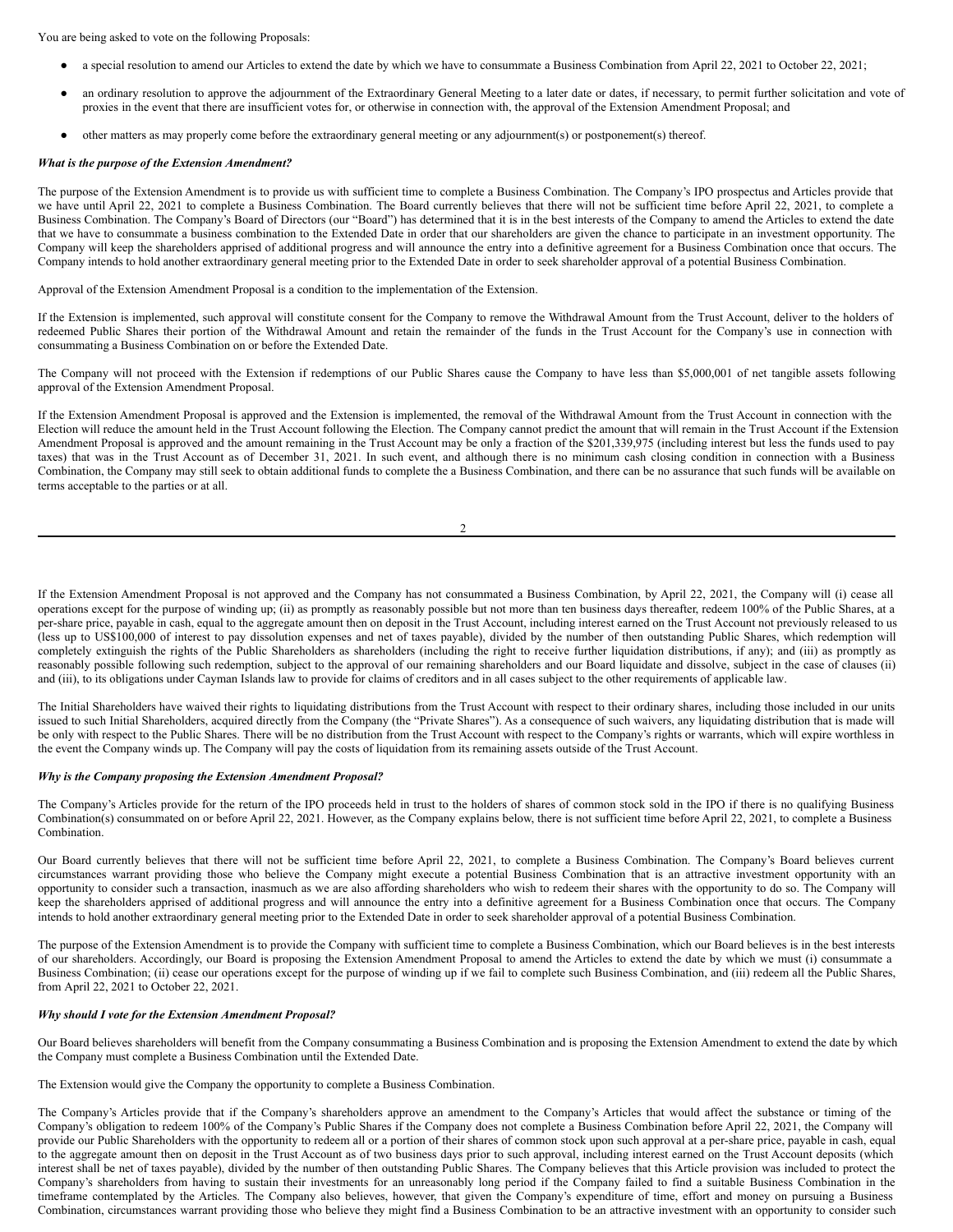Our Board recommends that you vote in favor of the Extension Amendment Proposal, but expresses no opinion as to whether you should redeem your Public Shares.

3

#### *Why should I vote for the Adjournment Proposal?*

If the Adjournment Proposal is not approved by our shareholders, our Board may not be able to adjourn the Extraordinary General Meeting to a later date or dates in the event that there are insufficient votes for, or otherwise in connection with, the approval of the Extension Amendment Proposal.

#### *How do the Company insiders intend to vote their shares?*

All of the Company's directors and their respective affiliates are expected to vote any ordinary shares over which they have voting control (including any Public Shares owned by them) in favor of the Proposals.

The Initial Shareholders are not entitled to redeem the Private Shares. With respect to any shares purchased on the open market by the Initial Shareholders and the Company's directors and their respective affiliates, such Public Shares may be redeemed. On the record date, the Initial Shareholders beneficially owned and were entitled to vote 5,000,000 Private Shares, which represents approximately 20% of the Company's issued and outstanding ordinary shares.

In addition, the sponsor or the Company's or the potential target's, executive officers or advisors, or any of their respective affiliates, may purchase Public Shares in privately negotiated transactions or in the open market prior to the Extraordinary General Meeting, although they are under no obligation to do so. Any such purchases that are completed after the record date for the Extraordinary General Meeting may include an agreement with a selling shareholder that such shareholder, for so long as it remains the record holder of the shares in question, will vote in favor of the Extension Amendment and/or will not exercise its redemption rights with respect to the shares so purchased. The purpose of such share purchases and other transactions would be to increase the likelihood that the proposals to be voted upon at the Extraordinary General Meeting is approved by the requisite number of votes. In the event that such purchases do occur, the purchasers may seek to purchase shares from shareholders who would otherwise have voted against the Extension Amendment and elected to redeem their shares for a portion of the Trust Account. Any such privately negotiated purchases may be effected at purchase prices that are below or in excess of the per-share pro rata portion of the Trust Account. Any Public Shares held by or subsequently purchased by our affiliates may be voted in favor of the Extension Amendment. None of the Company's sponsor, directors, executive officers, advisors or their affiliates may make any such purchases when they are in possession of any material non-public information not disclosed to the seller or during a restricted period under Regulation M under the Securities Exchange Act of 1934, as amended (the "Exchange Act").

## *Does the Board recommend voting for the approval of the Proposals?*

Yes. After careful consideration of the terms and conditions of the Proposals, the Board has determined that the Proposals are in the best interests of the Company and its shareholders. The Board unanimously recommends that shareholders vote "**FOR**" the Extension Amendment Proposal, and "**FOR**" the Adjournment Proposal.

#### *What vote is required to adopt the Extension Amendment Proposal?*

Approval the Extension Amendment Proposal requires a special resolution under Cayman Islands law, being the affirmative vote of the holders of a majority of at least twothirds of the ordinary shares who, being present and entitled to vote at the Extraordinary General Meeting, vote at the Extraordinary General Meeting. Abstentions and broker non-votes, while considered present for the purposes of establishing a quorum, will not count as a vote cast at the Extraordinary General Meeting.

#### *What vote is required to approve the Adjournment Proposal?*

The approval of the Adjournment Proposal requires an ordinary resolution under Cayman Islands law, being the affirmative vote of the holders of a majority of the ordinary shares who, being present and entitled to vote at the Extraordinary General Meeting, vote at the Extraordinary General Meeting. Abstentions and broker non-votes, while considered present for the purposes of establishing a quorum, will not count as a vote cast at the Extraordinary General Meeting.

# What happens if I sell my Union Acquisition Corp. II ordinary shares or units before the Extraordinary General Meeting?

The March 10, 2021 record date is earlier than the date of the Extraordinary General Meeting. If you transfer your Public Shares, including those shares held as a constituent part of our units, after the record date, but before the Extraordinary General Meeting, unless the transferee obtains from you a proxy to vote those shares, you will retain your right to vote at the Extraordinary General Meeting. If you transfer your Union Acquisition Corp II ordinary shares prior to the record date, you will have no right to vote those shares at the Extraordinary General Meeting.

# *What if I don't want to vote "FOR" the Extension Amendment Proposal?*

If you do not want the Extension Amendment to be approved, you must vote "AGAINST" the proposal. If the Extension Amendment is approved, and the Extension is implemented, then the Withdrawal Amount will be withdrawn from the Trust Account and paid to the redeeming holders. You will still be entitled to make the Election if you vote against, abstain or do not vote on the Extension Amendment Proposal. Abstentions and broker non-votes, while considered present for the purposes of establishing a quorum, will not count as a vote cast at the Extraordinary General Meeting.

# *Will you seek any further extensions to liquidate the Trust Account?*

Other than the extension until the Extended Date as described in this proxy statement, the Company does not anticipate seeking any further extension to consummate a Business Combination.

# *What happens if the Extension Amendment is not approved?*

If the Extension Amendment is not approved and the Company has not consummated a Business Combination by April 22, 2021, the Company will (i) cease all operations except for the purpose of winding up; (ii) as promptly as reasonably possible but not more than ten business days thereafter, redeem 100% of the Public Shares, at a per-share price, payable in cash, equal to the aggregate amount then on deposit in the Trust Account, including interest earned on the Trust Account not previously released to us (less up to US\$100,000 of interest to pay dissolution expenses and net of taxes payable), divided by the number of then outstanding Public Shares, which redemption will completely extinguish the rights of the Public Shareholders as shareholders (including the right to receive further liquidation distributions, if any); and (iii) as promptly as reasonably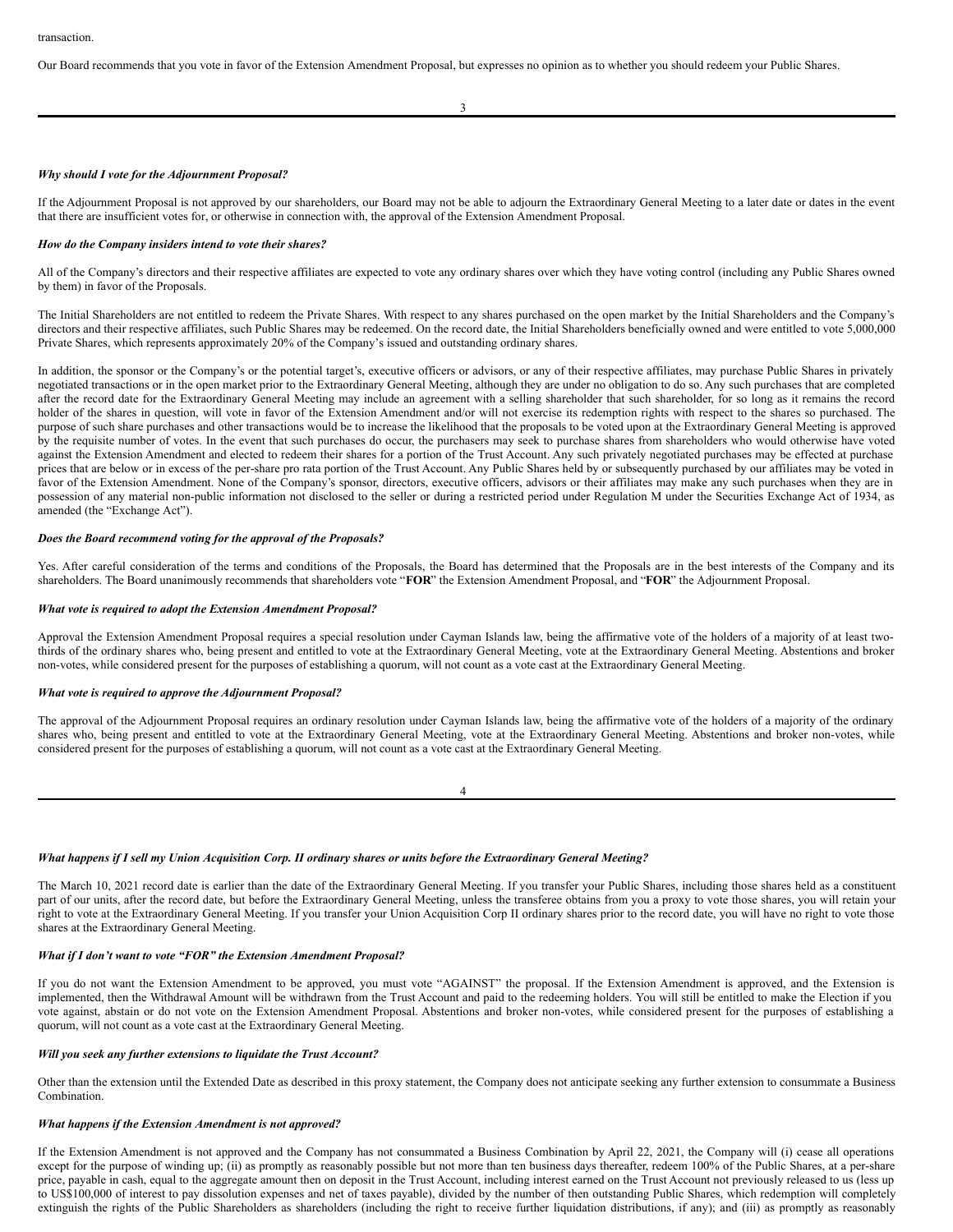possible following such redemption, subject to the approval of our remaining shareholders and our Board liquidate and dissolve, subject in the case of clauses (ii) and (iii), to its obligations under Cayman Islands law to provide for claims of creditors and in all cases subject to the other requirements of applicable law.

The Initial Shareholders have waived their rights to liquidating distributions from the Trust Account with respect to their Private Shares. As a consequence of such waivers, any liquidating distribution that is made will be only with respect to the Public Shares. There will be no distribution from the Trust Account with respect to the Company's rights or warrants, which will expire worthless in the event the Company winds up. The Company will pay the costs of liquidation from its remaining assets outside of the Trust Account, which it believes are sufficient for such purposes.

#### *If the Extension Amendment Proposal is approved, what happens next?*

The Company is continuing its efforts to complete a Business Combination, which will involve:

- identifying a target for a Business Combination;
- negotiating and entering into definitive documentation for a Business Combination;
- preparing and filing with the SEC a Combination Proxy Statement;
- establishing a meeting date and record date for considering a Business Combination, and distributing the Combination Proxy Statement to shareholders; and
- holding an Extraordinary General Meeting to consider a Business Combination.

5

The Company is seeking approval of the Extension Amendment because the Company will not be able to complete all of the tasks listed above prior to April 22, 2021. If the Extension Amendment is approved, the Company will seek shareholder approval of a Business Combination. If shareholders approve a Business Combination (which approval will be solicited at a future date at an Extraordinary General Meeting different than the meeting addressed by this proxy statement), the Company expects to consummate a Business Combination as soon as possible following shareholder approval.

Upon approval by at least two-thirds of the then issued and outstanding ordinary shares who, being present and entitled to vote at the Extraordinary General Meeting, actually vote at the Extraordinary General Meeting, the amendments to our Articles that are set forth in Annex A hereto will become effective. The Company will remain a reporting company under the Exchange Act, and its units, ordinary shares, public rights and public warrants will remain publicly traded.

If the Extension Amendment Proposal is approved, the removal of the Withdrawal Amount from the Trust Account will reduce the amount remaining in the Trust Account and increase the percentage interest of the Company's ordinary shares held by our Initial Shareholders through the Private Shares.

#### *Would I still be able to exercise my redemption rights if I vote against a Business Combination?*

Yes. Assuming you are a shareholder as of the record date for voting on a Business Combination, you will be able to vote on the Business Combination when it is submitted to shareholders. If you disagree with the Business Combination, you will retain your right to redeem your Public Shares upon consummation of a Business Combination, subject to any limitations set forth in the Articles.

# *How do I attend the Extraordinary General Meeting, and will I be able to ask questions?*

The Extraordinary General Meeting will be conducted virtually over the Internet. As a shareholder you will need your Control Number to join the meeting. You can obtain your Control Number from the Notice of Extraordinary General Meeting or the Proxy card you received from Continental Stock Transfer & Trust Company, the Company's transfer agent. If you hold your position through a bank or broker, you will need to (i) contact Continental Stock Transfer & Trust Company to obtain a Control Number, if you would like to join the meeting, and (ii) obtain a legal proxy from your bank or broker, if you would also like to vote virtually at the Extraordinary General Meeting. You can contact Continental Stock Transfer & Trust Company at 917-262-2373, or email proxy@continentalstock.com and please allow up to 72 hours prior to the meeting for processing your control number. Any shareholder may attend, listen and vote during the virtual meeting. You will also be able to ask questions during that part of the meeting by clicking on the Chat Box and enter a question.

#### *How do I vote?*

If you are a holder of record of our ordinary shares, including those shares held as a constituent part of our units, you may vote virtually at the Extraordinary General Meeting or by submitting a proxy for the Extraordinary General Meeting. Whether or not you plan to attend the Extraordinary General Meeting virtually, the Company urges you to vote by proxy to ensure your vote is counted. You may submit your proxy by completing, signing, dating and returning the enclosed proxy card in the accompanying pre-addressed postage paid envelope. You may still attend the Extraordinary General Meeting and vote virtually if you have already voted by proxy.

If your ordinary shares, including those shares held as a constituent part of our units, are held in "street name" by a broker or other agent, you have the right to direct your broker or other agent on how to vote the shares in your account. You are also invited to attend the Extraordinary General Meeting. However, since you are not the shareholder of record, you may not vote your shares virtually at the Extraordinary General Meeting unless you request and obtain a valid proxy from your broker or other agent.

# *How do I change my vote?*

If you have submitted a proxy to vote your shares and wish to change your vote, you may do so by delivering a later-dated, signed proxy card prior to the date of the Extraordinary General Meeting or by voting virtually at the Extraordinary General Meeting. Attendance at the Extraordinary General Meeting alone will not change your vote. You also may revoke your proxy by sending a notice of revocation to the Company at 1425 Brickell Ave., #57B, Miami, FL 33131 Attn: Secretary.

# *How are votes counted?*

Votes will be counted by the inspector of election appointed for the Extraordinary General Meeting, who will separately count "FOR" and "AGAINST" votes, abstentions and broker non-votes for the Proposals. The Extension Amendment Proposal must be approved as a special resolution under Cayman Islands law, being the affirmative vote of the holders of a majority of at least two-thirds of the ordinary shares who, being present and entitled to vote at the Extraordinary General Meeting, vote at the Extraordinary General Meeting. Abstentions and broker non-votes, while considered present for the purposes of establishing a quorum, will not count as a vote cast at the Extraordinary General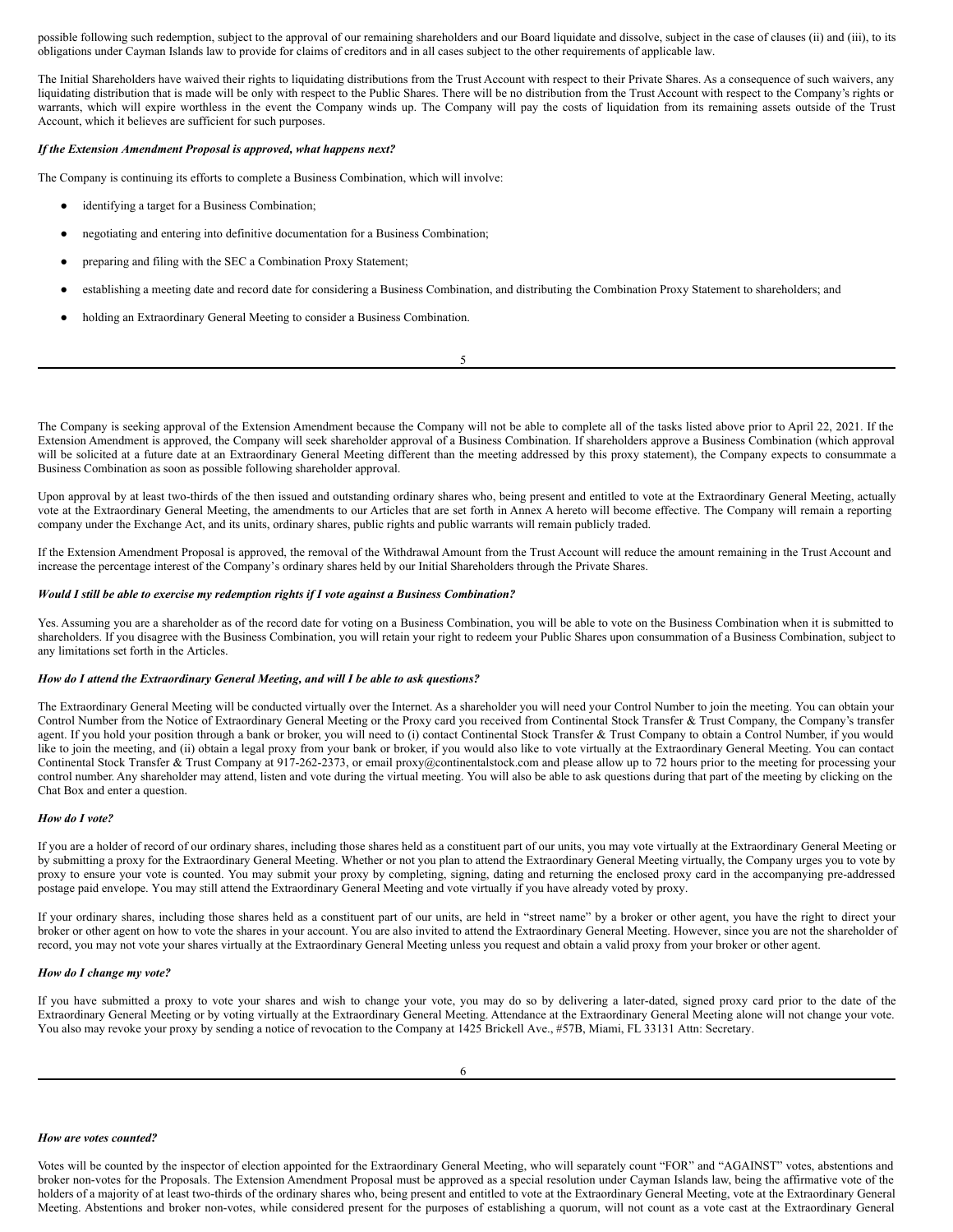Accordingly, a Company shareholder's failure to vote by proxy or to vote virtually at the Extraordinary General Meeting will not be counted towards the number of ordinary shares required to validly establish a quorum, and if a valid quorum is otherwise established, it will have no effect on the outcome of any vote on the Adjournment Proposal. Abstentions and broker non-votes, while considered present for the purposes of establishing a quorum, will not count as a vote cast at the Extraordinary General Meeting.

#### *If my shares are held in "street name," will my broker automatically vote them for me?*

No. Under the rules of various national and regional securities exchanges, your broker, bank, or nominee cannot vote your shares with respect to non-discretionary matters unless you provide instructions on how to vote in accordance with the information and procedures provided to you by your broker, bank, or nominee. Your bank, broker, or other nominee can vote your shares only if you provide instructions on how to vote. You should instruct your broker to vote your shares in accordance with directions you provide. If your shares are held by your broker as your nominee, which we refer to as being held in "street name," you may need to obtain a proxy form from the institution that holds your shares and follow the instructions included on that form regarding how to instruct your broker to vote your shares.

#### *What is a quorum requirement?*

A quorum of our shareholders is necessary to hold a valid Extraordinary General Meeting. A quorum will be present if the holders of a majority of the issued and outstanding ordinary shares entitled to vote at the Extraordinary General Meeting are represented virtually or by proxy. As of the record date for the Extraordinary General Meeting, the holders of at least 12,500,001 ordinary shares would be required to achieve a quorum.

Your shares will be counted towards the quorum only if you submit a valid proxy (or one is submitted on your behalf by your broker, bank or other nominee) or if you vote virtually at the Extraordinary General Meeting. Abstentions and broker non-votes, while considered present for the purposes of establishing a quorum, will not count as a vote cast at the Extraordinary General Meeting. If there is no quorum, the chairman of the meeting has power to adjourn the Extraordinary General Meeting.

# *Who can vote at the Extraordinary General Meeting?*

Only holders of record of the Company's ordinary shares, including those shares held as a constituent part of our units, at the close of business on March 10, 2021, are entitled to have their vote counted at the Extraordinary General Meeting and any adjournments or postponements thereof. On this record date, 25,000,000 ordinary shares were outstanding and entitled to vote.

Shareholder of Record: Shares Registered in Your Name If on the record date your shares or units were registered directly in your name with the Company's transfer agent, Continental Stock Transfer & Trust Company, then you are a shareholder of record. As a shareholder of record, you may vote virtually at the Extraordinary General Meeting or vote by proxy. Whether or not you plan to attend the Extraordinary General Meeting virtually, the Company urges you to fill out and return the enclosed proxy card to ensure your vote is counted.

| I |  |
|---|--|
|   |  |
|   |  |

Beneficial Owner: Shares Registered in the Name of a Broker or Bank. If on the record date your shares or units were held, not in your name, but rather in an account at a brokerage firm, bank, dealer, or other similar organization, then you are the beneficial owner of shares held in "street name" and these proxy materials are being forwarded to you by that organization. As a beneficial owner, you have the right to direct your broker or other agent on how to vote the shares in your account. You are also invited to attend the Extraordinary General Meeting virtually. However, since you are not the shareholder of record, you may not vote your shares virtually at the Extraordinary General Meeting unless you request and obtain a valid proxy from your broker or other agent.

#### *What interests do the Company's directors and executive of icers have in the approval of the proposal?*

The Company's directors and executive officers have interests in the Proposals that may be different from, or in addition to, your interests as a shareholder. These interests include ownership by them or their affiliates of Private Shares, rights and warrants that may become exercisable in the future, loans by them that will not be repaid in the event of our winding up and the possibility of future compensatory arrangements. See the section entitled "The Extension Amendment — Interests of the Company's Directors and Executive Officers."

# *What if I object to the Extension Amendment Proposal? Do I have appraisal rights?*

Our shareholders do not have appraisal rights in connection with the Extension Amendment under Cayman Islands law.

# *What happens to the Company's rights and warrants if the Extension Amendment is not approved?*

If the Extension Amendment is not approved and the Company has not consummated a Business Combination by April 22, 2021, the Company will (i) cease all operations except for the purpose of winding up; (ii) as promptly as reasonably possible but not more than ten business days thereafter, redeem 100% of the Public Shares, at a per-share price, payable in cash, equal to the aggregate amount then on deposit in the Trust Account, including interest earned on the Trust Account not previously released to us (less up to US\$100,000 of interest to pay dissolution expenses and net of taxes payable), divided by the number of then outstanding Public Shares, which redemption will completely extinguish the rights of the Public Shareholders as shareholders (including the right to receive further liquidation distributions, if any); and (iii) as promptly as reasonably possible following such redemption, subject to the approval of our remaining shareholders and our Board liquidate and dissolve, subject in the case of clauses (ii) and (iii), to its obligations under Cayman Islands law to provide for claims of creditors and in all cases subject to the other requirements of applicable law. There will be no distribution from the Trust Account with respect to our rights or warrants, which will expire worthless in the event the Company wind up.

#### *What happens to the Company rights and warrants if the Extension Amendment Proposal is approved?*

If the Extension Amendment Proposal is approved, the Company will continue its efforts to consummate a Business Combination until the Extended Date and will retain the blank check company restrictions previously applicable to it. The rights and warrants will remain outstanding in accordance with their terms.

# *How do I redeem my ordinary shares of the Company?*

If the Extension is implemented, each Public Shareholder may seek to redeem all or a portion of his Public Shares at a per-share price, payable in cash, equal to the aggregate amount then on deposit in the Trust Account as of two business days prior to the approval of the Extension, including interest earned on the Trust Account deposits (which interest shall be net of taxes payable), divided by the number of then outstanding Public Shares. You will also be able to redeem your Public Shares in connection with any shareholder vote to approve a Business Combination, or if the Company has not consummated a Business Combination by the Extended Date.

To demand redemption, you must ensure your bank or broker complies with the requirements identified herein, including submitting a written request that your shares be redeemed for cash to the transfer agent and delivering your share certificates (if any) and other redemption forms to the transfer agent prior to 5:00 p.m. EST on April 13, 2021. You will only be entitled to receive cash in connection with a redemption of these shares if you continue to hold them until the effective date of the Extension Amendment and Election.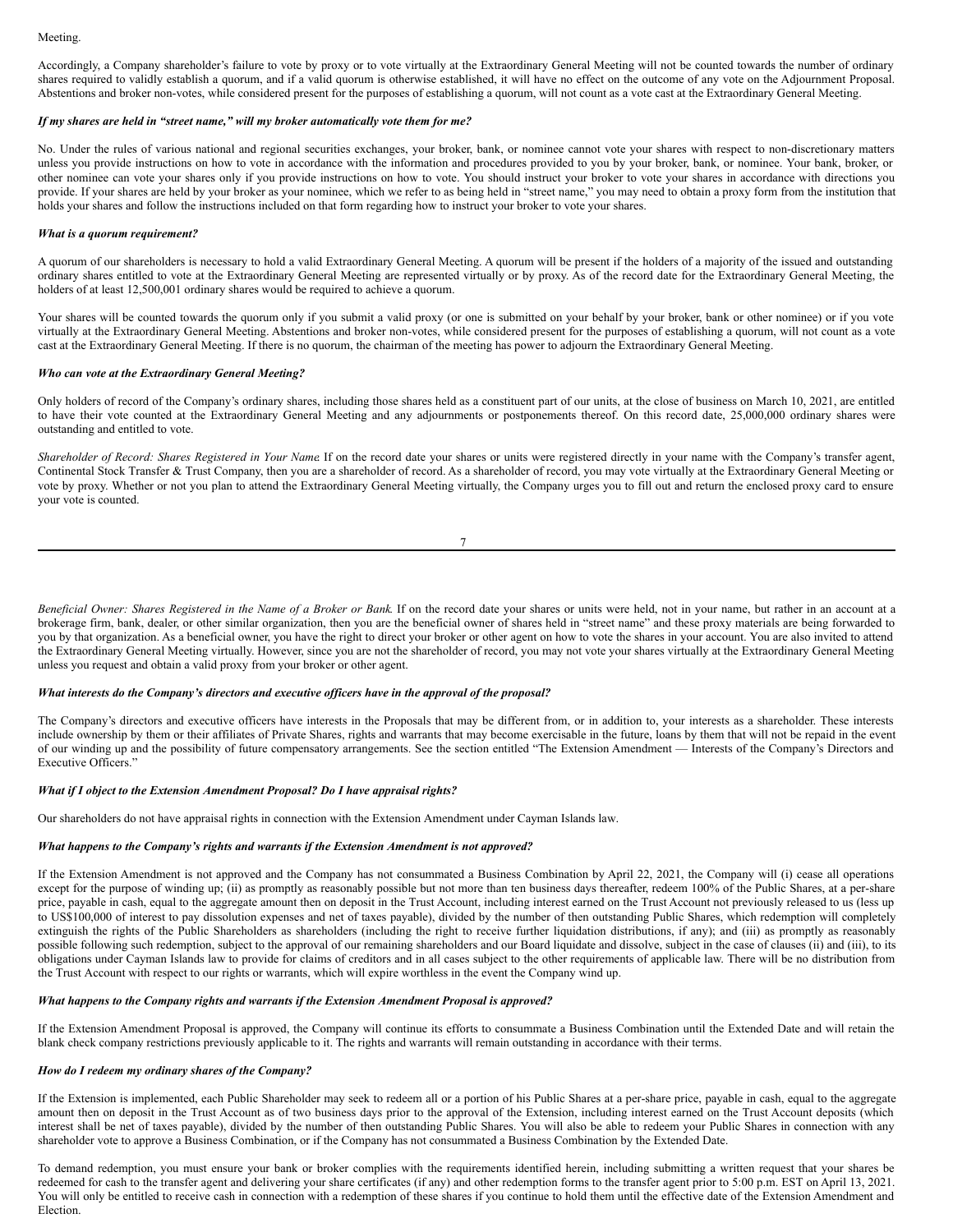Pursuant to our Articles, a Public Shareholder may request that the Company redeem all or a portion of such Public Shareholder's Public Shares for cash if the Extension Amendment is approved. You will be entitled to receive cash for any Public Shares to be redeemed only if you:

- (i) (a) hold Public Shares or (b) hold Public Shares through units and you elect to separate your units into the underlying Public Shares and public warrants prior to exercising your redemption rights with respect to the Public Shares; and
- (ii) prior to 5:00 p.m., Eastern Time, on April 13, 2021, (a) submit a written request to Continental Stock Transfer & Trust Company, the Company's transfer agent (the "transfer agent"), at Continental Stock Transfer & Trust Company, 1 State Street, 30th Floor, New York, New York 1004, Attn: Mark Zimkind, that the Company redeem your Public Shares for cash and (b) delivering your share certificates (if any) and other redemption forms to the transfer agent, physically or electronically through The Depository Trust Company ("DTC").

Holders of units must elect to separate the underlying Public Shares and public warrants prior to exercising redemption rights with respect to the Public Shares. If holders hold their units in an account at a brokerage firm or bank, holders must notify their broker or bank that they elect to separate the units into the underlying Public Shares and public warrants, or if a holder holds units registered in its own name, the holder must contact the transfer agent directly and instruct it to do so. **Public Shareholders may elect to** redeem all or a portion of their Public Shares even if they vote for the Extension Amendment Proposal.

Through DTC's DWAC (Deposit/Withdrawal at Custodian) System, this electronic delivery process can be accomplished by the shareholder, whether or not it is a record holder or its shares are held in "street name," by contacting the transfer agent or its broker and requesting delivery of its shares through the DWAC system. Delivering shares physically may take significantly longer. In order to obtain a physical share certificate, a shareholder's broker and/or clearing broker, DTC, and the Company's transfer agent will need to act together to facilitate this request. There is a nominal cost associated with the above-referenced tendering process and the act of certificating the shares or delivering them through the DWAC system. The transfer agent will typically charge the tendering broker \$100 and the broker would determine whether or not to pass this cost on to the redeeming holder. It is the Company's understanding that shareholders should generally allot at least two weeks to obtain physical certificates from the transfer agent. The Company does not have any control over this process or over the brokers or DTC, and it may take longer than two weeks to obtain a physical share certificate. Such shareholders will have less time to make their investment decision than those shareholders that deliver their shares through the DWAC system. Shareholders who request physical share certificates and wish to redeem may be unable to meet the deadline for tendering their shares before exercising their redemption rights and thus will be unable to redeem their shares.

Certificates that have not been tendered in accordance with these procedures prior to the vote on the Extension Amendment will not be redeemed for cash held in the Trust Account. In the event that a Public Shareholder tenders its shares and decides prior to the vote at the Extraordinary General Meeting that it does not want to redeem its shares, the shareholder may withdraw the tender. If you delivered your share certificates (if any) and other redemption forms for redemption to our transfer agent and decide prior to the vote at the Extraordinary General Meeting not to redeem your shares, you may request that our transfer agent return the shares (physically or electronically). You may make such request by contacting our transfer agent at the address listed above. Any request for redemption, once made by a holder of public ordinary shares, may not be withdrawn once submitted to the company unless the Board of Directors determine (in their sole discretion) to permit the withdrawal of such redemption request (which they may do in whole or in part). In the event that a Public Shareholder tenders shares and the Extension Amendment is not approved, these shares will not be redeemed and the physical certificates representing these shares (if any) will be returned to the shareholder promptly following the determination that the Extension Amendment will not be approved. The Company anticipates that a Public Shareholder who tenders shares for redemption in connection with the vote to approve the Extension would receive payment of the redemption price for such shares soon after the completion of the Extension Amendment. The transfer agent will hold the certificates of public shareholders that make the election until such shares are redeemed for cash or returned to such shareholders.

9

#### *If I am a public unit holder, can I exercise redemption rights with respect to my units?*

No. Holders of outstanding public units must separate the underlying Public Shares, public rights and Public Warrants (as defined below) prior to exercising redemption rights with respect to the Public Shares.

If you hold units registered in your own name, you must deliver the certificate for such units to Continental Stock Transfer & Trust Company, our transfer agent, with written instructions to separate such units into Public Shares, public rights and Public Warrants. This must be completed far enough in advance to permit the mailing of the public share certificates back to you so that you may then exercise your redemption rights upon the separation of the Public Shares from the units. See "How do I redeem my ordinary shares of Company?" above.

# *What should I do if I receive more than one set of voting materials?*

You may receive more than one set of voting materials, including multiple copies of this proxy statement and multiple proxy cards or voting instruction cards, if your shares are registered in more than one name or are registered in different accounts. For example, if you hold your shares in more than one brokerage account, you will receive a separate voting instruction card for each brokerage account in which you hold shares. Please complete, sign, date and return each proxy card and voting instruction card that you receive in order to cast a vote with respect to all of your shares of Company stock.

# *Who is paying for this proxy solicitation?*

The Company will pay for the entire cost of soliciting proxies. The Company has engaged Innisfree M&A Incorporated ("Innisfree") to assist in the solicitation of proxies for the Extraordinary General Meeting. The Company has agreed to pay Innisfree their customary fee. The Company will also reimburse Innisfree for reasonable and customary outof-pocket expenses. In addition to these mailed proxy materials, our directors and executive officers may also solicit proxies in person, by telephone or by other means of communication. These parties will not be paid any additional compensation for soliciting proxies. The Company may also reimburse brokerage firms, banks and other agents for the cost of forwarding proxy materials to beneficial owners.

# *Where do I find the voting results of the Extraordinary General Meeting?*

We will announce preliminary voting results at the Extraordinary General Meeting. The final voting results will be tallied by the inspector of election and published in the Company's Current Report on Form 8-K, which the Company is required to file with the SEC within four business days following the Extraordinary General Meeting.

#### *Who can help answer my questions?*

If you have questions about the Proposals or if you need additional copies of the proxy statement or the enclosed proxy card you should contact: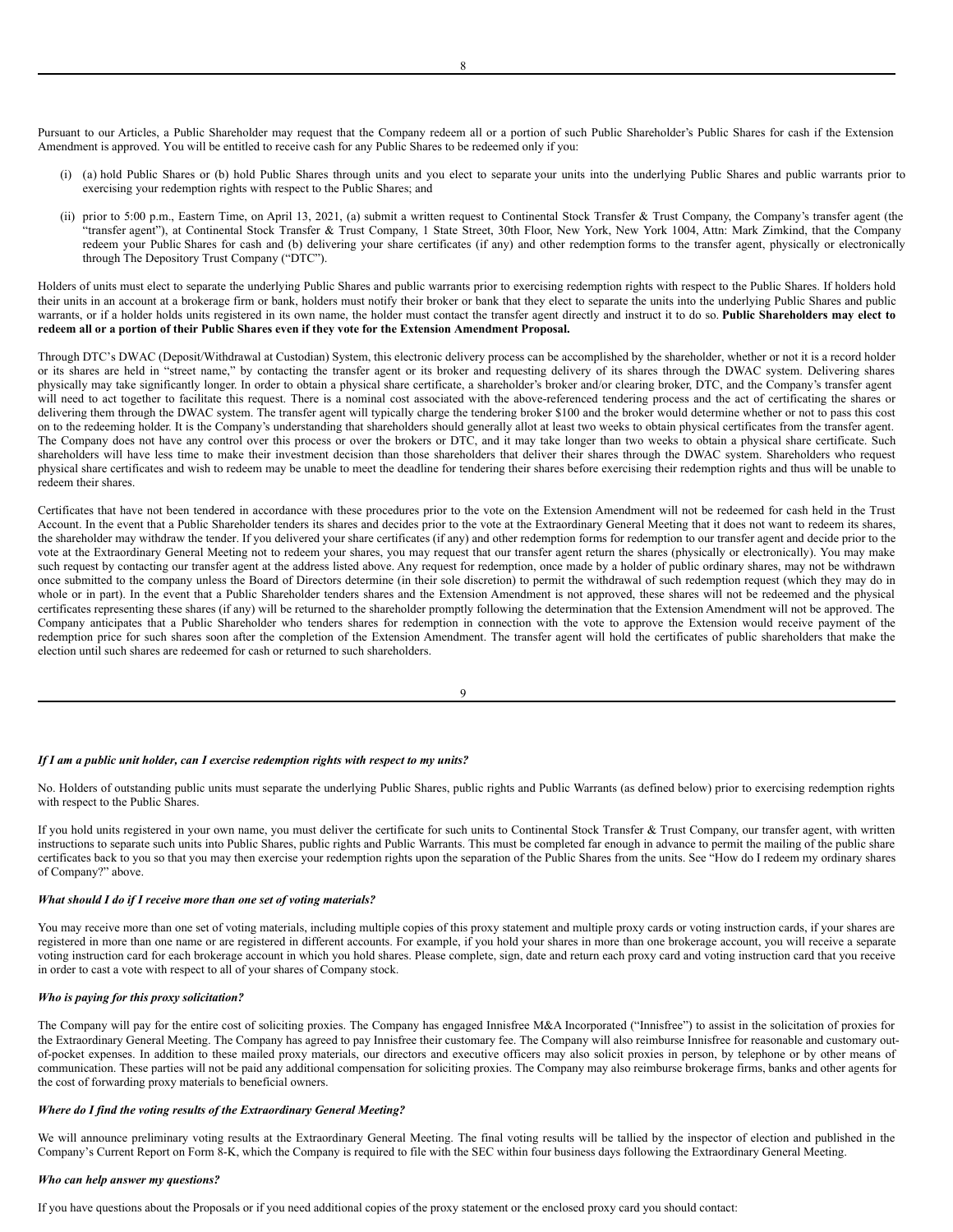#### Union Acquisition Corp. II 1425 Brickell Ave., #57B Miami, FL 33131 Attn: Kyle P. Bransfield Email: kyle.bransfield@unionacquisitiongroup.com Telephone: (212) 981-0630

You may also contact the Company's proxy solicitor at:

#### Innisfree M&A Incorporated 501 Madison Avenue, 20th Floor New York, NY 10022 Shareholders may call toll-free: (877)-750-5836 Banks and Brokers may call collect: (212)-750-5833

You may also obtain additional information about the Company from documents filed with the SEC by following the instructions in the section entitled

"Where You Can Find More Information."

10

# <span id="page-11-0"></span>**BACKGROUND**

## <span id="page-11-1"></span>**The Company**

We are a blank check company incorporated on December 6, 2018 as a Cayman Islands exempted company, limited by shares for the purpose of entering into a merger, share exchange, asset acquisition, share purchase, recapitalization, reorganization or other similar Business Combination with one or more businesses.

On October 22, 2019, we consummated our IPO of 20,000,000 units, including 2,500,000 units subject to the underwriters' over-allotment option, at a price of \$10.00 per unit (the "Units"), generating gross proceeds of \$200,000,000. Each unit consists of one ordinary share of the Company ("Ordinary Shares"), and one redeemable warrant to purchase one ordinary share ("Public Warrant"). Each Public Warrant is exercisable for one share of common stock at a price of \$11.50 per full share. Simultaneously with the closing of the IPO, we completed the private placement ("Private Placement") of 6,250,000 warrants ("Private Placement Warrants") at a price of \$1.00 per Private Placement Warrant, generating total proceeds of \$6,250,000. The Private Placement Warrants were purchased by the Company's sponsors, Union Group International Holdings Limited and Union Acquisition Associates II, LLC. The Private Placement Warrants are identical to the Public Warrants included in the Units sold in the IPO, except that the Private Placement Warrants are non-redeemable and may not be exercised on a cashless basis, in each case so long as they continue to be held by the Initial Shareholders or their permitted transferees. The purchasers of the Private Placement Warrants have agreed not to transfer, assign, or sell any of the Private Placement Warrants or Ordinary Shares underlying the Private Placement Warrants (except to certain transferees) until 30 days after the completion of the Company's initial business combination.

As of December 31, 2020, we had \$201,339,975 (including interest but less the funds used to pay taxes) in the Trust Account.

The mailing address of our principal executive office is 1425 Brickell Ave., #57B, Miami, FL 33131, and its telephone number is (212) 981-0630.

11

# <span id="page-11-2"></span>**THE EXTRAORDINARY GENERAL MEETING**

# <span id="page-11-3"></span>**Date, Time, Place and Purpose of the Extraordinary General Meeting**

The Extraordinary General Meeting will be held at 9:00 a.m., Eastern time, on April 16, 2021. The Extraordinary General Meeting will be held virtually. For the purposes of the amended and restated memorandum and articles of association of the Company, the physical location of the Extraordinary General Meeting shall be the offices of Linklaters LLP located at 1290 Avenue of the Americas, New York, NY 10104.

Shareholders are being asked to vote on the following Proposals:

- to extend the date by which the Company must consummate a Business Combination.
- to approve the adjournment of the Extraordinary General Meeting to a later date or dates, if necessary, in the event that there are insufficient votes to approve the Extension Amendment Proposal.

You will be entitled to vote or direct votes to be cast at the Extraordinary General Meeting if you owned the ordinary shares, including as a constituent part of a unit, at the close of business on March 10, 2021, the record date for the Extraordinary Meeting. You will have one vote per proposal for each share of ordinary shares you owned at that time. Our warrants and rights do not carry voting rights.

At the close of business on the record date, there were 25,000,000 outstanding shares of Company ordinary shares entitled to vote, of which 5,000,000 were Private Shares.

# <span id="page-11-4"></span>**Votes Required**

Approval of the Extension Amendment Proposal requires a special resolution under Cayman Islands law, being the affirmative vote of the holders of a majority of at least twothirds of the ordinary shares who, being present and entitled to vote at the Extraordinary General Meeting, vote at the Extraordinary General Meeting. Abstentions and broker non-votes, while considered present for the purposes of establishing a quorum, will not count as a vote cast at the Extraordinary General Meeting.

<span id="page-11-5"></span>Approval of the Adjournment Proposal requires an ordinary resolution under Cayman Islands law, being the affirmative vote of the holders of a majority of the ordinary shares who, being present and entitled to vote at the Extraordinary General Meeting, vote at the Extraordinary General Meeting. Abstentions and broker non-votes, while considered present for the purposes of establishing a quorum, will not count as a vote cast at the Extraordinary General Meeting.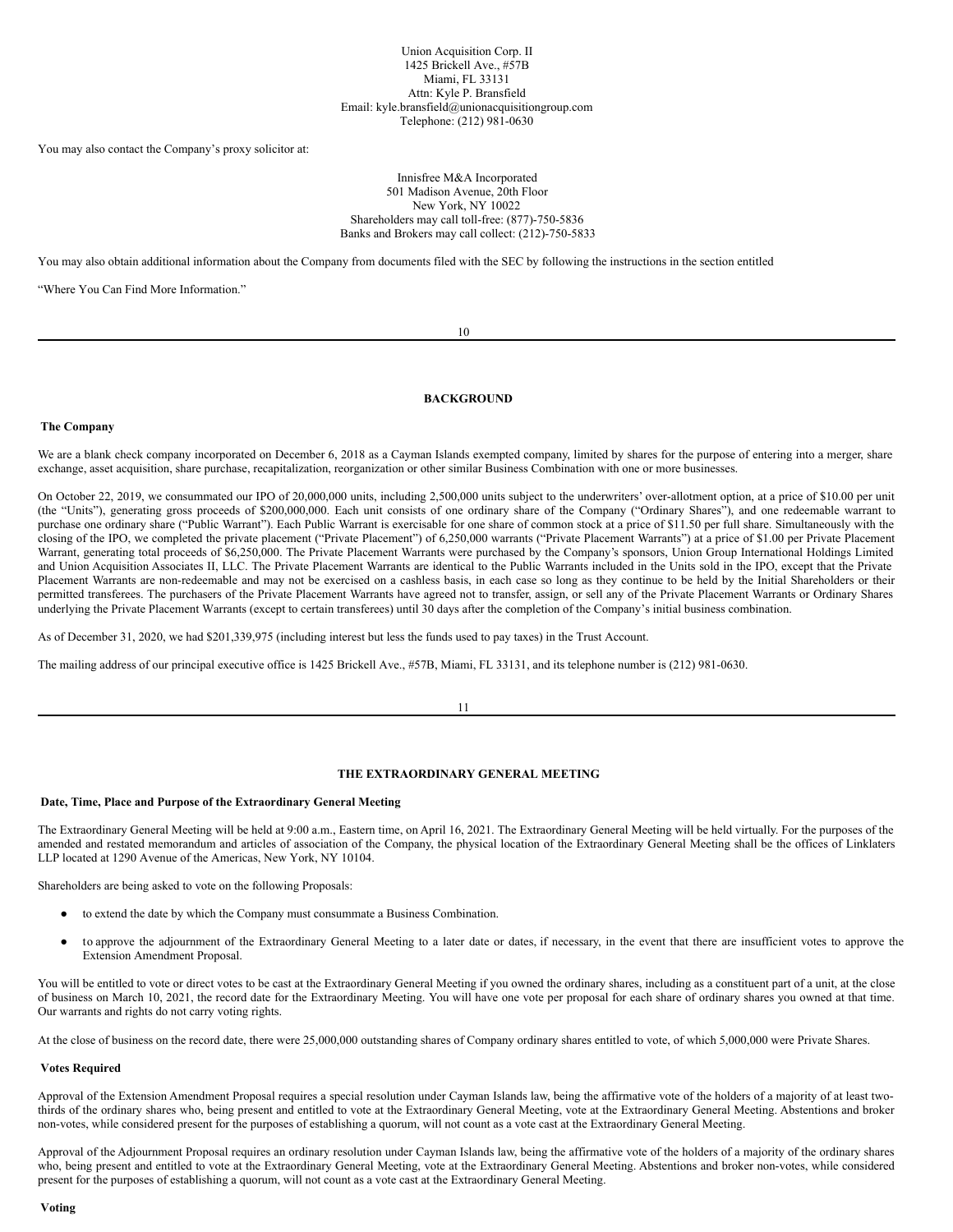You can vote your shares at the Extraordinary General Meeting by proxy or virtually.

You can vote by proxy by having one or more individuals who will be at the Extraordinary General Meeting vote your shares for you. These individuals are called "proxies" and using them to cast your ballot at the Extraordinary General Meeting is called voting "by proxy."

If you wish to vote by proxy, you must (i) complete the enclosed form, called a "proxy card," and mail it in the envelope provided or (ii) submit your proxy by telephone or over the Internet (if those options are available to you) in accordance with the instructions on the enclosed proxy card or voting instruction card.

If you complete the proxy card and mail it in the envelope provided or submit your proxy by telephone or over the Internet as described above, you will designate Kyle P. Bransfield and Daniel W. Fink to act as your proxy at the Extraordinary General Meeting. One of them will then vote your shares at the Extraordinary General Meeting in accordance with the instructions you have given them in the proxy card or voting instructions, as applicable, with respect to the Proposals presented in this proxy statement. Proxies will extend to, and be voted at, any adjournment(s) of the Extraordinary General Meeting.

Alternatively, you can vote your shares virtually by attending the Extraordinary General Meeting. You will be given a ballot at the Extraordinary General Meeting.

A special note for those who plan to attend the Extraordinary General Meeting and vote virtually: if your shares or units are held in the name of a broker, bank or other nominee, please follow the instructions you receive from your broker, bank or other nominee holding your shares. You will not be able to vote at the Extraordinary General *Meeting unless you obtain a legal proxy from the record holder of your shares.*

Our Board is asking for your proxy. Giving our Board your proxy means you authorize it to vote your shares at the Extraordinary General Meeting in the manner you direct. You may vote for or withhold your vote for the nominee or any proposal or you may abstain from voting. All valid proxies received prior to the Extraordinary General Meeting will be voted. All shares represented by a proxy will be voted, and where a shareholder specifies by means of the proxy a choice with respect to any matter to be acted upon, the shares will be voted in accordance with the specification so made. If no choice is indicated on the proxy, the shares will be voted "FOR" the Extension Amendment, and as the proxy holders may determine in their discretion with respect to any other matters that may properly come before the Extraordinary General Meeting.

Shareholders who have questions or need assistance in completing or submitting their proxy cards should contact our proxy solicitor, Innisfree M&A Incorporated at (877) 750- 5836 (call collect), (212) 750-5833 (call toll-free).

Shareholders who hold their shares in "street name," meaning the name of a broker or other nominee who is the record holder, must either direct the record holder of their shares to vote their shares or obtain a legal proxy from the record holder to vote their shares at the Extraordinary General Meeting.

# <span id="page-12-0"></span>**Revocability of Proxies**

Any proxy may be revoked by the person giving it at any time before the polls close at the Extraordinary General Meeting. A proxy may be revoked by filing with the Secretary at Union Acquisition Corp. II, 1425 Brickell Ave., #57B, Miami, FL 33131 either a written notice of revocation bearing a date later than the date of such proxy or a subsequent proxy relating to the same shares or by attending the Extraordinary General Meeting and voting virtually.

Simply attending the Extraordinary General Meeting will not constitute a revocation of your proxy. If your shares are held in the name of a broker or other nominee who is the record holder, you must follow the instructions of your broker or other nominee to revoke a previously given proxy.

#### <span id="page-12-1"></span>**Attendance at the Extraordinary General Meeting**

Only holders of our ordinary shares, their proxy holders and guests the Company may invite may attend the Extraordinary General Meeting. If you wish to attend the Extraordinary General Meeting virtually but you hold your shares or units through someone else, such as a broker, please follow the instructions you receive from your broker, bank or other nominee holding your shares. You must bring a legal proxy from the broker, bank or other nominee holding your shares, confirming your beneficial ownership of the shares and giving you the right to vote your shares.

#### <span id="page-12-2"></span>**Solicitation of Proxies**

Your proxy is being solicited by our Board on the proposals being presented to shareholders at the Extraordinary General Meeting. The Company has agreed to pay Innisfree their customary fee. The Company will also reimburse Innisfree for reasonable and customary out-of-pocket expenses. In addition to these mailed proxy materials, our directors and executive officers may also solicit proxies in person, by telephone or by other means of communication. These parties will not be paid any additional compensation for soliciting proxies. The Company may also reimburse brokerage firms, banks and other agents for the cost of forwarding proxy materials to beneficial owners. You may contact Innisfree at:

> Innisfree M&A Incorporated 501 Madison Avenue, 20th Floor New York, NY 10022 Shareholders may call toll-free: (877)-750-5836 Banks and Brokers may call collect: (212)-750-5833

> > 13

The cost of preparing, assembling, printing and mailing this proxy statement and the accompanying form of proxy, and the cost of soliciting proxies relating to the Extraordinary General Meeting, will be borne by the Company.

Some banks and brokers have customers who beneficially own ordinary shares listed of record in the names of nominees. The Company intends to request banks and brokers to solicit such customers and will reimburse them for their reasonable out-of-pocket expenses for such solicitations. If any additional solicitation of the holders of our outstanding common stock is deemed necessary, the Company (through our directors and executive officers) anticipates making such solicitation directly.

#### <span id="page-12-3"></span>**No Right of Appraisal**

The Company's shareholders do not have appraisal rights in connection with the Extension Amendment Proposal under Cayman Islands Law.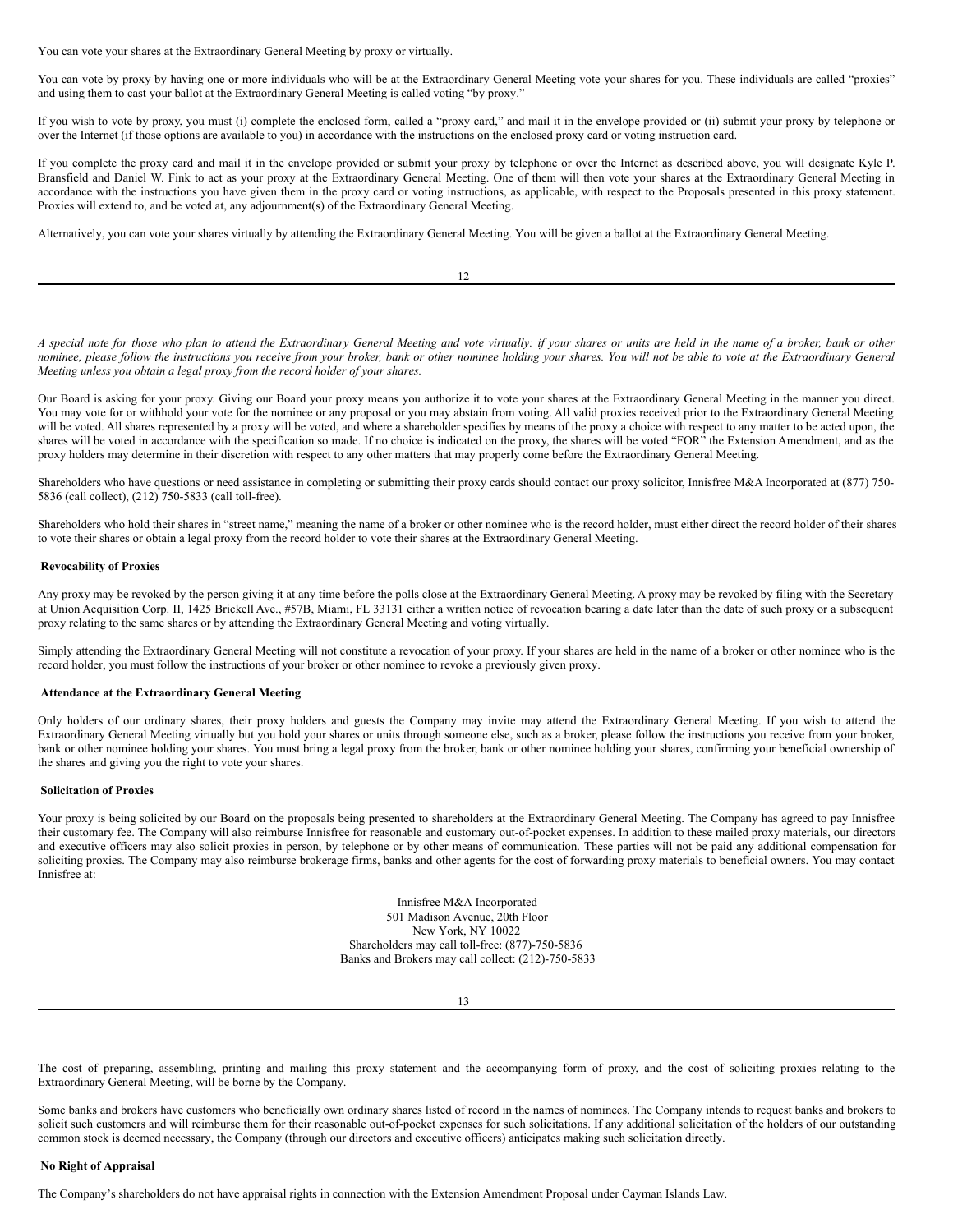#### <span id="page-13-0"></span>**Other Business**

The Company is not currently aware of any business to be acted upon at the Extraordinary General Meeting other than the matters discussed in this proxy statement. The form of proxy accompanying this proxy statement confers discretionary authority upon the named proxy holders with respect to amendments or variations to the matters identified in the accompanying Notice of Extraordinary General Meeting and with respect to any other matters which may properly come before the Extraordinary General Meeting. If other matters do properly come before the Extraordinary General Meeting, or at any adjournment(s) of the Extraordinary General Meeting, the Company expects that the shares of ordinary shares represented by properly submitted proxies will be voted by the proxy holders in accordance with the recommendations of our Board.

#### <span id="page-13-1"></span>**Principal Executive Offices**

Our principal executive offices are located at 1425 Brickell Ave., #57B, Miami, FL 33131. Our telephone number at such address is (212) 981-0630.

14

# <span id="page-13-2"></span>**DIRECTORS, EXECUTIVE OFFICERS AND CORPORATE GOVERNANCE**

# <span id="page-13-3"></span>**Directors and Executive Officers**

Our directors and officers are as follows:

| Name               | Age | Position                             |
|--------------------|-----|--------------------------------------|
| Juan Sartori       | 40  | Non-Executive Chairman of the Board  |
| Kyle P. Bransfield | 36  | Chief Executive Officer and Director |
| Daniel W. Fink     | 43  | Chief Operating Officer and Director |
| Gerald W. Haddock  | 73. | Director                             |
| Joseph J. Schena   | 62  | Director                             |

**Juan Sartori** has served as our Non-Executive Chairman of the Board since December 2018. He also served as Chairman of the Board of Union I from November 2017 until it completed its merger with Bioceres in March 2019. Mr. Sartori is the Chairman and founder of Union Group International Holdings Ltd. (Union Group), a privately-owned investment and private equity management firm with significant strategic Latin American interests. These cover the agricultural, energy, forestry, infrastructure, minerals, oil & gas and real estate sectors. Mr. Sartori established Union Group in 2007. In 2008, he formed Union Agriculture Group (BVM: UAGR), one of the first companies affiliated with Union Group to consolidate agricultural assets. UAGR has grown to become the largest agricultural company in Uruguay, and one of the biggest in Latin America, with a subsidiary listed on the Montevideo Stock Exchange. Since its incorporation, Union Group and its subsidiaries have performed numerous transactions across Latin America, growing its portfolio of businesses of private and public companies. Mr. Sartori is a regular speaker about Latin American issues in worldwide conferences and media. Mr. Sartori began his career as a financial services entrepreneur in 2002 launching Union Capital Group, a Geneva based multi-strategy asset manager, selling its control in 2008. Mr. Sartori was a candidate in the 2019 Uruguayan Presidential elections under the National Party and placed second in the primary with 23% of the party's vote. Mr. Sartori received a Bachelor Degree in Business and Economics from École des Hautes Études Commerciales de Lausanne**.**

**Kyle P. Bransfield** has served as our Chief Executive Officer and a director since our inception. He has also served as director of Union I since November 2017 and served as its Chief Executive Officer from December 2017 until it completed its merger with Bioceres in March 2019. Mr. Bransfield currently serves on the board of the resulting entity, Bioceres Crop Solutions (NYSE American: BIOX), and sits on the audit, compensation, and nominating and governance committees. Mr. Bransfield is Founder and CEO of Union Acquisition Group a private and public markets investment firm. Prior to Union Acquisition Group, Mr. Bransfield was a Partner at Exos Technology Financial Partners where he established a SPAC Asset Management business through the formation of Exos SPAC Opportunities I and the Morgan Creek-Exos SPAC+ Fund. Prior to Exos, Mr. Bransfield was a Partner of Atlantic-Pacific Capital and led the firm's global direct private placement and structured investment activities beginning in 2015. Mr. Bransfield has over 13 years of experience in direct equity and debt private markets principal investing, capital raising, and investment banking. Prior to joining Atlantic-Pacific, Mr. Bransfield was an investment banker in Sagent Advisors' Private Financing Solutions Group from 2014 to 2015. Prior to Sagent, Mr. Bransfield spent five years from 2009 to 2014 as a Principal and General Partner at CS Capital Partners, a Philadelphia-based multi-family office focused on alternative investments. In his role there, he co-managed a portfolio of direct investments, served as an observer to several boards of directors, and fulfilled operating roles within portfolio companies. In 2006, Mr. Bransfield began his career in the Mergers & Acquisitions Group at Stifel Nicolaus Weisel. Mr. Bransfield received a B.S. in Business Administration from American University.

| I<br>I |
|--------|
|        |

**Daniel W. Fink** has served as our Chief Operating Officer and a director since December 2018. He also served as a director of Union I from December 2017 until it completed its merger with Bioceres in March 2019. Mr. Fink has been a Partner at PTW Capital, an investment firm, since March 2017, and the Managing Principal at Blue Moose of Boulder, an emerging natural foods company, since October 2015. Mr. Fink has spent the majority of his career in investment banking and private equity, including working at Morgan Stanley from 1999 to 2001, J.W. Childs Associates, L.P. from 2001 to 2007, Stone Tower Equity Partners from 2007 to 2008 and Centerview Capital from 2009 to 2013. From April 2013 to March 2015, Mr. Fink was at Bacardi Limited where he served as Vice President of Finance/Business Planning. Over the course of his career, Mr. Fink has helped to build or revitalize some highly recognized brands in the consumer industry. Mr. Fink received a BA in Economics from Yale University and an MBA from Harvard Business School.

**Gerald W. Haddock** has served as a director since December 2018. He also served as a director of Union I from December 2017 until it completed its merger with Bioceres in March 2019. Mr. Haddock founded Haddock Enterprises, LLC in 2000 and has served as its President since such time. Haddock Enterprises is an entrepreneurial development company concentrating on private investments and transactions, including oil and gas and real estate, located in Fort Worth, Texas. Mr. Haddock formerly served as President and Chief Operating Officer of Crescent Real Estate Equities Company, a diversified real estate investment trust, from 1994 to 1999. Mr. Haddock served as a director of Valaris plc (formerly ENSCO International, Plc.) (NYSE: VAL), a leading global offshore oil and gas drilling service company, from 1986 until May 2019. He has also served as a director of Meritage Homes Corporation (NYSE: MTH), a real estate development company that constructs single-family detached homes across the United States as well as active adult communities and luxury real estate in Arizona, since 2005 and has served as Chairman of the Nominating and Corporate Governance Committee since 2006 and served as a member of the Audit Committee from 2009 to 2018. Mr. Haddock is a former board member of Cano Petroleum, Inc., having served from December 2004 to October 2008. He also serves on the board of trustees and is a member of various committees for the Executive Investment Committee at Baylor University, the M.D. Anderson Proton Therapy Education and Research Foundation, the CEELI Institute and the Johnny Unitas Golden Arm Educational Foundation. Mr. Haddock received his Bachelor's Degree in Business Administration from Baylor University and his J.D. from Baylor University Law School. He also has received a Masters of Law in Taxation degree from New York University School of Law and an MBA from Dallas Baptist University.

**Joseph J. Schena** has served as a director since December 2018. He also served as a director of Union I from December 2017 until it completed its merger with Bioceres in March 2019. Mr. Schena has served as a principal and co-founder of PTW Capital since June 2017. Mr. Schena served as the Chief of Staff at Cohen Enterprises focused on C&S Wholesale Grocers and Warehouse Technologies from November 2015 until April 2019. Previously, Mr. Schena served as Chief Financial Officer and Executive Vice President at C&S Wholesale Grocers. Prior to C&S Mr. Schena was Chief Financial Officer of Bacardi Limited from October 2012 to September 2014. Previously, Mr. Schena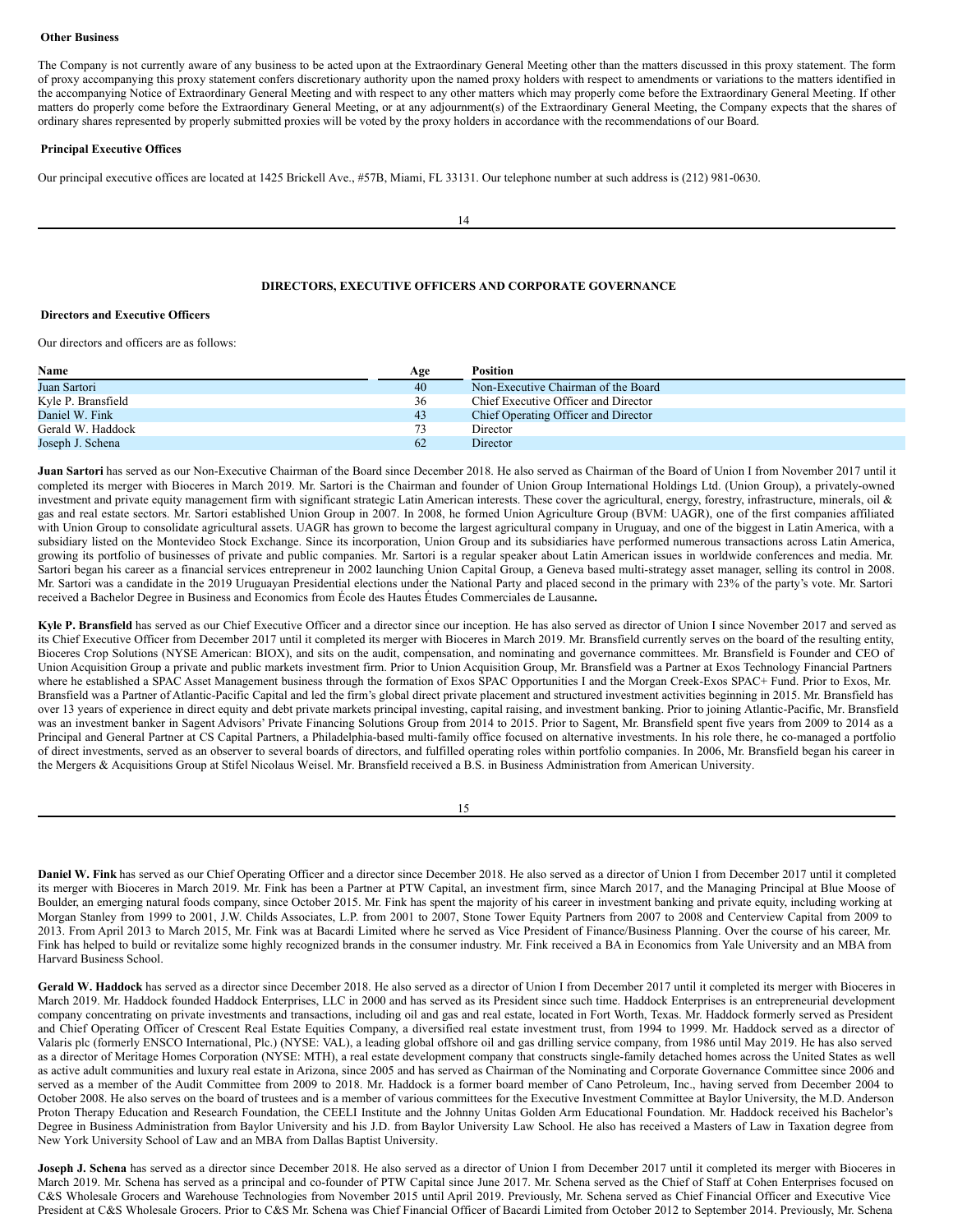served as an Operating Partner at Centerview Capital from 2007 to 2012 and was involved in the \$5.5 billion privatization of Del Monte Foods and the acquisition of Richelieu Foods. Prior to Centerview Capital, Mr. Schena served in various senior financial positions at Gillette from 2001 to 2007 where he was Chief Financial Officer of the Gillette business unit after the sale to P&G and Kraft/Nabisco from 1980 to 2000. Mr. Schena currently serves as a director of Warehouse Technologies, an automated warehousing company located in Wilmington, MA. He also serves as a director of Conyers Park II Acquisition Corp., a blank check company seeking to consummate an initial business combination with a target business in the consumer sector. Mr. Schena received an MBA in Finance and a BBA in Accounting from Iona College.

#### <span id="page-14-0"></span>**Number, Terms of Office and Election of Executive Officers and Directors**

Our board of directors is divided into three classes with only one class of directors being elected in each year and each class serving a three-year term. The term of office of the first class of directors, consisting of Mr. Schena, will expire at our first annual general meeting. The term of office of the second class of directors, consisting of Messrs. Haddock and Fink, will expire at the second annual general meeting. The term of office of the third class of directors, consisting of Messrs. Bransfield and Sartori, will expire at the third annual general meeting.

#### <span id="page-14-1"></span>**Committees of the Board of Directors**

Our Board has three standing committees: an audit committee; a nominating committee and a compensation committee. Each of our audit committee, our nominating committee and our compensation committee are composed solely of independent directors. Each committee operates under a charter that is approved by our board and has the composition and responsibilities described below. The committee assignments set forth below were in effect as of December 31, 2020.

Beginning with our inception on December 6, 2018, and during the remainder of our fiscal year ended September 30, 2020:

- the Company's Board held four meetings;
- the Company's Audit Committee held five meetings;
- the Company's Nominating Committee held four meetings; and
- the Company's Compensation Committee held four meetings.

Each of the Company's incumbent directors attended or participated in one hundred percent (100%) of the meetings of the Company's Board and the respective committees of which he is a member held during the period such incumbent director was a director during the fiscal year ended September 30, 2020, except Gerald Haddock who was unable to attend one Audit Committee Meeting.

The Company encourages all of its directors to attend the Company's shareholder meetings.

#### *Audit Committee*

Effective October 17, 2019, we established an audit committee of the board of directors, in accordance with Section  $3(a)(58)(A)$  of the Exchange Act, which consists of Juan Sartori, Gerald Haddock and Joseph Schena, each of whom is an independent director under Nasdaq's listing standards. Notwithstanding that Mr. Sartori is an independent director under Nasdaq's listing standards, Mr. Sartori owns more than 10% of our ordinary shares and as a result, does not fall under the Safe Harbor Provision of SEC Rule 10A-3.

The audit committee will at all times be composed exclusively of "independent directors" who are able to read and understand fundamental financial statements as required under Nasdaq listing standards. In addition, we must certify to Nasdaq that the committee has, and will continue to have, at least one member who has past employment experience in finance or accounting, requisite professional certification in accounting, or other comparable experience or background that results in the individual's financial sophistication. The board of directors has determined that Mr. Schena qualifies as an "audit committee financial expert," as defined under rules and regulations of the SEC. The audit committee's duties, which are specified in our Audit Committee Charter, include, but are not limited to:

- reviewing and discussing with management and the independent auditor the annual audited financial statements, and recommending to the board whether the audited financial statements should be included in our Form 10-K;
- discussing with management and the independent registered public accounting firm significant financial reporting issues and judgments made in connection with the preparation of our financial statements;
- discussing with management major risk assessment and risk management policies;
- monitoring the independence of the independent registered public accounting firm;
- verifying the rotation of the lead (or coordinating) audit partner having primary responsibility for the audit and the audit partner responsible for reviewing the audit as required by law;
- reviewing and approving all related-party transactions;
- inquiring and discussing with management our compliance with applicable laws and regulations;
- pre-approving all audit services and permitted non-audit services to be performed by our independent auditor, including the fees and terms of the services to be performed;
- appointing or replacing the independent registered public accounting firm;

determining the compensation and oversight of the work of the independent registered public accounting firm (including resolution of disagreements between management and the independent registered public accounting firm regarding financial reporting) for the purpose of preparing or issuing an audit report or related work;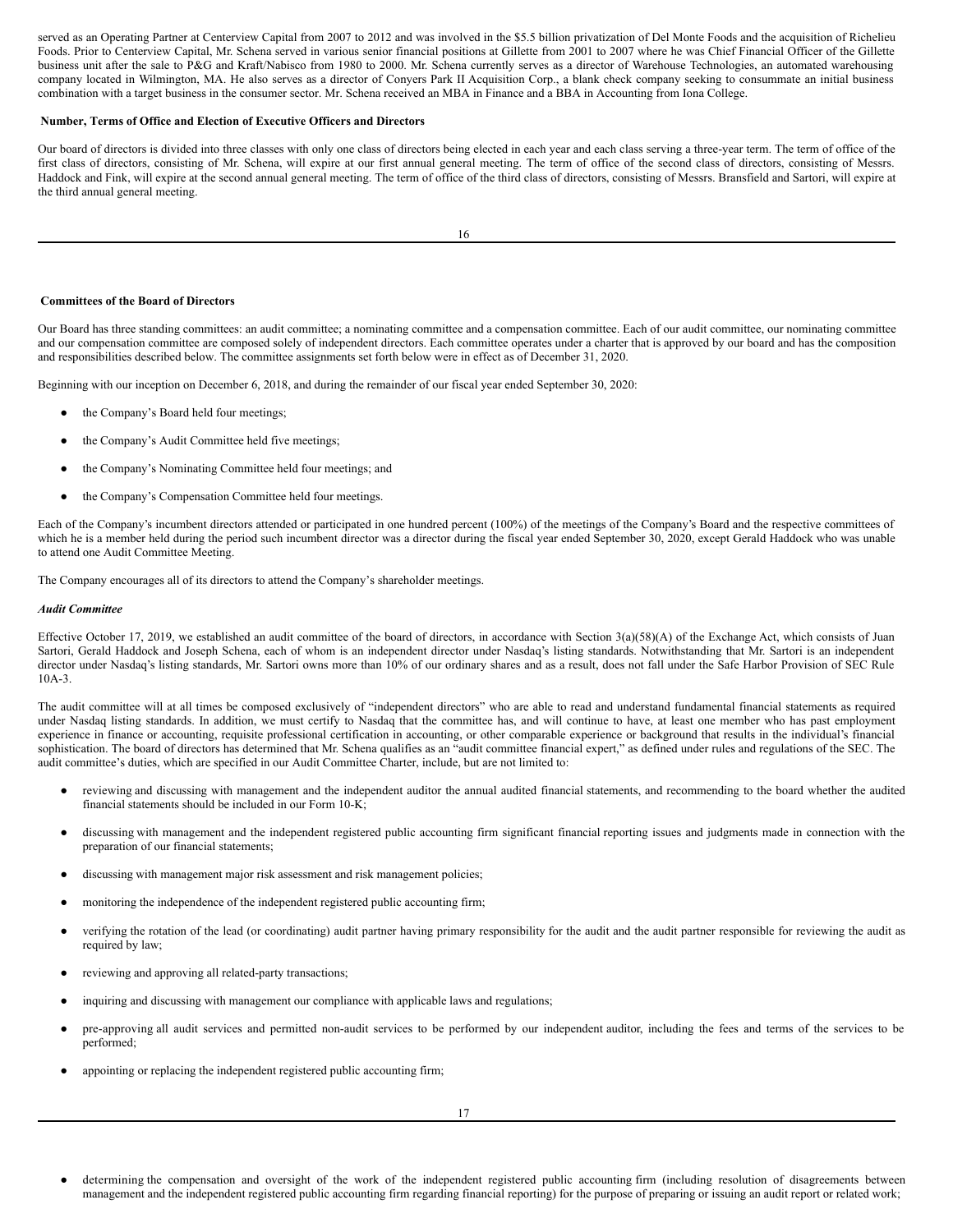- establishing procedures for the receipt, retention and treatment of complaints received by us regarding accounting, internal accounting controls or reports which raise material issues regarding our financial statements or accounting policies; and
- approving reimbursement of expenses incurred by our management team in identifying potential target businesses.

#### *Nominating Committee*

Effective October 17, 2019, we established a nominating committee of the board of directors, which will consist of Juan Sartori, Gerald Haddock and Joseph Schena, each of whom is an independent director under Nasdaq's listing standards. The nominating committee is responsible for overseeing the selection of persons to be nominated to serve on our board of directors. The nominating committee considers persons identified by its members, management, shareholders, investment bankers and others. The guidelines for selecting nominees, which are specified in the Nominating Committee Charter, generally provide that persons to be nominated:

- should have demonstrated notable or significant achievements in business, education or public service;
- should possess the requisite intelligence, education and experience to make a significant contribution to the board of directors and bring a range of skills, diverse perspectives and backgrounds to its deliberations; and
- should have the highest ethical standards, a strong sense of professionalism and intense dedication to serving the interests of the shareholders.

The Nominating Committee will consider a number of qualifications relating to management and leadership experience, background, and integrity and professionalism in evaluating a person's candidacy for membership on the board of directors. The nominating committee may require certain skills or attributes, such as financial or accounting experience, to meet specific board needs that arise from time to time and will also consider the overall experience and makeup of its members to obtain a broad and diverse mix of board members. The nominating committee does not distinguish among nominees recommended by shareholders and other persons.

#### *Compensation Committee*

Effective October 17, 2019, we established a compensation committee of the board of directors, which consists of Juan Sartori, Gerald Haddock, and Joseph Schena, each of whom is an independent director under Nasdaq's listing standards. The compensation committee's duties, which are specified in our Compensation Committee Charter, include, but are not limited to:

- reviewing and approving on an annual basis the corporate goals and objectives relevant to our Chief Executive Officer's compensation, evaluating our Chief Executive Officer's performance in light of such goals and objectives and determining and approving the remuneration (if any) of our Chief Executive Officer based on such evaluation;
- reviewing and approving the compensation of all of our other executive officers;
- reviewing our executive compensation policies and plans;
- implementing and administering our incentive compensation equity-based remuneration plans;
- assisting management in complying with our proxy statement and annual report disclosure requirements;

- approving all special perquisites, special cash payments and other special compensation and benefit arrangements for our executive officers and employees;
- if required, producing a report on executive compensation to be included in our annual proxy statement; and
- reviewing, evaluating, and recommending changes, if appropriate, to the remuneration for directors.

#### <span id="page-15-0"></span>**Director Independence**

Nasdaq requires that a majority of our board must be composed of "independent directors," which is defined generally as a person other than an executive officer or employee of the Company or its subsidiaries or any other individual having a relationship, which, in the opinion of the Board would interfere with the director's exercise of independent judgment in carrying out the responsibilities of a director.

Messrs. Sartori, Haddock and Schena are our independent directors. Our independent directors have regularly scheduled meetings at which only independent directors are present. Any affiliated transactions will be on terms no less favorable to us than could be obtained from independent parties. Any affiliated transactions must be approved by a majority of our independent and disinterested directors.

#### <span id="page-15-1"></span>**Code of Ethics**

We have adopted a code of ethics (the "Code of Ethics") applicable to our management team and employees in accordance with applicable federal securities laws. We have filed a copy of our form of Code of Ethics and our board committee charters as exhibits to the initial registration statement. You are able to review these documents by accessing our public filings at the SEC's web site at *www.sec.gov*. In addition, a copy of the Code of Ethics will be provided without charge upon request from us, or may accessed through our company website at https://unionacquisitiongroup.com/investor-relations. We intend to disclose any amendments to or waivers of certain provisions of our Code of Ethics in a Current Report on Form 8-K.

#### <span id="page-15-2"></span>**Conflicts of Interest**

Shareholders should be aware of the following potential conflicts of interest:

- None of our officers and directors is required to commit their full time to our affairs and, accordingly, they may have conflicts of interest in allocating their time among various business activities.
- In the course of their other business activities, our officers and directors may become aware of investment and business opportunities which may be appropriate for presentation to our company as well as the other entities with which they are affiliated. Our management has pre-existing fiduciary duties and contractual obligations to such entities (as well as to us) and may have conflicts of interest in determining to which entity a particular business opportunity should be presented.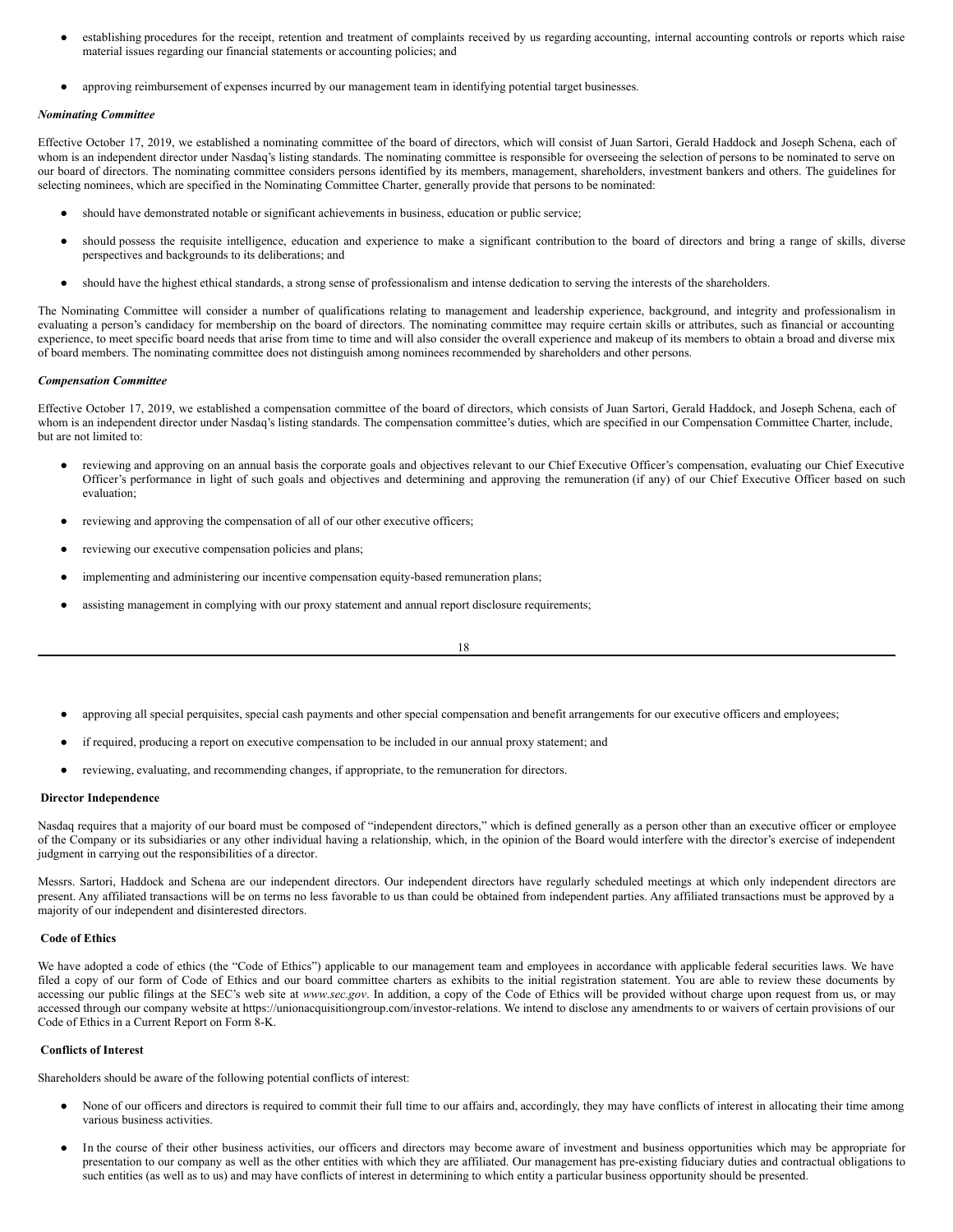- Our officers and directors may in the future become affiliated with entities, including other blank check companies, engaged in business activities similar to those intended to be conducted by our company.
- We have engaged the underwriters and Atlantic-Pacific Capital, an affiliate of Kyle Bransfield, our Chief Executive Officer, to assist us in connection with our initial business combination for which they will be paid a fee.
- The founders' shares owned by our officers and directors, like the founders' shares owned by our other Initial Shareholders, will be released from escrow only if a Business Combination is successfully completed and subject to certain other limitations. Additionally, our officers and directors will not receive distributions from the Trust Account with respect to any of their founders' shares whether or not we complete a Business Combination. Furthermore, our Initial Shareholders have agreed that the private warrants will not be sold or transferred by them until after we have completed our initial Business Combination. In addition, our officers and directors may loan funds to us after this offering and may be owed reimbursement for expenses incurred in connection with certain activities on our behalf which may only be repaid if we complete an initial Business Combination. For the foregoing reasons, the personal and financial interests of our directors and executive officers may influence their motivation in identifying and selecting a target business, completing a Business Combination in a timely manner and securing the release of their shares.

19

Under Cayman Islands law, directors and officers owe the following fiduciary duties:

- (i) duty to act in good faith in what the director or officer believes to be in the best interests of the company as a whole;
- (ii) duty to exercise powers for the purposes for which those powers were conferred and not for a collateral purpose;
- (iii) directors should not properly fetter the exercise of future discretion;
- (iv) duty to exercise powers fairly as between different sections of shareholders;
- (v) duty not to put themselves in a position in which there is a conflict between their duty to the company and their personal interests; and
- (vi) duty to exercise independent judgment.

In addition to the above, directors also owe a duty of care which is not fiduciary in nature. This duty has been defined as a requirement to act as a reasonably diligent person having both the general knowledge, skill and experience that may reasonably be expected of a person carrying out the same functions as are carried out by that director in relation to the company and the general knowledge skill and experience which that director has.

Accordingly, as a result of multiple business affiliations, our officers and directors may have similar legal obligations relating to presenting business opportunities to multiple entities. In addition, conflicts of interest may arise when our board evaluates a particular business opportunity. We cannot assure you that any of the above-mentioned conflicts will be resolved in our favor. Furthermore, each of our officers and directors has pre-existing fiduciary obligations to other businesses of which they are officers or directors. To the extent they identify business opportunities which may be suitable for the entities to which they owe pre-existing fiduciary obligations, our officers and directors will honor those fiduciary obligations. Accordingly, it is possible they may not present opportunities to us that otherwise may be attractive to us unless the entities to which they owe preexisting fiduciary obligations and any successors to such entities have declined to accept such opportunities.

In order to minimize potential conflicts of interest which may arise from multiple corporate affiliations, each of our officers and directors has contractually agreed, pursuant to a written agreement with us, until the earliest of a Business Combination, our liquidation or such time as he ceases to be an officer or director, to present to our company for our consideration, prior to presentation to any other entity, any suitable business opportunity which may reasonably be required to be presented to us, subject to any pre-existing fiduciary or contractual obligations he might have.

The following table summarizes the other relevant pre-existing fiduciary or contractual obligations of our officers and directors:

| Individual         | <b>Name of Affiliated Entity</b>  | <b>Position at Affiliated Entity</b> |
|--------------------|-----------------------------------|--------------------------------------|
| Juan Sartori       | Union Group                       | Chairman                             |
| Kyle P. Bransfield | Atlantic-Pacific Capital          | Partner                              |
|                    | Bioceres Crop Solutions Corp      | Director                             |
| Gerald W. Haddock  | Meritage Home Corporation         | Director                             |
| Daniel W. Fink     | PTW Capital Blue Moose of Boulder | Partner Managing Principal           |
| Joseph J. Schena   | <b>PTW</b> Capital                | Principal                            |
|                    | Convers Park II Acquisition Corp. | Director                             |
|                    | Warehouse Technologies            | Director                             |

To further minimize conflicts of interest, we have agreed not to consummate an initial Business Combination with an entity that is affiliated with any of our Initial Shareholders, officers or directors unless we have obtained an opinion from an independent investment banking firm, or another independent entity that commonly renders valuation opinions, and the approval of a majority of our disinterested independent directors that the Business Combination is fair to our unaffiliated shareholders from a financial point of view. Furthermore, in no event will any of our Initial Shareholders, members of our management team or their respective affiliates be paid any finder's fee, consulting fee or other similar compensation prior to, or for any services they render in order to effectuate, the consummation of an initial Business Combination (regardless of the type of transaction that it is) other than the \$10,000 per month administrative services fee, the \$10,000 per month consulting fee to our Chief Operating Officer, the portion of the business combination marketing agreement fee payable to Atlantic-Pacific Capital, Inc. and the repayment of \$200,000 of non-interest bearing loans and reimbursement of any out-of-pocket expenses. Notwithstanding the foregoing, our Articles provide that we renounce our interest in any corporate opportunity offered to any director or officer unless such opportunity is expressly offered to such person solely in his or her capacity as a director or officer of our Company and such opportunity is one we are legally and contractually permitted to undertake and would otherwise be reasonable for us to pursue.

Our officers and directors have agreed not to participate in the formation of any other special purpose acquisition company with a class of securities intended to be registered under the Exchange Act which has publicly filed a registration statement with the SEC until we have entered into a definitive agreement regarding our initial Business Combination or we have failed to complete our initial Business Combination within 18 months from the consummation of this offering.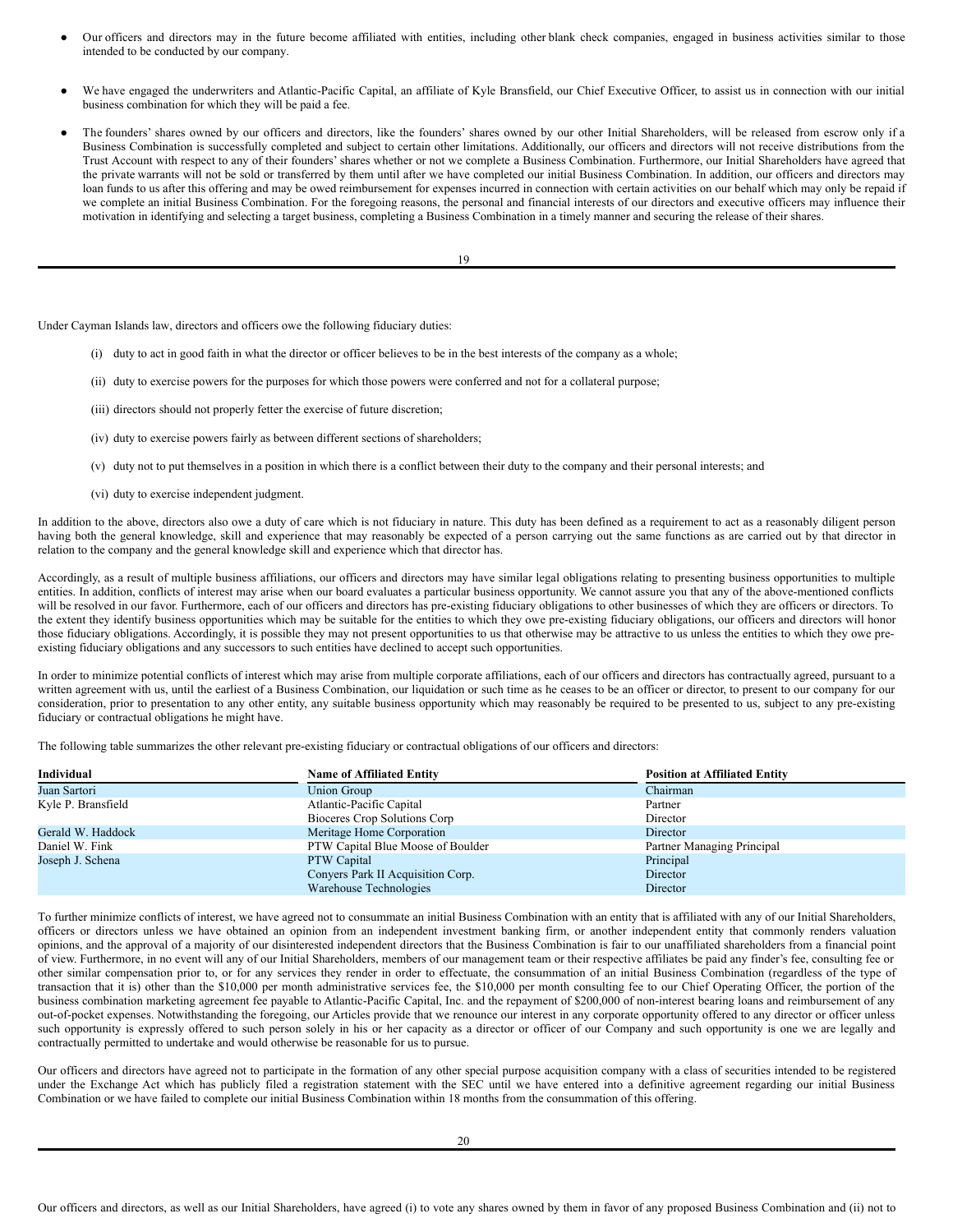convert any shares in connection with a shareholder vote to approve a proposed initial

Business Combination or any amendment to our Articles prior to the consummation of our initial Business Combination or sell any shares to us in a tender offer in connection with a proposed initial Business Combination.

Additionally, Juan Sartori, our Non-Executive Chairman of the Board, was elected as a senator of Uruguay in February 15, 2020. Mr. Sartori's involvement in Uruguayan politics may limit the time he is able to dedicate to our company and additional conflicts may arise as a result of any position he may ultimately hold. Due to Mr. Sartori's involvement in Uruguayan politics, he might be required to recuse himself from any activity or company that has direct business with the Uruguayan government where a potential conflict of interest could exist. We cannot guarantee that Mr. Sartori will not resign as our Non-Executive Chairman of the Board as a result of his involvement in Uruguayan politics.

#### <span id="page-17-0"></span>**Section 16(a) Beneficial Ownership Reporting Compliance**

Section 16(a) of the Exchange requires our management team and persons who beneficially own more than ten percent of our ordinary shares to file reports of ownership and changes in ownership with the SEC. These reporting persons are also required to furnish us with copies of all Section 16(a) forms they file. Based solely upon a review of such forms, we believe that during the fiscal year ended September 30, 2020 there were no delinquent filers.

#### <span id="page-17-1"></span>**Executive Compensation**

No executive officer has received any cash compensation for services rendered to us. Since October 22, 2019 through the acquisition of a target business, we will pay UCG International Corp., an affiliate of Mr. Sartori, \$10,000 per month for providing us with office space and certain office and secretarial services. However, this arrangement is solely for our benefit and is not intended to provide our executive officers or directors compensation in lieu of a salary. We also pay Dan Fink, our Chief Operating Officer, a \$10,000 per month consulting fee, which commenced on October 22, 2019 and will continue through the acquisition of a target business.

Other than the \$10,000 per month administrative fee, the \$10,000 per month consulting fee to our Chief Operating Officer, the portion of the Business Combination marketing agreement fee payable to Atlantic-Pacific Capital, Inc. and the repayment of \$200,000 of non-interest bearing loans made to us by Union Group International Holdings Limited, one of our Initial Shareholders and an affiliate of Juan Sartori, our Non-Executive Chairman of the Board, no compensation or fees of any kind, including finder's, consulting fees, and other similar fees, will be paid to our Initial Shareholders, members of our management team, or their respective affiliates, for services rendered prior to or in connection with the consummation of our initial Business Combination (regardless of the type of transaction that it is). However, they will receive reimbursement for any outof-pocket expenses incurred by them in connection with their performance of any duties on our behalf, such as identifying potential target businesses, performing business due diligence on suitable target businesses and Business Combinations as well as traveling to and from the offices, plants or similar locations of prospective target businesses to examine their operations. There is no limit on the amount of out-of-pocket expenses reimbursable by us.

After our initial Business Combination, members of our management team who remain with us may be paid consulting, management or other fees from the combined company with any and all amounts being fully disclosed to shareholders, to the extent then known, in the proxy solicitation materials furnished to our shareholders. The amount of such compensation may not be known at the time of a shareholder meeting held to consider an initial Business Combination, as it will be up to the directors of the post-combination business to determine executive and director compensation. In this event, such compensation will be publicly disclosed at the time of its determination in a Current Report on Form 8-K, as required by the SEC.

$$
21\quad
$$

# <span id="page-17-2"></span>**SECURITY OWNERSHIP OF CERTAIN BENEFICIAL OWNERS AND MANAGEMENT**

The following table sets forth information regarding the beneficial ownership of our common stock as of September 30, 2020, with respect to the beneficial ownership of our ordinary shares held by:

- each person known by us to be the beneficial owner of more than 5% of our outstanding ordinary shares;
- each of our officers and directors; and
- all of our officers and directors as a group.

Unless otherwise indicated, we believe that all persons named in the table have sole voting and investment power with respect to all ordinary shares beneficially owned by them.

| Name and Address of Beneficial Owner <sup>(1)</sup>                | <b>Amount</b> and<br>Nature of<br><b>Beneficial</b><br>Ownership | Approximate<br>Percentage of<br>Outstanding<br><b>Shares</b> |
|--------------------------------------------------------------------|------------------------------------------------------------------|--------------------------------------------------------------|
| Juan Sartori                                                       | 2.352.500(2)                                                     | 9.4%                                                         |
| Kyle P. Bransfield                                                 | 2,502,500(3)                                                     | $10.0\%$                                                     |
| Daniel W. Fink                                                     | 75,000                                                           | $*$                                                          |
| Gerald W. Haddock                                                  | 25,000                                                           |                                                              |
| Joseph J. Schena                                                   | 25,000                                                           | $*$                                                          |
| Union Group International Holdings Limited                         | 2,352,500                                                        | $9.4\%$                                                      |
| Union Acquisition Associates II, LLC                               | 2,352,500                                                        | 9.4%                                                         |
| All directors and executive officers as a group (five individuals) | 4,980,000                                                        | 19.9%                                                        |
| <b>Five Percent Holders:</b>                                       |                                                                  |                                                              |
| Siu Min Wong <sup>(4)</sup>                                        | 1,500,000                                                        | $6.0\%$                                                      |
| HGC Investment Management Inc. <sup>(5)</sup>                      | 1,295,000                                                        | 5.18%                                                        |
| Polar Asset Management Partners Inc. <sup>(6)</sup>                | 1,500,000                                                        | $6.0\%$                                                      |
| Hudson Bay Capital Management $LP(7)$                              | 1,300,000                                                        | 5.2%                                                         |

*Notes:—*

Less than 1%.

<sup>(1)</sup> Unless otherwise indicated, the business address of each of the individuals is 1425 Brickell Ave., #57B, Miami, FL 33131.

<sup>(2)</sup> Represents shares held by Union Group International Holdings Limited, an entity controlled by Mr. Sartori.

<sup>(3)</sup> Includes shares held by Union Acquisition Associates II, LLC, an entity controlled by Mr. Bransfield, and PENSCO Trust Company, which holds shares for Mr. Bransfield as beneficiary.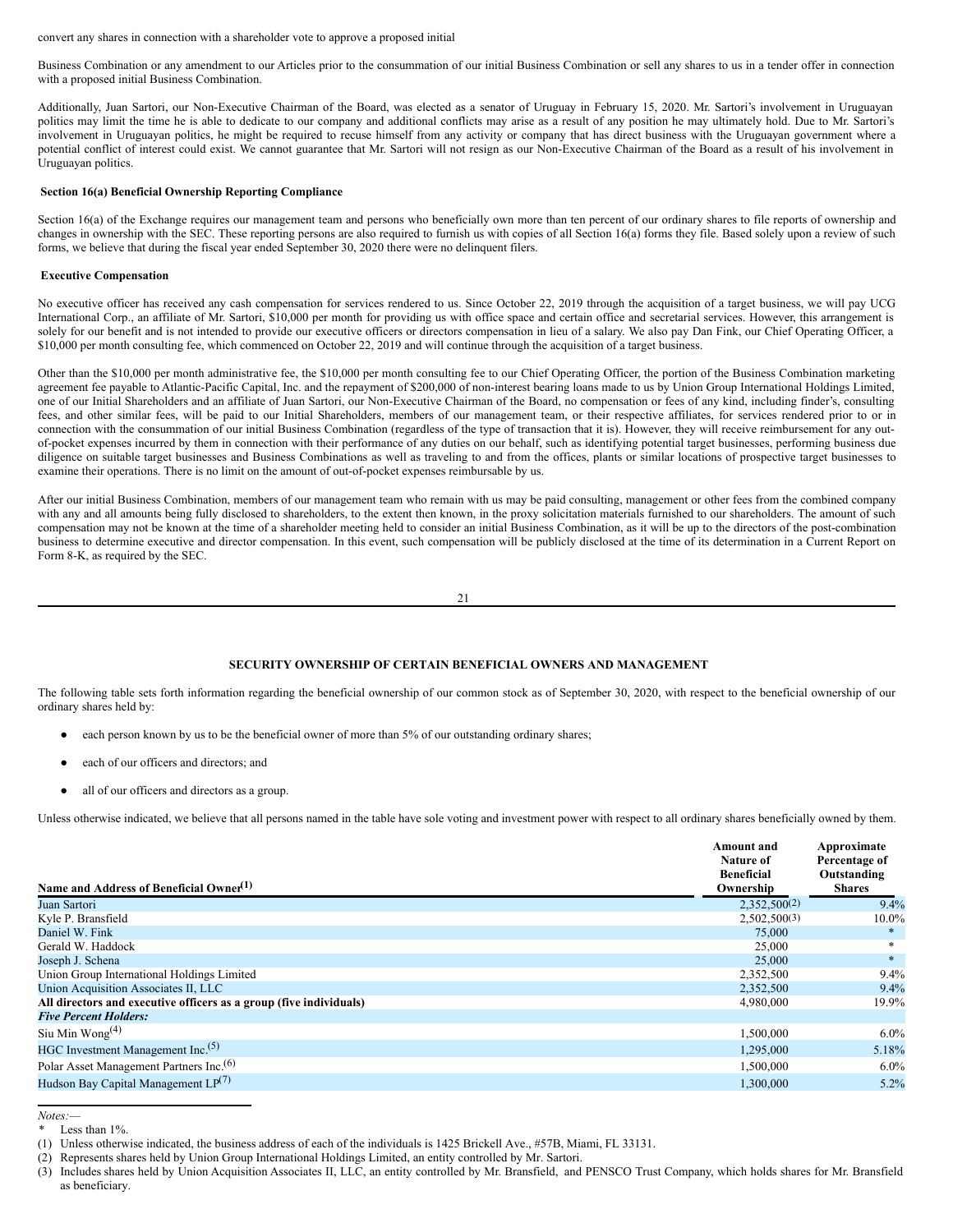- (4) The business address of Mr. Wong is 590 Avenue, 15th Floor, New York, New York 10022. Represents shares held for the account of Linden Capital L.P. ("Linden Capital") and one or more separately managed accounts (the "Managed Accounts"). Linden GP is the general partner of Linden Capital and, in such capacity, may be deemed to beneficially own the shares held by Linden Capital. Linden Advisors is the investment manager of Linden Capital and trading advisor or investment advisor for the Managed Accounts. Mr. Wong is the principal owner and controlling person of Linden Advisors and Linden GP. In such capacities, Linden Advisors and Mr. Wong may each be deemed to beneficially own the shares held by each of Linden Capital and the Managed Accounts. The foregoing information was derived from a Schedule 13G filed on November 1, 2019.
- (5) The business address of HGC Investment Management Inc. is 366 Adelaide, Suite 601, Toronto, Ontario M5V 1R9, Canada. Represents shares held for the account of HGC Arbitrage Fund LP (the "Fund"). HGC Investment Management Inc. serves as the investment manager to the Fund.
- (6) The business address of Polar Asset Management Partners Inc. ("Polar") is 401 Bay Street, Suite 1900, PO Box 19, Toronto, Ontario M5H 2Y4, Canada. Represents shares held by Polar Multi-Strategy Master Fund, to which Polar serves as an investment advisor.
- (7) The business address of Hudson Bay Capital Management LP ("Hudson Bay") is 777 Third Avenue, 30th Floor, New York, NY 10017. Represents shares held by Tech Opportunities LLC, which is controlled by Hudson Bay Master Fund Ltd. Hudson Bay serves as investment manager to Hudson Bay Master Fund Ltd.

# <span id="page-18-0"></span>**CERTAIN RELATIONSHIPS AND RELATED PARTY TRANSACTIONS**

In December 2018, we issued 4,312,500 ordinary shares to Kyle Bransfield for \$25,000 in cash, at a purchase price of approximately \$0.006 per share, in connection with our organization. In August 2019, we effected a share capitalization pursuant to which we issued an additional 718,750 ordinary shares, resulting in there being outstanding an aggregate of 5,031,250 founders' shares. Thereafter, Mr. Bransfield transferred 2,515,625 shares to each of Union Acquisition Associates II, LLC, an entity controlled by Mr. Bransfield, and Union Group International Holdings Limited, an entity controlled by Juan Sartori. Union Acquisition Associates II, LLC and Union Group International Holdings Limited thereafter each transferred an aggregate of 152,500 shares to our officers, directors, advisors and their affiliates. All such shares were transferred at the same price that the shares were originally paid for by Mr. Bransfield.

All of the founders' shares outstanding prior to the initial IPO have been placed in escrow with Continental Stock Transfer & Trust Company, as escrow agent, until the earlier of one year after the date of the consummation of our initial Business Combination and the date on which the closing price of our ordinary shares equals or exceeds \$12.00 per share (as adjusted for share splits, share capitalizations, reorganizations and recapitalizations) for any 20 trading days within any 30-trading day period commencing 150 days after our initial Business Combination, or earlier if, subsequent to our initial Business Combination, we consummate a liquidation, merger, stock exchange or other similar transaction which results in all of our shareholders having the right to exchange their ordinary shares for cash, securities or other property.

The founders' shares are identical to the ordinary shares included in the units being sold in this offering. However, the holders have agreed (A) to vote any shares owned by them in favor of any proposed Business Combination, (B) not to convert any shares in connection with a shareholder vote to approve a proposed initial Business Combination or any amendment to our Articles prior to consummation of an initial Business Combination or sell any shares to us in a tender offer in connection with a proposed initial Business Combination and (C) that the founders' shares shall not participate in any liquidating distribution from the Trust Account upon winding up if a Business Combination is not consummated.

Simultaneously with the closing of the IPO, certain of the Initial Shareholders purchased an aggregate of 6,250,000 Private Placement Warrants at a price of \$1.00 Per Private Placement Warrant for an aggregate purchase price of \$6,250,000. Each Private Placement Warrant is exercisable to purchase one ordinary share at an exercise price of \$11.50. The proceeds from the Private Placement Warrants were added to the proceeds from the IPO to be held in the Trust Account. If the Company does not complete a Business Combination by April 22, 2021, the proceeds of the sale of the Private Placement Warrants will be used to fund the redemption of the Public Shares (subject to the requirements of applicable law) and the Private Placement Warrants will expire worthless. There will be no redemption rights or liquidating distributions from the Trust Account with respect to the Private Placement Warrants.

The Private Placement Warrants are identical to the Public Warrants underlying the Units sold in the IPO, except that the Private Placement Warrants (i) will not be redeemable by the Company and (ii) may be exercised for cash or on a cashless basis, so long as they are held by the initial purchasers or any of their permitted transferees. If the Private Placement Warrants are held by holders other than the initial purchasers or any of their permitted transferees, the Private Placement Warrants will be redeemable by the Company and exercisable by the holders on the same basis as the Public Warrants. In addition, the Private Placement Warrants may not be transferable, assignable or salable until 30 days after the consummation of a Business Combination, subject to certain limited exceptions.

In order to finance transaction costs in connection with a Business Combination, the Initial Shareholders, the Company's officers, directors or their affiliates may, but are not obligated to, loan the Company funds, from time to time or at any time, as may be required ("Working Capital Loans"). Each Working Capital Loan would be evidenced by a promissory note. The Working Capital Loans would either be paid upon consummation of a Business Combination, without interest, or, at the holder's discretion, up to \$1,500,000 of the Working Capital Loans may be converted into warrants at a price of \$1.00 per warrant. The warrants would be identical to the Private Placement Warrants. In the event that a Business Combination does not close, the Company may use a portion of the working capital held outside the Trust Account to repay such loaned amounts, but no proceeds from the Trust Account would be used for such repayment. There are no borrowings under the working capital loans to date. As of December 31, 2020 and September 30, 2020, no Working Capital Loans were outstanding.

 $23$ 

Pursuant to a registration rights agreement entered into on October 17, 2019, the holders of the aggregate 4,312,500 ordinary shares issued by the Company in December 2019, (the "Founder Shares"), the Private Placement Warrants (and their underlying securities) and the warrants that may be issued upon conversion of the Working Capital Loans (and their underlying securities) are entitled to registration rights. The holders of a majority of these securities will be entitled to make up to two demands that the Company register such securities. The holders of the majority of the Founder Shares can elect to exercise these registration rights at any time commencing three months prior to the date on which these ordinary shares are to be released from escrow. The holders of a majority of the Private Placement Warrants and warrants issued in payment of Working Capital Loans made to the Company (or underlying securities) can elect to exercise these registration rights at any time after the Company consummates a Business Combination. In addition, the holders will have certain "piggy-back" registration rights with respect to registration statements filed subsequent to the completion of a Business Combination. The Company will bear the expenses incurred in connection with the filing of any such registration statements.

The Company issued an unsecured promissory note to Union Group on December 19, 2018, pursuant to which the Company may borrow up to aggregate principal amount of \$200,000 (the "Promissory Note"). The Promissory Note was non-interest bearing and payable on the earlier of (i) December 31, 2019, (ii) the consummation of the IPO or (iii) the date on which the Company determined not to proceed with the IPO. The Company borrowed \$175,000 under the Promissory Note and fully repaid the balance during the three months ended December 31, 2019.

In order to protect the amounts held in the Trust Account, Union Group International Holdings Limited ("Union Group"), one of the Company's Initial Shareholders and an affiliate of a director of the Company, has agreed to be liable to the Company if and to the extent any claims by a vendor for services rendered or products sold to the Company, or a prospective target business with which the Company has discussed entering into a transaction agreement, reduce the amount of funds in the Trust Account. This liability will not apply with respect to any claims by a third party who executed a waiver of any right, title, interest or claim of any kind in or to any monies held in the Trust Account or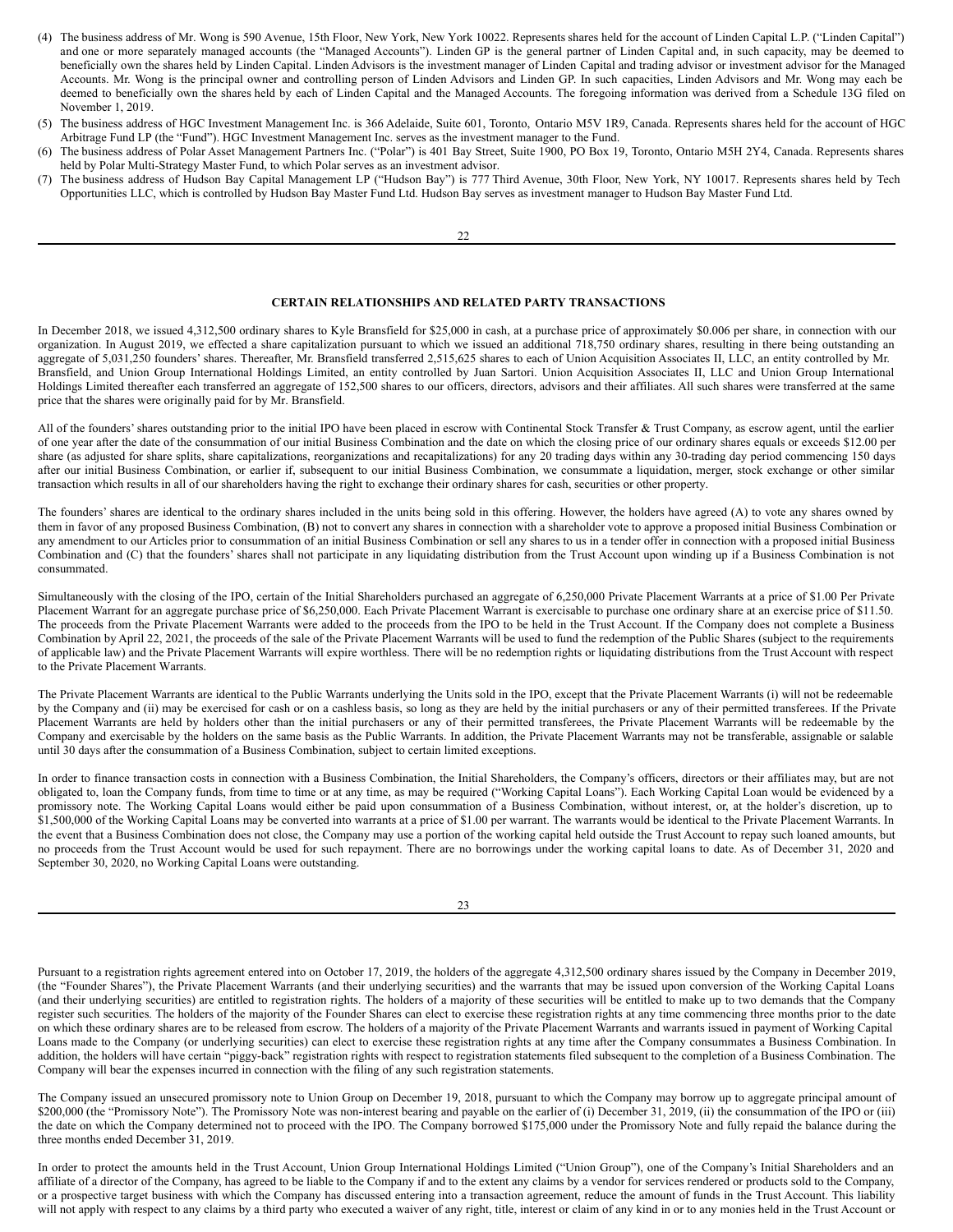to any claims under the Company's indemnity of the underwriters of the IPO against certain liabilities, including liabilities under the Securities Act. Moreover, in the event that an executed waiver is deemed to be unenforceable against a third party, Union Group will not be responsible to the extent of any liability for such third-party claims. The Company will seek to reduce the possibility that Union Group will have to indemnify the Trust Account due to claims of creditors by endeavoring to have all vendors, service providers (except the Company's independent registered public accounting firm), prospective target businesses or other entities with which the Company does business, execute agreements with the Company waiving any right, title, interest or claim of any kind in or to monies held in the Trust Account.

We have entered into agreements with our officers and directors to provide contractual indemnification in addition to the indemnification provided for in our Articles.

The Company entered into an agreement, commencing on October 17, 2019 through the earlier of the consummation of a Business Combination or the Company's liquidation, to pay an affiliate of one of the Company's directors a monthly fee of \$10,000 for office space, utilities and administrative support. For the three months ended December 31, 2020 and 2019, the Company incurred \$30,000 and \$25,000 in fees for these services, respectively. At December 31, 2020 and September 30, 2020, \$0 and \$115,000 of such fee is included in accrued expenses in the accompanying unaudited condensed interim balance sheets.

The Company also pays its Chief Operating Officer a \$10,000 per month consulting fee, commencing on October 17, 2019 through the earlier of the consummation of a Business Combination or the Company's liquidation. For each of the three months ended December 31, 2020 and 2019, the Company incurred and paid \$30,000 in fees for these services.

The Company engaged the representative of the underwriters in the IPO as an advisor in connection with a Business Combination to assist the Company in holding meetings with its shareholders to discuss the potential Business Combination and the target business' attributes, introduce the Company to potential investors that are interested in purchasing the Company's securities in connection with a Business Combination, assist the Company in obtaining shareholder approval for the Business Combination and assist the Company with its press releases and public filings in connection with the Business Combination. The Company will pay this entity an aggregate cash fee for such services upon the consummation of a Business Combination in an amount equal to \$4,200,000 (exclusive of any applicable finders' fees which might become payable).

Other than the \$10,000 per month administrative fee, the \$10,000 per month consulting fee to our Chief Operating Officer, the portion of the Business Combination marketing agreement fee payable to Atlantic-Pacific Capital, Inc. and the repayment of up to \$200,000 of non-interest bearing loans described above, no compensation or fees of any kind, including finder's, consulting fees and other similar fees, will be paid to our Initial Shareholders, members of our management team or their respective affiliates, for services rendered prior to or in connection with the consummation of our initial Business Combination (regardless of the type of transaction that it is). However, such individuals will receive reimbursement for any out-of-pocket expenses incurred by them in connection with activities on our behalf, such as identifying potential target businesses, performing business due diligence on suitable target businesses and Business Combinations as well as traveling to and from the offices, plants or similar locations of prospective target businesses to examine their operations. There is no limit on the amount of out-of-pocket expenses reimbursable by us.

After our initial Business Combination, members of our management team who remain with us may be paid consulting, management or other fees from the combined company with any and all amounts being fully disclosed to shareholders, to the extent then known, in the proxy solicitation materials furnished to our shareholders. It is unlikely the amount of such compensation will be known at the time of a shareholder meeting held to consider an initial Business Combination, as it will be up to the directors of the postcombination business to determine executive and director compensation. In this event, such compensation will be publicly disclosed at the time of its determination in a Current Report on Form 8-K, as required by the SEC.

All ongoing and future transactions between us and any of our officers and directors or their respective affiliates will be on terms believed by us to be no less favorable to us than are available from unaffiliated third parties. Such transactions will require prior approval by a majority of our uninterested "independent" directors or the members of our board who do not have an interest in the transaction, in either case who had access, at our expense, to our attorneys or independent legal counsel. We will not enter into any such transaction unless our disinterested "independent" directors determine that the terms of such transaction are no less favorable to us than those that would be available to us with respect to such a transaction from unaffiliated third parties.

#### *Related Party Policy*

Our Code of Ethics will require us to avoid, wherever possible, all related party transactions that could result in actual or potential conflicts of interests, except under guidelines approved by the Board (or the audit committee). Related-party transactions are defined as transactions in which (1) the aggregate amount involved will or may be expected to exceed \$120,000 in any calendar year, (2) we or any of our subsidiaries is a participant, and (3) any (a) executive officer, director or nominee for election as a director, (b) greater than 5% beneficial owner of our shares of common stock, or (c) immediate family member, of the persons referred to in (a) and (b), has or will have a direct or indirect material interest (other than solely as a result of being a director or a less than 10% beneficial owner of another entity). A conflict of interest situation can arise when a person takes actions or has interests that may make it difficult to perform his or her work objectively and effectively. Conflicts of interest may also arise if a person, or a member of his or her family, receives improper personal benefits as a result of his or her position.

| I<br>I |
|--------|

Our audit committee, pursuant to its written charter, is responsible for reviewing and approving related-party transactions to the extent we enter into such transactions. The audit committee will consider all relevant factors when determining whether to approve a related party transaction, including whether the related party transaction is on terms no less favorable to us than terms generally available from an unaffiliated third-party under the same or similar circumstances and the extent of the related party's interest in the transaction. No director may participate in the approval of any transaction in which he is a related party, but that director is required to provide the audit committee with all material information concerning the transaction. We also require each of our directors and executive officers to complete a directors' and officers' questionnaire that elicits information about related party transactions.

These procedures are intended to determine whether any such related party transaction impairs the independence of a director or presents a conflict of interest on the part of a director, employee or officer.

To further minimize conflicts of interest, we have agreed not to consummate an initial Business Combination with an entity that is affiliated with any of our Initial Shareholders, officers or directors unless we have obtained an opinion from an independent investment banking firm, or another independent entity that commonly renders valuation opinions, and the approval of a majority of our disinterested independent directors that the Business Combination is fair to our unaffiliated shareholders from a financial point of view.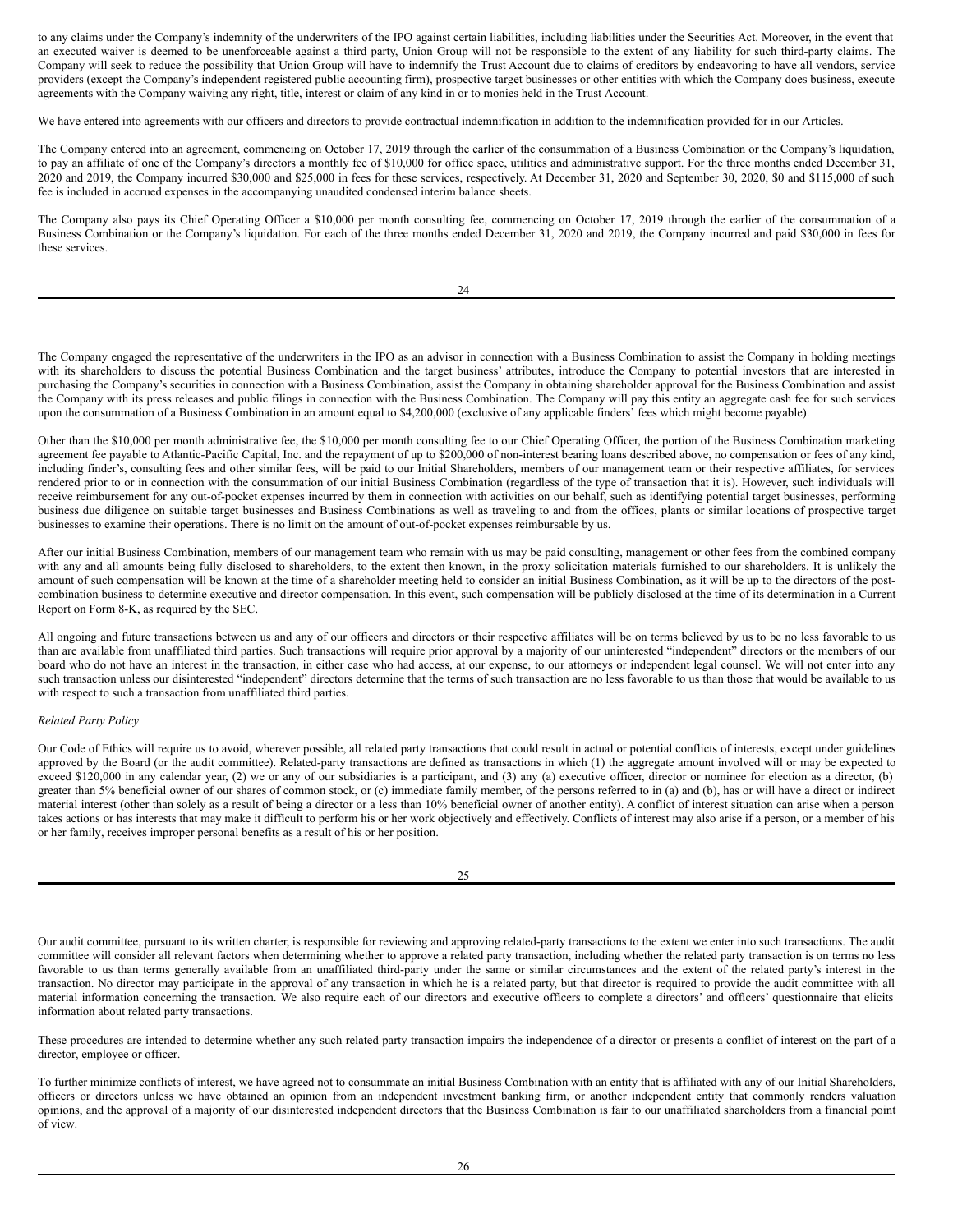# <span id="page-20-0"></span>**PROPOSAL NO. 1 — THE EXTENSION AMENDMENT PROPOSAL**

#### <span id="page-20-1"></span>**The Extension Amendment**

The Company is proposing to amend its Articles to extend the date by which the Company must consummate a Business Combination to the Extended Date.

The purpose of the Extension Amendment is to provide the Company with sufficient time to complete a Business Combination. Approval of the Extension Amendment Proposal is a condition to the implementation of the Extension.

If the Extension Amendment Proposal is not approved and the Company has not consummated a Business Combination by April 22, 2021, the Company will (i) cease all operations except for the purpose of winding up; (ii) as promptly as reasonably possible but not more than ten business days thereafter, redeem 100% of the Public Shares, at a per-share price, payable in cash, equal to the aggregate amount then on deposit in the Trust Account, including interest earned on the Trust Account not previously released to us (less up to US\$100,000 of interest to pay dissolution expenses and net of taxes payable), divided by the number of then outstanding Public Shares, which redemption will completely extinguish the rights of the Public Shareholders as shareholders (including the right to receive further liquidation distributions, if any); and (iii) as promptly as reasonably possible following such redemption, subject to the approval of our remaining shareholders and our Board liquidate and dissolve, subject in the case of clauses (ii) and (iii), to its obligations under Cayman Islands law to provide for claims of creditors and in all cases subject to the other requirements of applicable law.

A copy of the proposed amendment to the Company's Articles is attached to this proxy statement as Annex A.

#### <span id="page-20-2"></span>**Reasons for the Proposal**

The Company's IPO prospectus and Articles provided that the Company initially had until April 22, 2021 (the date which was 18 months after the consummation of the IPO) to complete a Business Combination.

This is not sufficient time to complete a Business Combination. Because the Company will not be able to complete a Business Combination by April 22, 2021, the Company has determined to seek shareholder approval to extend the time for closing a Business Combination beyond April 22, 2021, to the Extended Date. The purpose of the Extension Amendment is to provide the Company with sufficient time to complete a Business Combination, which our Board believes is in the best interests of our shareholders. The Board has determined that it is in the best interests of the Company to amend the Articles to extend the date that we have to consummate a Business Combination to the Extended Date in order that our shareholders are given the chance to participate in an investment opportunity. The Company will keep the shareholders apprised of additional progress and will announce the entry into a definitive agreement for a Business Combination once that occurs. The Company intends to hold another extraordinary general meeting prior to the Extended Date in order to seek shareholder approval of a potential Business Combination.

Upon preparation of the Combination Proxy Statement, the Company intends to hold another extraordinary general meeting prior to the Extended Date in order to seek shareholder approval of a potential Business Combination. Therefore, the Company is not asking you to vote on a Business Combination at this time. If the Extension is implemented and you do not elect to redeem your Public Shares, you will retain the right to vote on a Business Combination and the right to redeem your Public Shares at a pershare price, payable in cash, equal to the aggregate amount then on deposit in the Trust Account, including interest, divided by the number of then outstanding Public Shares, in the event a Business Combination is approved and completed or the Company has not consummated a Business Combination by the Extended Date.

$$
^{27}\!
$$

The Company's Articles provide that if the Company's shareholders approve an amendment to the Company's Articles that would affect the substance or timing of the Company's obligation to redeem 100% of the Company's Public Shares if the Company does not complete a Business Combination before April 22, 2021, the Company will provide its Public Shareholders with the opportunity to redeem all or a portion of their shares of common stock upon such approval at a per-share price, payable in cash, equal to the aggregate amount then on deposit in the Trust Account, including interest earned on the Trust Account deposits (which interest shall be net of taxes payable), divided by the number of then outstanding Public Shares. The Company believes that this provision was included to protect the Company's shareholders from having to sustain their investments for an unreasonably long period if the Company failed to find a suitable Business Combination in the timeframe contemplated by the Articles.

#### *If the Extension Amendment Proposal is Not Approved*

If the Extension Amendment is not approved and the Company has not consummated a Business Combination by April 22, 2021, the Company will (i) cease all operations except for the purpose of winding up; (ii) as promptly as reasonably possible but not more than ten business days thereafter, redeem 100% of the Public Shares, at a per-share price, payable in cash, equal to the aggregate amount then on deposit in the Trust Account, including interest earned on the Trust Account not previously released to us (less up to US\$100,000 of interest to pay dissolution expenses and net of taxes payable), divided by the number of then outstanding Public Shares, which redemption will completely extinguish the rights of the Public Shareholders as shareholders (including the right to receive further liquidation distributions, if any); and (iii) as promptly as reasonably possible following such redemption, subject to the approval of our remaining shareholders and our Board liquidate and dissolve, subject in the case of clauses (ii) and (iii), to its obligations under Cayman Islands law to provide for claims of creditors and in all cases subject to the other requirements of applicable law.

The Initial Shareholders have waived their rights to liquidating distributions from the Trust Account with respect to their Private Shares. As a consequence of such waivers, any liquidating distribution that is made will be only with respect to the Public Shares. There will be no distribution from the Trust Account with respect to the Company's rights or warrants, which will expire worthless if the Company winds up. The Company will pay the costs of liquidation from its remaining assets outside of the Trust Account.

If the Extension Amendment is not approved, the Trust Account will be liquidated as described above.

#### *If the Extension Amendment is Approved*

If the Extension Amendment is approved, the Company will continue its efforts to complete an initial Business Combination by the Extended Date. Upon approval of the Extension Amendment Proposal, the Extension will become effective. We will remain a reporting company under the Exchange Act, and our units, Public Shares and warrants will remain publicly traded.

You are not being asked to vote on a Business Combination at this time. If the Extension is implemented and you do not elect to redeem your Public Shares in connection with the Extension, you will retain the right to vote on a Business Combination when it is submitted to shareholders and the right to redeem your Public Shares for cash from the Trust Account in the event a Business Combination is approved and completed or the Company has not consummated a Business **Combination by the Extended Date.**

If the Extension Amendment proposal is approved, and the Extension is implemented, the removal of the Withdrawal Amount from the Trust Account in connection with the Election will reduce the amount held in the Trust Account. The Company cannot predict the amount that will remain in the Trust Account if the Extension Amendment proposal is approved, and the amount remaining in the Trust Account may be only a fraction of the \$201,339,975 (including interest but less the funds used to pay taxes) that was in the Trust Account as of December 31, 2020. However, the Company will not proceed with the Extension if the number of redemptions of our Public Shares causes us to have less than \$5,000,001 of net tangible assets following approval of the Extension Amendment proposal.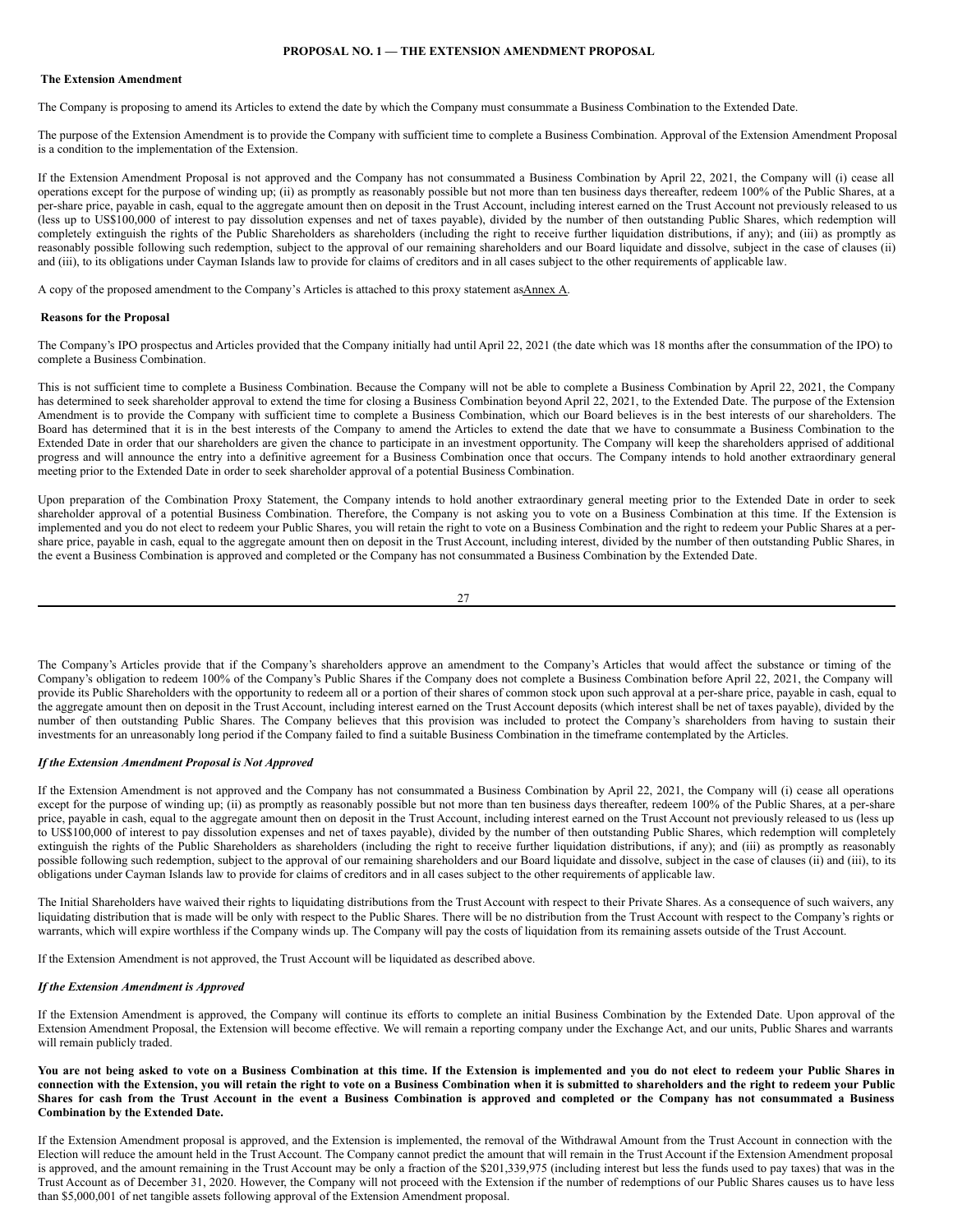#### <span id="page-21-0"></span>**Redemption Rights**

If the Extension Amendment proposal is approved, and the Extension is implemented, Public Shareholders may elect to redeem their shares for a per-share price, payable in cash, equal to the aggregate amount then on deposit in the Trust Account as of two business days prior to such approval, including interest earned on the Trust Account deposits (which interest shall be net of taxes payable), divided by the number of then outstanding Public Shares. However, the Company may not redeem our Public Shares in an amount that would cause our net tangible assets to be less than \$5,000,001. If the Extension Amendment is approved by the requisite vote of shareholders, the remaining holders of Public Shares will retain the opportunity to have their Public Shares redeemed in conjunction with the consummation of a Business Combination, subject to any limitations set forth in our Articles, as amended. In addition, Public Shareholders who vote for the Extension Amendment and do not make the Election would be entitled to have their shares redeemed for cash if the Company has not completed a Business Combination by the Extended Date.

**TO DEMAND REDEMPTION, YOU MUST ENSURE YOUR BANK OR BROKER COMPLIES WITH THE REQUIREMENTS IDENTIFIED HEREIN,** INCLUDING SUBMITTING A WRITTEN REQUEST THAT YOUR SHARES BE REDEEMED FOR CASH TO THE TRANSFER AGENT AND DELIVERING YOUR SHARE CERTIFICATES (IF ANY) AND OTHER REDEMPTION FORMS TO THE TRANSFER AGENT PRIOR TO 5:00 P.M. EST AT LEAST TWO BUSINESS DAYS PRIOR TO THE EXTRAORDINARY GENERAL MEETING BEING APRIL 13, 2021. YOU WILL ONLY BE ENTITLED TO RECEIVE CASH IN CONNECTION WITH A REDEMPTION OF THESE SHARES IF YOU CONTINUE TO HOLD THEM UNTIL THE EFFECTIVE DATE OF THE **EXTENSION AMENDMENT AND ELECTION.**

Pursuant to our Articles, a Public Shareholder may request that the Company redeem all or a portion of such public stockholder's Public Shares for cash if the Extension Amendment is approved. You will be entitled to receive cash for any Public Shares to be redeemed only if you:

- (i) (a) hold Public Shares or (b) hold Public Shares through units and you elect to separate your units into the underlying Public Shares and public warrants prior to exercising your redemption rights with respect to the Public Shares; and
- (ii) prior to 5:00 p.m., Eastern Time, on April 13, 2021, (a) submit a written request to Continental Stock Transfer & Trust Company, the Company's transfer agent (the "transfer agent"), at Continental Stock Transfer & Trust Company, 1 State Street, 30th Floor, New York, New York 1004, Attn: Mark Zimkind, that the Company redeem your Public Shares for cash and (b) delivering your share certificates (if any) and other redemption forms to the transfer agent, physically or electronically through The Depository Trust Company ("DTC").

Holders of units must elect to separate the underlying Public Shares and public warrants prior to exercising redemption rights with respect to the Public Shares. If holders hold their units in an account at a brokerage firm or bank, holders must notify their broker or bank that they elect to separate the units into the underlying Public Shares and public warrants, or if a holder holds units registered in its own name, the holder must contact the transfer agent directly and instruct it to do so. **Public Shareholders may elect to** redeem all or a portion of their Public Shares even if they vote for the Extension Amendment Proposal.

Through DTC's DWAC (Deposit/Withdrawal at Custodian) System, this electronic delivery process can be accomplished by the shareholder, whether or not it is a record holder or its shares are held in "street name," by contacting the transfer agent or its broker and requesting delivery of its shares through the DWAC system. Delivering shares physically may take significantly longer. In order to obtain a physical stock certificate, a shareholder's broker and/or clearing broker, DTC, and the Company's transfer agent will need to act together to facilitate this request. There is a nominal cost associated with the above-referenced tendering process and the act of certificating the shares or delivering them through the DWAC system. The transfer agent will typically charge the tendering broker \$100 and the broker would determine whether or not to pass this cost on to the redeeming holder. It is the Company's understanding that shareholders should generally allot at least two weeks to obtain physical certificates from the transfer agent. The Company does not have any control over this process or over the brokers or DTC, and it may take longer than two weeks to obtain a physical stock certificate. Such shareholders will have less time to make their investment decision than those shareholders that deliver their shares through the DWAC system. Shareholders who request physical stock certificates and wish to redeem may be unable to meet the deadline for tendering their shares before exercising their redemption rights and thus will be unable to redeem their shares.

| v  |                   |
|----|-------------------|
|    | I                 |
|    |                   |
| ۰. | I<br>ł<br>۰.<br>v |

Certificates that have not been tendered in accordance with these procedures prior to the vote on the Extension Amendment will not be redeemed for cash held in the Trust Account. In the event that a public shareholder tenders its shares and decides prior to the vote at the Extraordinary General Meeting that it does not want to redeem its shares, the shareholder may withdraw the tender. If you delivered your share certificates (if any) and other redemption forms for redemption to our transfer agent and decide prior to the vote at the Extraordinary General Meeting not to redeem your shares, you may request that our transfer agent return the shares (physically or electronically). You may make such request by contacting our transfer agent at the address listed above. Any request for redemption, once made by a holder of public ordinary shares, may not be withdrawn once submitted to the Company unless the Board of Directors of the Company determine (in their sole discretion) to permit the withdrawal of such redemption request (which they may do in whole or in part). In the event that a public shareholder tenders shares, and the Extension Amendment is not approved, these shares will not be redeemed and the physical certificates representing these shares (if any) will be returned to the shareholder promptly following the determination that the Extension Amendment will not be approved. The Company anticipates that a public shareholder who tenders shares for redemption in connection with the vote to approve the Extension would receive payment of the redemption price for such shares soon after the completion of the Extension Amendment. The transfer agent will hold the certificates of Public Shareholders that make the Election until such shares are redeemed for cash or returned to such shareholders.

If properly demanded, the Company will redeem each public share for a per-share price, payable in cash, equal to the aggregate amount then on deposit in the Trust Account, including interest earned on the funds held in the Trust Account and not previously released to us to pay our franchise and income taxes, divided by the number of then outstanding Public Shares. Based on the amount in the Trust Account as of December 31, 2020, this would amount to approximately \$10.07 per share. The closing price our common shares on March 12, 2021, the most recent closing price, was \$10.05.

If you exercise your redemption rights, you will be exchanging your shares of the Company's ordinary shares for cash and will no longer own the shares. You will be entitled to receive cash for these shares only if you properly demand redemption and tender your stock certificate(s) to the Company's transfer agent prior to the vote on the Extension Amendment. The Company anticipates that a Public Shareholder who tenders shares for redemption in connection with the vote to approve the Extension Amendment would receive payment of the redemption price for such shares soon after the completion of the Extension Amendment.

# <span id="page-21-1"></span>**U.S. Federal Income Tax Considerations for Public Shareholders Exercising Redemption Rights**

The following is a summary of certain U.S. federal income tax consequences generally applicable to a U.S. Holder (as defined below) who elects to have their shares redeemed for cash pursuant to the exercise of a right to redemption in connection with the Extension Amendment (the "Election"). This summary deals only with U.S. Holders that hold the shares as capital assets. The discussion does not cover all aspects of U.S. federal income taxation that may be relevant to, or the actual tax effect that any of the matters described herein will have on, an Election by particular investors (including consequences under the alternative minimum tax or net investment income tax), and does not address state, local, non-U.S. or other tax laws (such as estate or gift tax laws). This summary also does not address tax considerations applicable to investors that own (directly,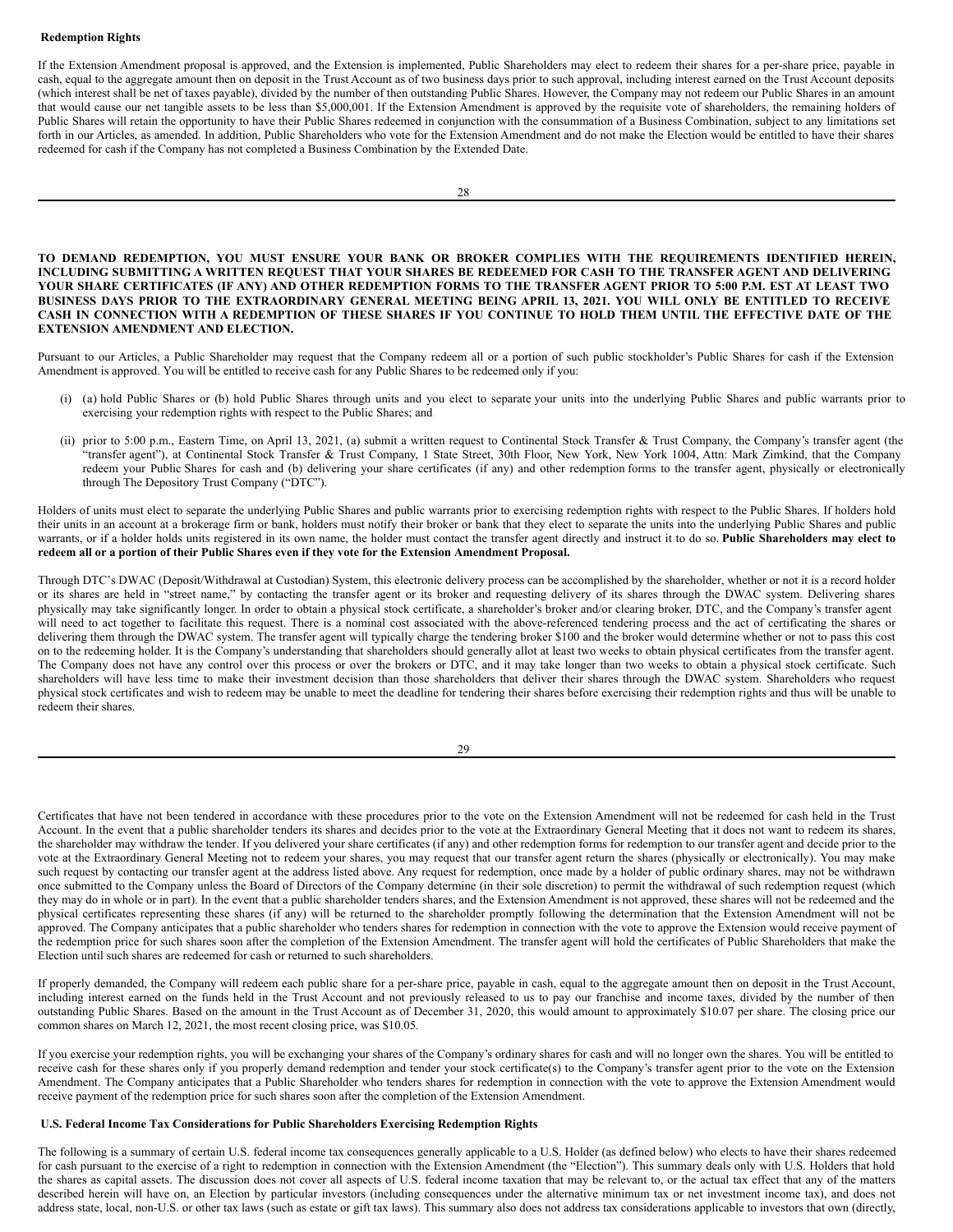indirectly or by attribution) 5 percent or more of the shares of the Company's shares by vote or value, nor does this summary discuss all of the tax considerations that may be relevant to certain types of investors subject to special treatment under the U.S. federal income tax laws (such as financial institutions, insurance companies, individual retirement accounts and other tax-deferred accounts, tax-exempt organisations, dealers in securities or currencies, investors that hold the shares as part of straddles, hedging transactions or conversion transactions for U.S. federal income tax purposes, persons that have ceased to be U.S. citizens or lawful permanent residents of the United States, investors holding the shares in connection with a trade or business conducted outside of the United States, U.S. citizens or lawful permanent residents living abroad, persons that acquired shares as compensation, or investors whose functional currency is not the U.S. dollar).

As used herein, the term "U.S. Holder" means a beneficial owner of shares that is, for U.S. federal income tax purposes, (i) an individual citizen or resident of the United States, (ii) a corporation created or organised under the laws of the United States, any state thereof or the District of Columbia, (iii) an estate the income of which is subject to U.S. federal income tax without regard to its source or (iv) a trust if a court within the United States is able to exercise primary supervision over the administration of the trust and one or more U.S. persons have the authority to control all substantial decisions of the trust, or the trust has validly elected to be treated as a domestic trust for U.S. federal income tax purposes.

The U.S. federal income tax treatment of a partner in an entity or arrangement treated as a partnership for U.S. federal income tax purposes that holds shares will depend on the status of the partner and the activities of the partnership. Investors that are entities or arrangements treated as partnerships for U.S. federal income tax purposes should consult their own tax advisor concerning the U.S. federal income tax consequences to them and their partners of the partnership making an Election.

This summary is based on the tax laws of the United States, including the Internal Revenue Code of 1986, as amended (the "Code"), its legislative history, existing and proposed regulations thereunder, published rulings and court decisions, all as of the date hereof and all subject to change at any time, possibly with retroactive effect.

## THE SUMMARY OF U.S. FEDERAL INCOME TAX CONSEQUENCES SET OUT BELOW IS FOR GENERAL INFORMATION ONLY. ALL INVESTORS SHOULD CONSULT THEIR OWN TAX ADVISOR AS TO THE PARTICULAR TAX CONSEQUENCES TO THEM OF MAKING OR NOT MAKING THE ELECTION, INCLUDING THE APPLICABILITY AND EFFECT OF STATE, LOCAL, NON-U.S. AND OTHER TAX LAWS AND POSSIBLE CHANGES IN **TAX LAW.**

# *Redemption as Sale or Distribution*

Subject to the PFIC rules discussed below, in the event that a U.S. Holder's shares are redeemed pursuant to an Election, the treatment of the transaction for U.S. federal income tax purposes will depend on whether the redemption qualifies as a sale of the shares under Section 302 of the Code.

If the redemption qualifies as a sale of shares, a U.S. Holder generally will recognize capital gain or loss and any such capital gain or loss generally will be long-term capital gain or loss if the U.S. Holder's holding period for such shares exceeds one year. It is unclear, however, whether certain redemption rights described in the Proxy Statement may suspend the running of the applicable holding period for this purpose. If the redemption does not qualify as a sale of shares, the U.S. Holder generally will be required to include in gross income as a dividend the amount of the distribution to the extent the distribution is paid out of the Company's current or accumulated earnings and profits (as determined under U.S. federal income tax principles).

Whether a redemption pursuant to an Election qualifies for sale treatment will depend largely on the total number of shares treated as held by the U.S. Holder (including any shares constructively owned by the U.S. Holder as a result of owning warrants) relative to all of the Company's shares outstanding both before and after such redemption. The redemption generally will be treated as a sale of the shares (rather than as a corporate distribution) if such redemption (i) is "substantially disproportionate" with respect to the U.S. Holder, (ii) results in a "complete termination" of the U.S. Holder's interest in the Company or (iii) is "not essentially equivalent to a dividend" with respect to the U.S. Holder. These tests are explained more fully below.

31

In determining whether any of the foregoing tests are satisfied, a U.S. Holder takes into account not only the shares actually owned by the U.S. Holder, but also the shares that are constructively owned by such holder. A U.S. Holder may constructively own, in addition to shares owned directly, shares owned by certain related individuals and entities in which the U.S. Holder has an interest or that have an interest in such U.S. Holder, as well as any shares the U.S. Holder has a right to acquire by exercise of an option, which would generally include shares which could be acquired pursuant to the exercise of the warrants. In order to meet the substantially disproportionate test, the percentage of the Company's outstanding voting shares actually and constructively owned by the U.S. Holder immediately following the redemption of shares must, among other requirements, be less than 80 percent of the percentage of the Company's outstanding voting shares actually and constructively owned by the U.S. Holder immediately before the redemption. Prior to a business combination the ordinary shares may not be treated as voting shares for this purpose and, consequently, this substantially disproportionate test may not be applicable. There will be a complete termination of a U.S. Holder's interest if either (i) all of the Company's shares actually and constructively owned by the U.S. Holder are redeemed or (ii) all of the Company's shares actually owned by the U.S. Holder are redeemed and the U.S. Holder is eligible to waive, and effectively waives in accordance with specific rules, the attribution of shares owned by certain family members and the U.S. Holder does not constructively own any other shares of the Company. The redemption of the shares will not be essentially equivalent to a dividend if such redemption results in a "meaningful reduction" of the U.S. Holder's proportionate interest in the Company. Whether the redemption will result in a meaningful reduction in a U.S. Holder's proportionate interest in the Company will depend on the particular facts and circumstances. However, the Internal Revenue Service ("IRS") has indicated in a published ruling that even a small reduction in the proportionate interest of a small minority shareholder in a publicly held corporation who exercises no control over corporate affairs may constitute such a "meaningful reduction."

If none of the foregoing tests are satisfied, then the redemption will be treated as a corporate distribution as described above. A U.S. Holder considering an Election should consult its own tax advisor as to whether the redemption will be treated as a sale or as a corporate distribution under the Code.

#### *Passive Foreign Investment Company Considerations*

A non-U.S. corporation will be a PFIC in any taxable year in which, after taking into account the income and assets of the corporation and certain subsidiaries pursuant to applicable "look-through rules," either (i) at least 75 percent of its gross income is "passive income" or (ii) at least 50 percent of the average value of its assets is attributable to assets which produce passive income or are held for the production of passive income. For this purpose, "passive income" generally includes interests, dividends, rents, royalties, and gains from certain securities transactions.

Because the Company is a blank check company, with no current active business, the Company believes that it is likely a PFIC. If the Company is a PFIC in any year during which U.S. Holders own shares, the Company will generally continue to be treated as a PFIC in all succeeding years during which the respective U.S. Holders continue to hold their shares, regardless of whether the Company continues to meet the income or asset tests discussed above.

If the Company is a PFIC in any year during which a U.S. Holder owns shares, the U.S. Holder generally will be subject to special rules with respect to (i) any "excess distribution" (generally, any distributions received by the U.S. Holder on the shares in a taxable year that are greater than 125 percent of the average annual distributions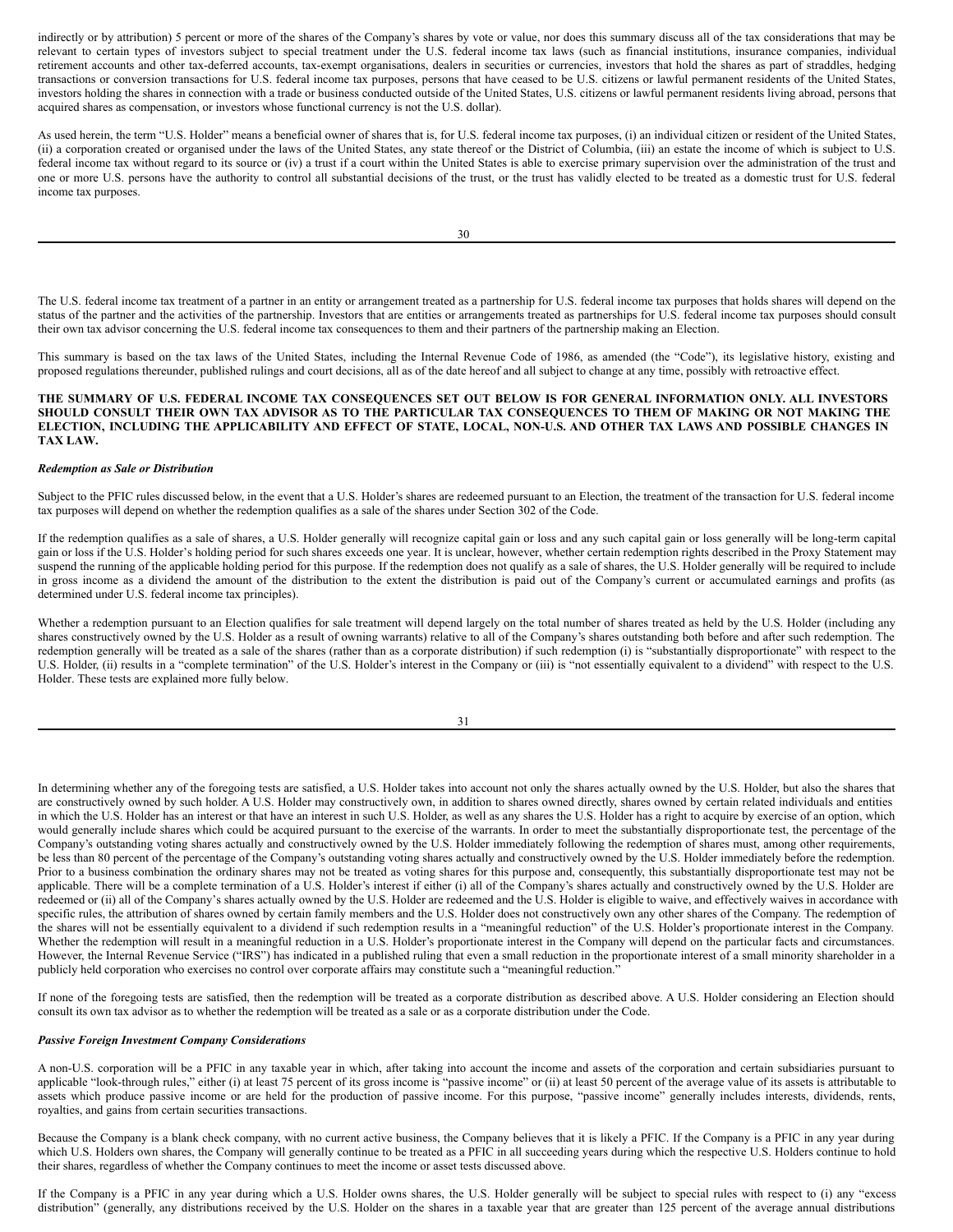received by the U.S. Holder in the three preceding taxable years or, if shorter, the U.S. Holder's holding period for the shares), which may include a redemption pursuant to an Election if such redemption is treated as a distribution under the rules discussed above and (ii) any gain realized on the sale or other disposition of shares, which would include a redemption pursuant to an Election if such redemption is treated as a sale under the rules discussed above. Under these rules (a) the excess distribution or gain will be allocated rateably over the U.S. Holder's holding period for the shares, (b) the amount allocated to the current taxable year and any taxable year prior to the first taxable year in which the Company is a PFIC will be taxed as ordinary income, and (c) the amount allocated to each of the other taxable years will be subject to tax at the highest rate of tax in effect for the applicable taxpayer for that year and an interest charge for the deemed deferral benefit will be imposed with respect to the resulting tax attributable to each such other taxable year.

#### *QEF Election*

Certain elections may be available to U.S. Holders that may result in alternative tax treatment. A U.S. Holder of shares can avoid the interest charge and the other adverse PFIC consequences described above by making a "qualified electing fund" ("QEF") election to be taxed currently on its share of the PFIC's undistributed income. A U.S. Holder who makes this election must annually include in income (i) as ordinary income, its pro rata share of the Company's ordinary earnings for the taxable year and (ii) as long-term capital gain, its pro rata share of the Company's net capital gain for the taxable year.

If a U.S. Holder has made a QEF election with respect to the shares for the Company's first taxable year as a PFIC in which the U.S. Holder holds (or is deemed to hold) such shares, (i) any gain recognized as a result of a redemption pursuant to an Election (if such redemption is treated as a sale under the rules discussed above) generally will be taxable as capital gain and no additional tax will be imposed under the PFIC rules, and (ii) to the extent such redemption is treated as a distribution under the rules discussed above, any distribution of ordinary earnings that were previously included in income generally should not be taxable as a dividend to such U.S. Holder. The tax basis of a U.S. Holder's shares in a QEF will be increased by the amounts that are included in come and decreased by amounts distributed but not taxed as dividends under the above rules.

The QEF election is made on a shareholder-by-shareholder basis and, once made, can be revoked only with the consent of the IRS. A U.S. Holder generally makes a QEF election by attaching a completed IRS Form 8621 (Information Return by a Shareholder of a Passive Foreign Investment Company or Qualified Electing Fund), including the information provided in a PFIC annual information statement, to a timely filed United States federal income tax return for the tax year to which the election relates. Retroactive QEF elections generally may be made only by filing a protective statement with such return and if certain other conditions are met or with the consent of the IRS. U.S. Holders should consult their own tax advisor regarding the availability and tax consequences of a retroactive QEF election under their particular circumstances.

If a U.S. Holder makes a QEF election after the Company's first taxable year as a PFIC in which the U.S. Holder held (or was deemed to hold) shares, the adverse PFIC tax consequences (with adjustments to take into account any current income inclusions resulting from the QEF election) will continue to apply with respect to such ordinary shares unless the U.S. Holder makes a purging election under the PFIC rules. Under the purging election, the U.S. Holder will be deemed to have sold such shares at their fair market value and any gain recognized on such deemed sale will be treated as an excess distribution, taxed under the PFIC rules described above. As a result of the purging election, the U.S. Holder will have a new basis and holding period in such ordinary shares for purposes of the PFIC rules.

In order to comply with the requirements of a QEF election, a U.S. Holder must receive a PFIC annual information statement from the Company. If the Company determines that it is a PFIC for any taxable year, the Company will endeavor to provide to a U.S. Holder such information as the IRS may require, including a PFIC Annual Information Statement, in order to enable the U.S. Holder to make and maintain a QEF election. However, there is no assurance that the Company will have timely knowledge of its status as a PFIC or of the required information to be provided. *Mark to Market Election*

U.S. Holders can avoid the interest charge by making a "mark to market election" with respect to the shares, provided that the shares are "marketable." The shares will be marketable if they are regularly traded on

a national securities exchange that is registered with the Securities and Exchange Commission, including Nasdaq, or a non-U.S. stock exchange which meets certain trading, listing, financial disclosure and other requirements. In addition, for these purposes, the shares generally will be considered regularly traded during any calendar year during which they are traded, other than in de minimis quantities, on at least 15 days during each calendar quarter. U.S. Holders should consult their tax advisers as to the availability of the mark to market election in respect of the shares.

A U.S. Holder that makes a mark to market election must include in ordinary income for each year an amount equal to the excess, if any, of the fair market value of the shares at the close of the taxable year over the U.S. Holder's adjusted basis in the shares. An electing holder may also claim an ordinary loss deduction for the excess, if any, of the U.S. Holder's adjusted basis in the shares over the fair market value of the shares at the close of the taxable year, but this deduction is allowable only to the extent of any net mark to market gains for prior years. Gains from an actual sale or other disposition of the shares will be treated as ordinary income, and any losses incurred on a sale or other disposition of the shares will be treated as an ordinary loss to the extent of any net mark to market gains for prior years. Once made, the election cannot be revoked without the consent of the IRS unless the shares cease to be marketable. If the Company is a PFIC for any year in which the U.S. Holder owns the shares but before a mark to market election is made, the interest charge rules described above will apply to any mark to market gain recognized in the year the election is made.

| e v<br>$\sim$ | ۰,<br>I<br>$\sim$<br>۰. |
|---------------|-------------------------|

The rules dealing with PFICs and with the QEF and mark to market elections are very complex and are affected by various factors in addition to those described above. Accordingly, U.S. Holders should consult their own tax advisor concerning the application of the PFIC rules under their particular circumstances.

# *Information Reporting and Backup Withholding*

On a redemption of shares, payments by a U.S. paying agent or other U.S. intermediary will be reported to the IRS and to the U.S. Holder as may be required under applicable regulations. Backup withholding may apply to these payments if the U.S. Holder fails to provide an accurate taxpayer identification number or certification of exempt status or fails to comply with applicable certification requirements. Certain U.S. Holders are not subject to backup withholding. U.S. Holders should consult their own tax advisor about these rules

A U.S. Holder that owns (or is deemed to own) shares in a PFIC during any taxable year of the U.S. Holder may have to file an IRS Form 8621 (whether or not a QEF or mark to market election is made) and such other information as may be required by the U.S. Treasury Department. Failure to do so, if required, will extend the statute of limitations until such required information is furnished to the IRS. U.S. Holders should consult their own tax advisors about these rules and any other reporting obligations that may apply to the ownership or disposition of shares.

As previously noted above, the foregoing discussion of certain material U.S. federal income tax consequences is included for general information purposes only and is not intended to be, and should not be construed as, legal or tax advice to any stockholder. The Company once again urges you to consult with your own tax adviser to determine the particular tax consequences to you (including the application and effect of any U.S. federal, state, local or foreign income or other tax laws) of the **receipt of cash in exchange for shares in connection with the Extension Amendment.**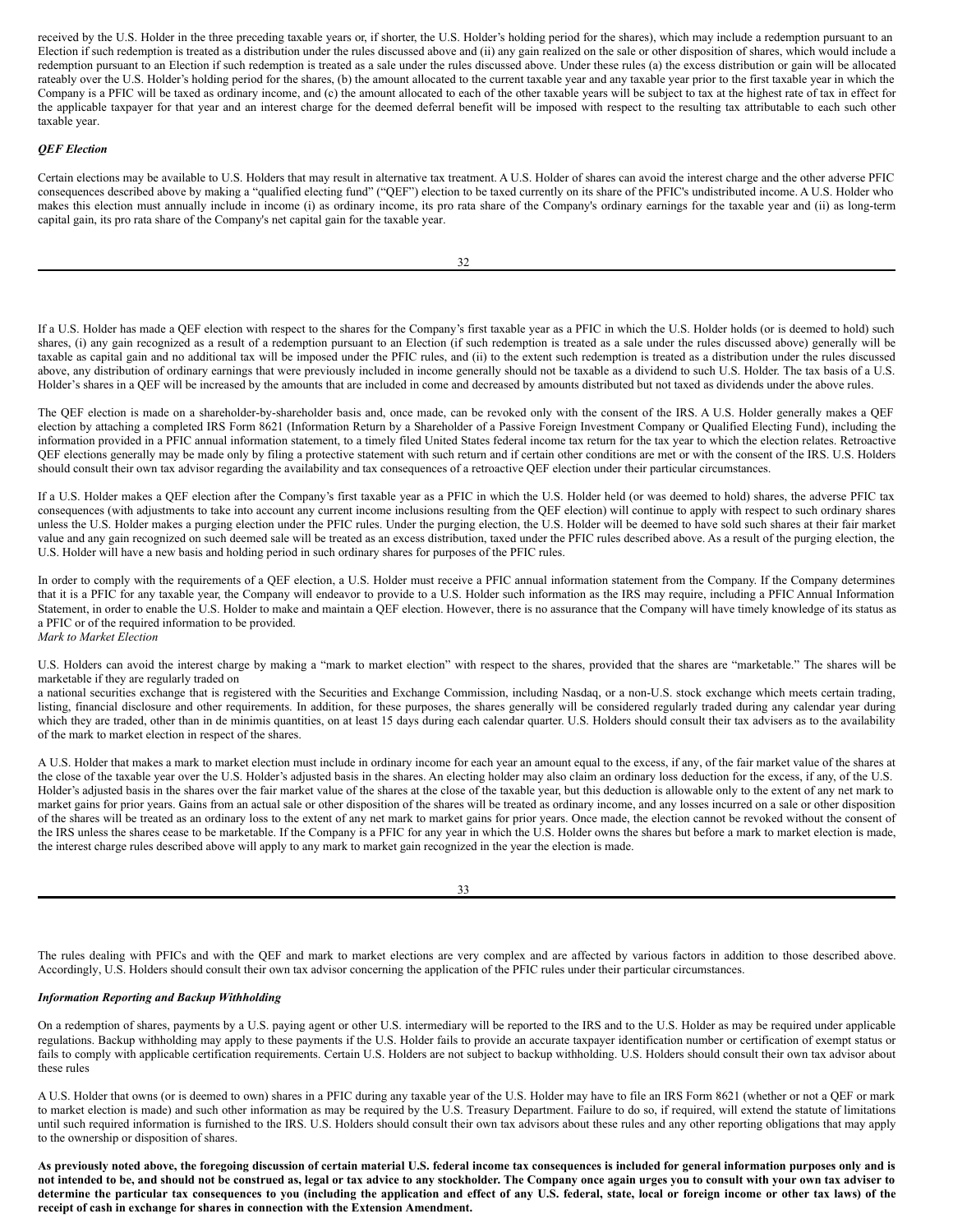#### <span id="page-24-0"></span>**Required Vote**

The approval of the Extension Amendment Proposal requires a special resolution under the Articles, being the affirmative vote of the holders of a majority of at least two-thirds of the ordinary shares who, being present and entitled to vote at the Extraordinary General Meeting, vote at the Extraordinary General Meeting. Abstentions and broker nonvotes, while considered present for the purposes of establishing a quorum, will not count as a vote cast at the Extraordinary General Meeting.

If the Extension Amendment is not approved and we do not consummate a Business Combination by April 22, 2021, the Extension Amendment will not be implemented and the Company will be required by its Articles to (i) cease all operations except for the purpose of winding up; (ii) as promptly as reasonably possible but not more than ten business days thereafter, redeem 100% of the Public Shares, at a per-share price, payable in cash, equal to the aggregate amount then on deposit in the Trust Account, including interest earned on the Trust Account not previously released to us (less up to US\$100,000 of interest to pay dissolution expenses and net of taxes payable), divided by the number of then outstanding Public Shares, which redemption will completely extinguish the rights of the Public Shareholders as shareholders (including the right to receive further liquidation distributions, if any); and (iii) as promptly as reasonably possible following such redemption, subject to the approval of our remaining shareholders and our Board liquidate and dissolve, subject in the case of clauses (ii) and (iii), to its obligations under Cayman Islands law to provide for claims of creditors and in all cases subject to the other requirements of applicable law.

|                  | ٦ |
|------------------|---|
|                  |   |
| I<br>I<br>×<br>v |   |

All of the Company's directors, executive officers and their affiliates are expected to vote any ordinary shares owned by them in favor of the Extension Amendment. On the record date, the Initial Shareholders beneficially owned and were entitled to vote 5,000,000 Private Shares, including those that are a constituent security to a Private Placement Unit, representing approximately 20% of the Company's issued and outstanding ordinary shares.

In addition, the Founders, or the Company's or the target company's directors, officers or advisors, or any of their respective affiliates, may purchase Public Shares in privately negotiated transactions or in the open market prior to the Extraordinary General Meeting, although they are under no obligation to do so. Any such purchases that are completed after the record date for the Extraordinary General Meeting may include an agreement with a selling shareholder that such shareholder, for so long as it remains the record holder of the shares in question, will vote in favor of the Extension Amendment and/or will not exercise its redemption rights with respect to the shares so purchased. The purpose of such share purchases and other transactions would be to increase the likelihood of that the proposal to be voted upon at the Extraordinary General Meeting is approved by the requisite number of votes. In the event that such purchases do occur, the purchasers may seek to purchase shares from shareholders who would otherwise have voted against the Extension Amendment and elected to redeem their shares for a portion of the Trust Account. Any such privately negotiated purchases may be affected at purchase prices that are below or in excess of the per-share pro rata portion of the Trust Account. Any Public Shares held by or subsequently purchased by our affiliates may be voted in favor of the Extension Amendment. None of the Company's sponsor, directors, executive officers, advisors or their affiliates may make any such purchases when they are in possession of any material non-public information not disclosed to the seller or during a restricted period under Regulation M under the Exchange Act.

#### <span id="page-24-1"></span>**Interests of the Company's Directors and Executive Officers**

When you consider the recommendation of our Board, you should keep in mind that the Company's executive officers and directors, and their affiliates, have interests that may be different from, or in addition to, your interests as a shareholder. These interests include, among other things:

- If the Extension Amendment is not approved and the Company does not consummate a Business Combination by April 22, 2021, in accordance with our Articles, the 5,000,000 Private Shares, which were acquired directly from the Company, will be worthless (as the Initial Shareholders have waived liquidation rights with respect to such shares), as will the Private Placement Warrants. Our ordinary shares and warrants had a closing sale price of \$10.05 and \$0.95, respectively, on the Nasdaq on March 12, 2021. Our units had a closing sale price of \$10.55 on the Nasdaq on March 11, 2021, which is the latest closing price available on Bloomberg;
- Union Group International Holdings Limited, an affiliate of Juan Sartori, our Non-Executive Chairman of the Board, has contractually agreed pursuant to a written agreement with us that, if we liquidate the Trust Account prior to the consummation of a Business Combination, Union Group International Holdings Limited will be liable to ensure that the proceeds in the Trust Account are not reduced by the claims of target businesses or claims of vendors or other entities that are owed money by us for services rendered or contracted for or products sold to us. We believe Union Group International Holdings Limited has sufficient net worth to satisfy its indemnity obligation should it arise, however we have not asked it to reserve any funds for such obligations and we cannot assure you it will have sufficient liquid assets to satisfy such obligations if it is required to do so. Additionally, the agreement entered into by Union Group International Holdings Limited specifically provides for two exceptions to the indemnity given: it will have no liability (1) as to any claimed amounts owed to a target business or vendor or other entity who has executed an agreement with us waiving any right, title, interest or claim of any kind they may have in or to any monies held in the Trust Account, or (2) as to any claims for indemnification by the underwriters of this offering against certain liabilities, including liabilities under the Securities Act. As a result, we cannot assure you that the pershare distribution from the Trust Account, if we liquidate the Trust Account because we have not completed a Business Combination within the required time period, will not be less than \$10.00;

| I<br>I<br>I<br>I |
|------------------|
|------------------|

- All rights specified in the Company's Articles relating to the right of officers and directors to be indemnified by the Company, and of the Company's executive officers and directors to be exculpated from monetary liability with respect to prior acts or omissions, will continue after a Business Combination. If a Business Combination is not approved and the Company liquidates, the Company will not be able to perform its obligations to its officers and directors under those provisions;
- All of the current members of our Board are expected to continue to serve as directors at least through the date of the Extraordinary General Meeting to approve a Business Combination and some are expected to continue to serve following a Business Combination as discussed above and receive compensation thereafter; and
- The Company's executive officers and directors, and their affiliates are entitled to reimbursement of out-of-pocket expenses incurred by them in connection with certain activities on the Company's behalf, such as identifying and investigating possible business targets and Business Combinations. However, if the Company fails to obtain the Extension and consummate a Business Combination, they will not have any claim against the Trust Account for reimbursement. Accordingly, the Company will most likely not be able to reimburse these expenses if a Business Combination is not completed.

#### <span id="page-24-2"></span>**Full Text of the Resolution**

RESOLVED, as a special resolution, that, effective immediately, article 48.6(a) of the Amended and Restated Memorandum and Articles of Association of the Company be deleted and replaced as follows:

"(a) the Company does not consummate a Business Combination by 24 months after the closing of the IPO, or such later time as the Members may approve in accordance with the Articles, the Company shall: (i) cease all operations except for the purpose of winding up; (ii) as promptly as reasonably possible but not more than ten business days thereafter, redeem 100% of the Public Shares, at a per-Share price, payable in cash, equal to the aggregate amount then on deposit in the Trust Fund, including interest earned on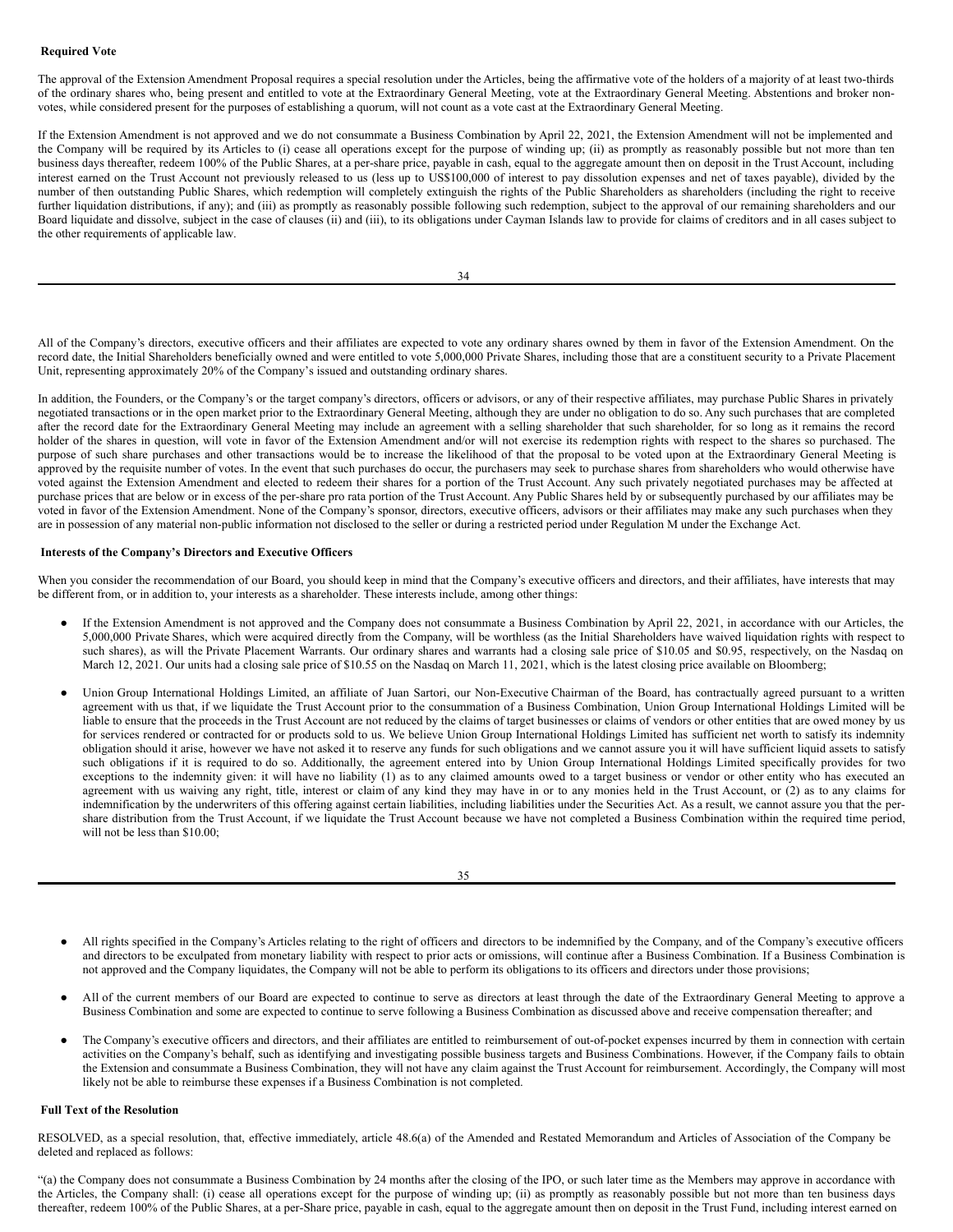the Trust Account not previously released to us (less up to US\$100,000 of interest to pay dissolution expenses and net of taxes payable), divided by the number of then issued Public Shares, which redemption will completely extinguish public Members' rights as Members (including the right to receive further liquidation distributions, if any); and (iii) as promptly as reasonably possible following such redemption, subject to the approval of the Company's remaining Members and the Directors, liquidate and dissolve, subject in the case of clauses (ii) and (iii), to its obligations under Cayman Islands law to provide for claims of creditors and in all cases subject to the other requirements of applicable law."

#### <span id="page-25-0"></span>**Recommendation**

As discussed above, after careful consideration of all relevant factors, our Board has determined that the Extension Amendment Proposal is in the best interests of the Company and its shareholders. Our Board has approved and declared advisable adoption of the Extension Amendment Proposal.

Our Board recommends that you vote "FOR" the Extension Amendment proposal. Our Board expresses no opinion as to whether you should redeem your Public **Shares.**

# <span id="page-25-1"></span>**PROPOSAL TWO — THE ADJOURNMENT PROPOSAL**

#### <span id="page-25-2"></span>**Overview**

The Adjournment Proposal, if adopted, will allow our board to adjourn the Extraordinary General Meeting to a later date or dates to permit further solicitation of proxies. The Adjournment Proposal will only be presented to our shareholders in the event that there are insufficient votes for, or otherwise in connection with, the approval of the Extension Amendment Proposal. In no event will our board adjourn the Extraordinary General Meeting beyond April 22, 2021.

For biographies of each nominee to serve as a director, please see the section entitled "Directors, Executive Officers and Corporate Governance — Directors and Executive Officers".

# <span id="page-25-3"></span>**Consequences if the Adjournment Proposal is Not Approved**

If the Adjournment Proposal is not approved by our shareholders, our board may not be able to adjourn the Extraordinary General Meeting to a later date in the event that there are insufficient votes for, or otherwise in connection with, the Extension Amendment Proposal.

# <span id="page-25-4"></span>**Full Text of the Resolution to be Approved**

"RESOLVED, as an ordinary resolution THAT, the adjournment of the Extraordinary General Meeting to a later date or dates to permit further solicitation of proxies to be determined by the chairman of the Extraordinary General Meeting be confirmed, adopted, approved and ratified in all respects."

#### <span id="page-25-5"></span>**Vote Required for Approval**

The Adjournment Proposal must be approved as an ordinary resolution under Cayman Islands law, being the affirmative vote of the holders of a majority of the ordinary shares who, being present and entitled to vote at the Extraordinary General Meeting, vote at the Extraordinary General Meeting. Abstentions and broker non-votes, while considered present for the purposes of establishing a quorum will not count as a vote cast at the Extraordinary General Meeting.

#### <span id="page-25-6"></span>**Recommendation**

If presented, our board unanimously recommends that our shareholders vote "FOR" the approval of the Adjournment Proposal.

37

# <span id="page-25-7"></span>**SUBMISSION OF SHAREHOLDER PROPOSALS FOR THE 2021 ANNUAL GENERAL MEETING**

If the Extension Amendment Proposal is approved, we anticipate that the 2021 annual general meeting will be held no later than October 7, 2021. For any proposal to be considered for inclusion in our proxy statement and form of proxy for submission to the shareholders at our 2021 annual general meeting, it must have submitted in writing and comply with the requirements of Rule 14a-8 of the Exchange Act and our Articles. Assuming the meeting is held on October 7, 2021, such proposals must have been received by us at our offices at 1425 Brickell Ave., #57B, Miami, FL 33131, not later than the close of business on the 90th day being July 9, 2021 nor earlier than the close of business on the 120th day prior to the scheduled date of the annual general meeting being June 9, 2021.

In addition, Article 19.8 of our Articles provides notice procedures for shareholders to nominate candidates for appointment as directors at an annual general meeting or to propose business to be considered by shareholders at an annual general meeting. To be timely, a shareholder's notice must be delivered to us at our principal executive offices not later than the close of business on the 90th day nor earlier than the close of business on the 120th day prior to the scheduled date of the annual general meeting. Our Non-Executive Chairman of the Board may refuse to acknowledge the introduction of any shareholder proposal not made in compliance with the foregoing procedures. Assuming the meeting is held on December 30, 2021, such proposals must have been received by us at our offices at 1425 Brickell Ave., #57B, Miami, FL 33131 not later than the close of business on the 90th day being July 9, 2021 nor earlier than the close of business on the 120th day prior to the scheduled date of the annual general meeting being June 9, 2021.

If the Extension Amendment Proposal is not approved, there will be no annual general meeting in 2021.

# <span id="page-25-8"></span>**DELIVERY OF DOCUMENTS TO SHAREHOLDERS**

Pursuant to the rules of the SEC, the Company and its agents that deliver communications to its shareholders are permitted to deliver to two or more shareholders sharing the same address a single copy of the Company's proxy statement. Upon written or oral request, the Company will deliver a separate copy of the proxy statement to any shareholder at a shared address who wishes to receive separate copies of such documents in the future. Shareholders receiving multiple copies of such documents may likewise request that the Company deliver single copies of such documents in the future. Shareholders may notify the Company of their requests by calling or writing the Company at the Company's principal executive offices at 1425 Brickell Ave., #57B, Miami, FL 33131, (212) 981-0630, Attn: Kyle P. Bransfield or by sending an e-mail to kyle.bransfield@unionacquisitiongroup.com.

#### <span id="page-25-9"></span>**WHERE YOU CAN FIND MORE INFORMATION**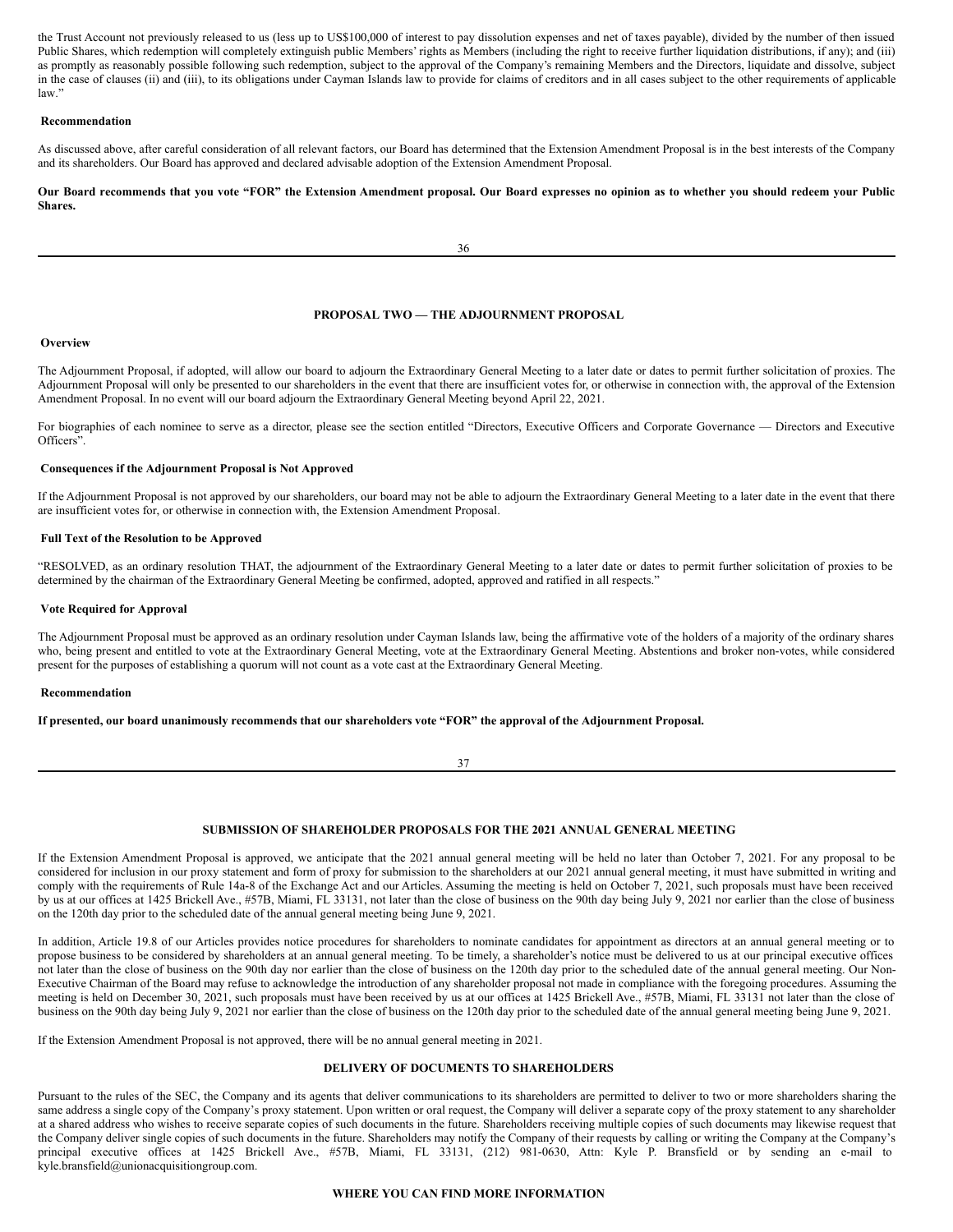The Company files annual, quarterly and current reports, proxy statements and other information with the SEC. The SEC maintains an Internet web site that contains reports, proxy and information statements, and other information regarding issuers, including us, that file electronically with the SEC. The public can obtain any documents that we file electronically with the SEC at http://www.sec.gov.

This proxy statement describes the material elements of relevant contracts, exhibits and other information attached as annexes to this proxy statement. Information and statements contained in this proxy statement are qualified in all respects by reference to the copy of the relevant contract or other document included as an annex to this document.

You may obtain additional copies of this proxy statement, at no cost, and you may ask any questions you may have about the Extension Amendment by contacting us at the following address, email or telephone number:

> Union Acquisition Corp. II 1425 Brickell Ave., #57B Miami, FL 33131 Tel: (212) 981-0630 Email: kyle.bransfield@unionacquisitiongroup.com

You may also obtain these documents at no cost by requesting them in writing or by telephone from the Company's proxy solicitation agent at the following address and telephone number:

> Innisfree M&A Incorporated 501 Madison Avenue, 20th Floor New York, NY 10022 Shareholders may call toll-free: (877)-750-5836 Banks and Brokers may call collect: (212)-750-5833

In order to receive timely delivery of the documents in advance of the Extraordinary General Meeting, you must make your request for information no later than two days prior to the Extraordinary General Meeting being April 13, 2021.

38

# <span id="page-26-0"></span>**ANNEX A**

## **PROPOSED AMENDMENTS**

# **TO THE**

# **AMENDED AND RESTATED**

# **MEMORANDUM AND ARTICLES OF ASSOCIATION**

**OF**

# **UNION ACQUISITION CORP. II**

UNION ACQUISITION CORP. II

(the "Company")

#### RESOLUTIONS OF THE SHAREHOLDERS OF THE COMPANY

RESOLVED, as a special resolution, that article 48.6(a) of the Amended and Restated Memorandum and Articles of Association of the Company be deleted and replaced as follows:

"(a) the Company does not consummate a Business Combination by 24 months after the closing of the IPO, or such later time as the Members may approve in accordance with the Articles, the Company shall: (i) cease all operations except for the purpose of winding up; (ii) as promptly as reasonably possible but not more than ten business days thereafter, redeem the Public Shares, at a per-Share price, payable in cash, equal to the aggregate amount then on deposit in the Trust Fund, including interest earned on the Trust Fund (less up to US\$100,000 of interest to pay dissolution expenses and net of taxes payable), divided by the number of then issued Public Shares, which redemption will completely extinguish public Members' rights as Members (including the right to receive further liquidation distributions, if any); and (iii) as promptly as reasonably possible following such redemption, subject to the approval of the Company's remaining Members and the Directors, liquidate and dissolve, subject in the case of clauses (ii) and (iii), to its obligations under Cayman Islands law to provide for claims of creditors and in all cases subject to the other requirements of applicable law."

A-1

**YOUR VOTE IS IMPORTANT. PLEASE VOTE TODAY.**

**Vote by Internet – QUICK ☐ ☐ ☐ EASY IMMEDIATE – 24 Hours a Day, 7 Days a Week or by Mail**

**UNION ACQUISITION CORP. II 1425 Brickell Ave., #57B Miami, FL 33131**

**Your Internet vote authorizes the named proxies to vote your shares in the same manner as if you marked, signed and returned your proxy card. Votes submitted electronically over the Internet must be received by 11:59 p.m., Eastern Time, on April 15, 2021.**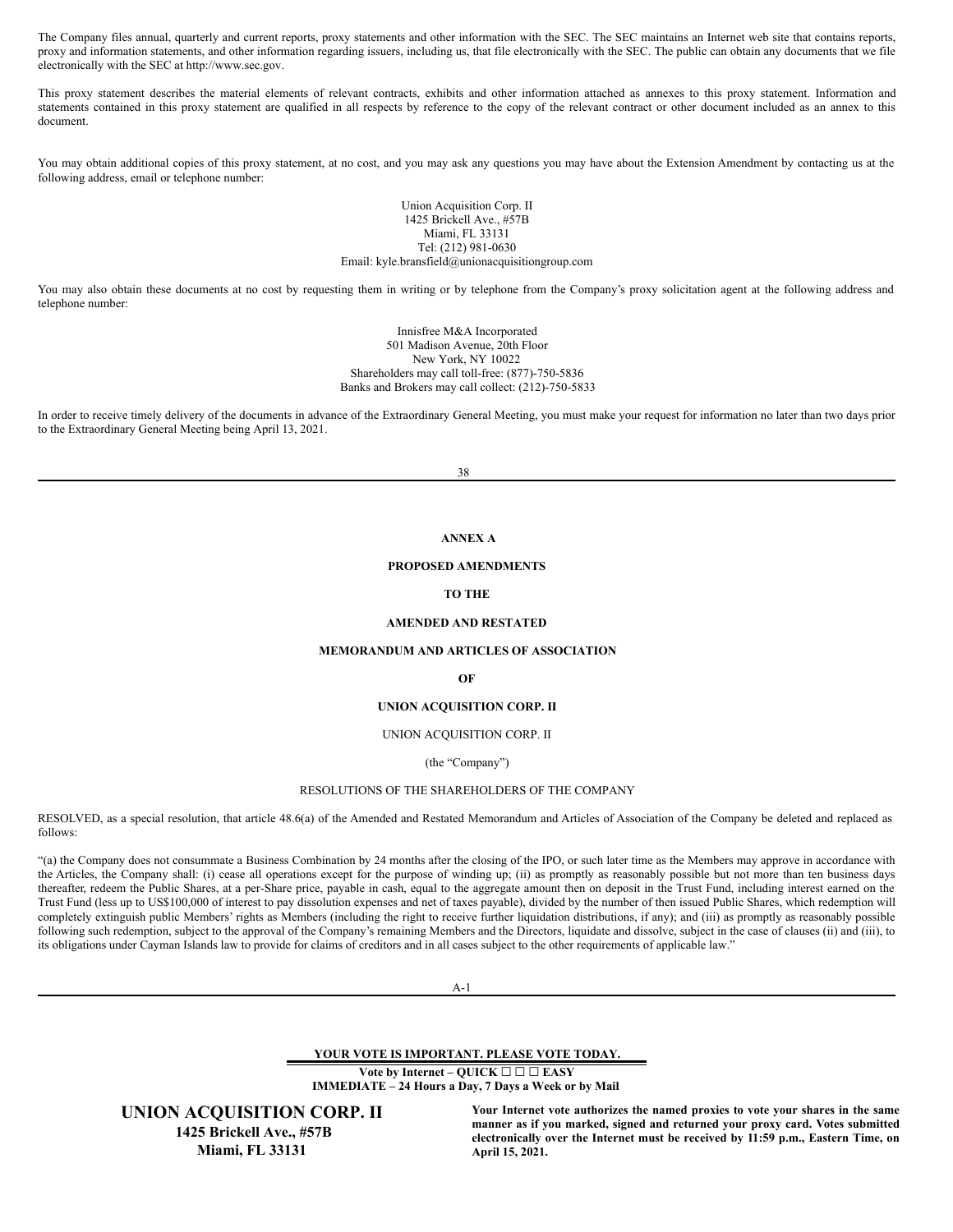|                                                                                                                                                                                                                                                            | <b>INTERNET-</b><br>www.cstproxyvote.com<br>shares. |                |                |                                                                                                                                                                                                                                                                                              |            | Use the Internet to vote your proxy. Have your proxy card available<br>when you access the above website. Follow the prompts to vote your |                |  |
|------------------------------------------------------------------------------------------------------------------------------------------------------------------------------------------------------------------------------------------------------------|-----------------------------------------------------|----------------|----------------|----------------------------------------------------------------------------------------------------------------------------------------------------------------------------------------------------------------------------------------------------------------------------------------------|------------|-------------------------------------------------------------------------------------------------------------------------------------------|----------------|--|
|                                                                                                                                                                                                                                                            |                                                     |                |                | Vote at the Meeting -<br><br>If you plan to attend the virtual online annual meeting, you will need<br>your 12 digit control number to vote electronically at the annual<br>meeting. To attend;                                                                                              |            |                                                                                                                                           |                |  |
|                                                                                                                                                                                                                                                            |                                                     |                |                | https://www.cstproxy.com/unionacquisitioncorpii/2021                                                                                                                                                                                                                                         |            |                                                                                                                                           |                |  |
| MAIL - Mark, sign and date your proxy card and return it in the<br>PLEASE DO NOT RETURN THE PROXY CARD<br>postage-paid envelope provided.<br>IF YOU ARE VOTING ELECTRONICALLY.                                                                             |                                                     |                |                |                                                                                                                                                                                                                                                                                              |            |                                                                                                                                           |                |  |
|                                                                                                                                                                                                                                                            |                                                     |                |                | $\square$ FOLD HERE $\bullet$ DO NOT SEPARATE $\bullet$ INSERT IN ENVELOPE PROVIDED $\square$                                                                                                                                                                                                |            |                                                                                                                                           |                |  |
| <b>PROXY</b><br>THE BOARD OF DIRECTORS RECOMMENDS A VOTE "FOR" PROPOSALS 1 AND 2.                                                                                                                                                                          |                                                     |                |                |                                                                                                                                                                                                                                                                                              |            | Please mark<br>your votes<br>like this                                                                                                    | 図              |  |
| <b>Proposal 1 – Extension Amendment</b>                                                                                                                                                                                                                    | <b>FOR</b>                                          | <b>AGAINST</b> | <b>ABSTAIN</b> | Proposal 2 – Adjournment                                                                                                                                                                                                                                                                     | <b>FOR</b> | <b>AGAINST</b>                                                                                                                            | <b>ABSTAIN</b> |  |
| A special resolution to amend the<br>Company's Amended and Restated<br>Memorandum<br>and<br>Articles<br>of<br>Association to extend the date by which<br>the Company must consummate a<br>Business Combination from April 22,<br>2021 to October 22, 2021. | $\Box$                                              | $\Box$         | $\Box$         | An ordinary resolution to adjourn the<br>Extraordinary General Meeting to a later date<br>or dates, if necessary, to permit further<br>solicitation and vote of proxies in the event<br>there are insufficient votes for, or otherwise<br>in connection with, the approval of Proposal<br>1. | $\Box$     | □                                                                                                                                         | □              |  |
|                                                                                                                                                                                                                                                            |                                                     |                |                |                                                                                                                                                                                                                                                                                              |            | <b>CONTROL NUMBER</b>                                                                                                                     |                |  |

**Signature\_\_\_\_\_\_\_\_\_\_\_\_\_\_\_\_\_\_\_\_\_\_\_\_\_\_\_\_\_\_\_\_\_\_\_\_\_\_\_Signature, if held jointly\_\_\_\_\_\_\_\_\_\_\_\_\_\_\_\_\_\_\_\_\_\_\_\_\_\_\_\_\_\_\_\_\_\_\_\_\_\_\_\_ Date\_\_\_\_, 2021**

Note: Please sign exactly as name appears hereon. When shares are held by joint owners, both should sign. When signing as attorney, executor, administrator, trustee, guardian, or corporate officer, please give title as such.

# **Important Notice Regarding the Internet Availability of Proxy Materials for the Extraordinary General Meeting to be held on April 16, 2021:**

# To view the 202X Proxy Statement, 202X Annual Report on Form 10-K for the fiscal year ended September 30, **2020 and to Attend the Extraordinary General Meeting, please go to: https://www.cstproxy.com/unionacquisitioncorpii/2021**